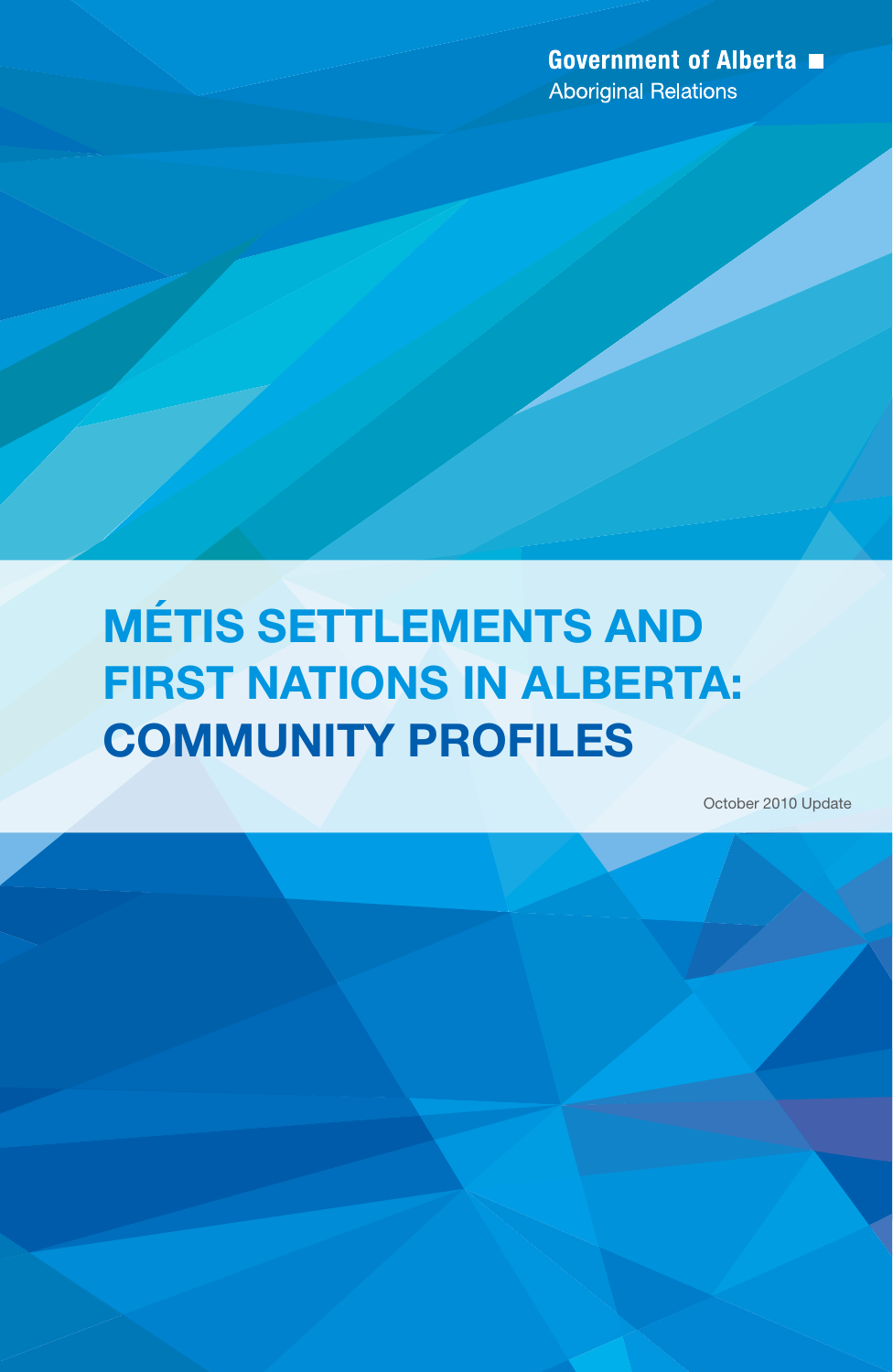#### For additional copies of the *Community Profiles*, please contact:

Aboriginal Relations Communications Branch 19th Floor, Commerce Place 10155-102 Street Edmonton, Alberta T5J 4G8 Phone: 780-422-2462 Fax: 780-415-9548 Website: www.aboriginal.alberta.ca

To call toll-free from anywhere in Alberta, dial 310-0000.

This publication is also available online as a PDF document at www.aboriginal.alberta.ca.

The *Resources* section of the website also provides links to other Ministry publications.

ISBN 978-0-7785-9135-1 PRINT ISBN 978-0-7785-9136-8 WEB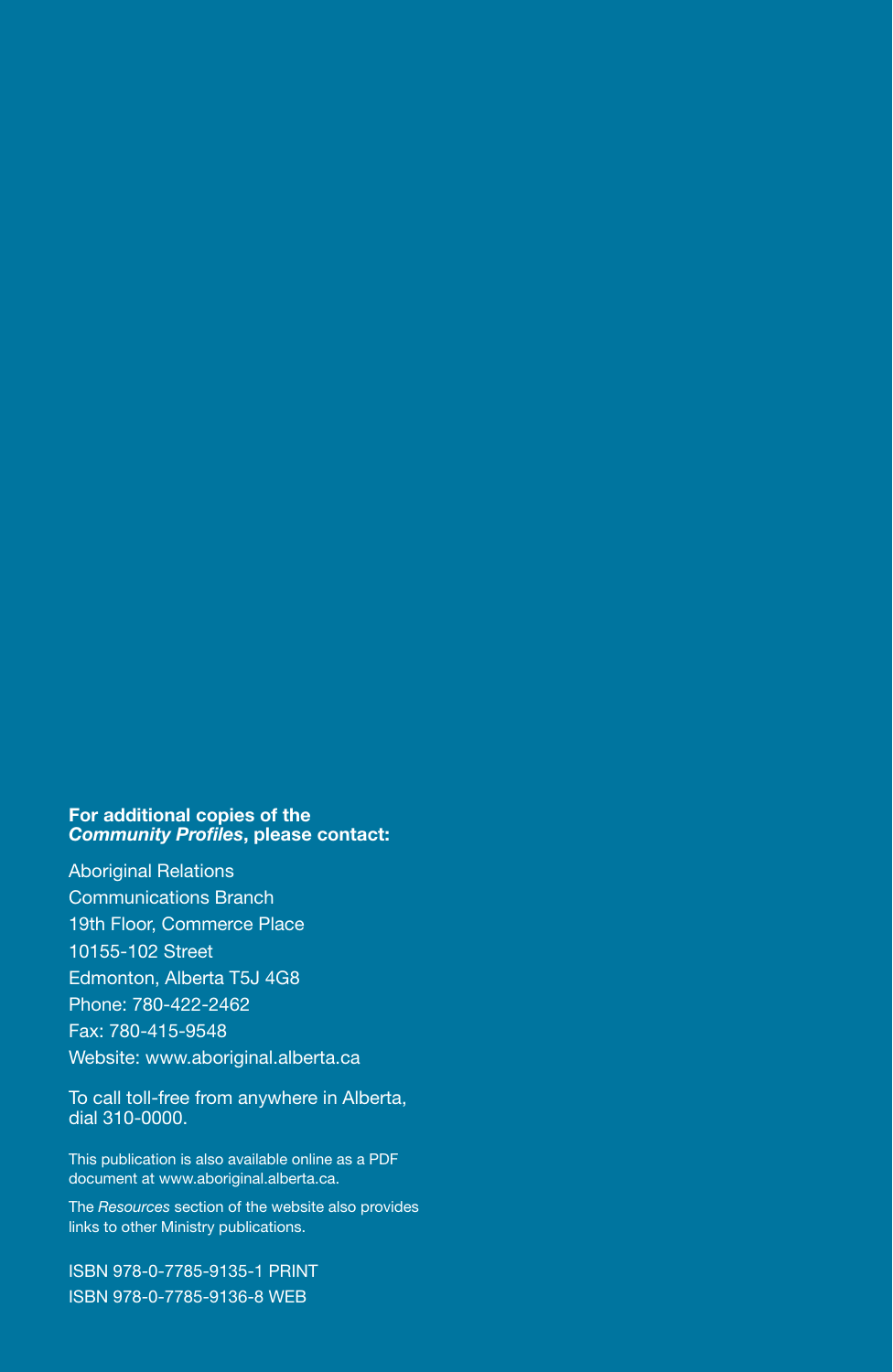#### Introductory Note

The *Métis Settlements and First Nations in Alberta: Community Profiles* provide a general overview of the eight Métis Settlements and 47 First Nations in Alberta. Included is information on population, land base, location and community contacts as well as Quick Facts on Métis Settlements and First Nations.

The *Community Profiles* are compiled and published by the Ministry of Aboriginal Relations to support an enhanced awareness of Aboriginal communities in Alberta and to strengthen relationships with Aboriginal people and their communities.

Readers who are interested in learning more about a specific community are encouraged to contact the community directly for more detailed information. Many communities have websites that provide interesting historical information and other background. These website addresses are included in the profiles.

#### PLEASE NOTE

The information contained in the *Profiles* is accurate at the time of publishing.

The print version of the *Community Profiles* will be updated annually. The PDF (online) version of the *Community Profiles* will be updated more frequently on an as-needed basis.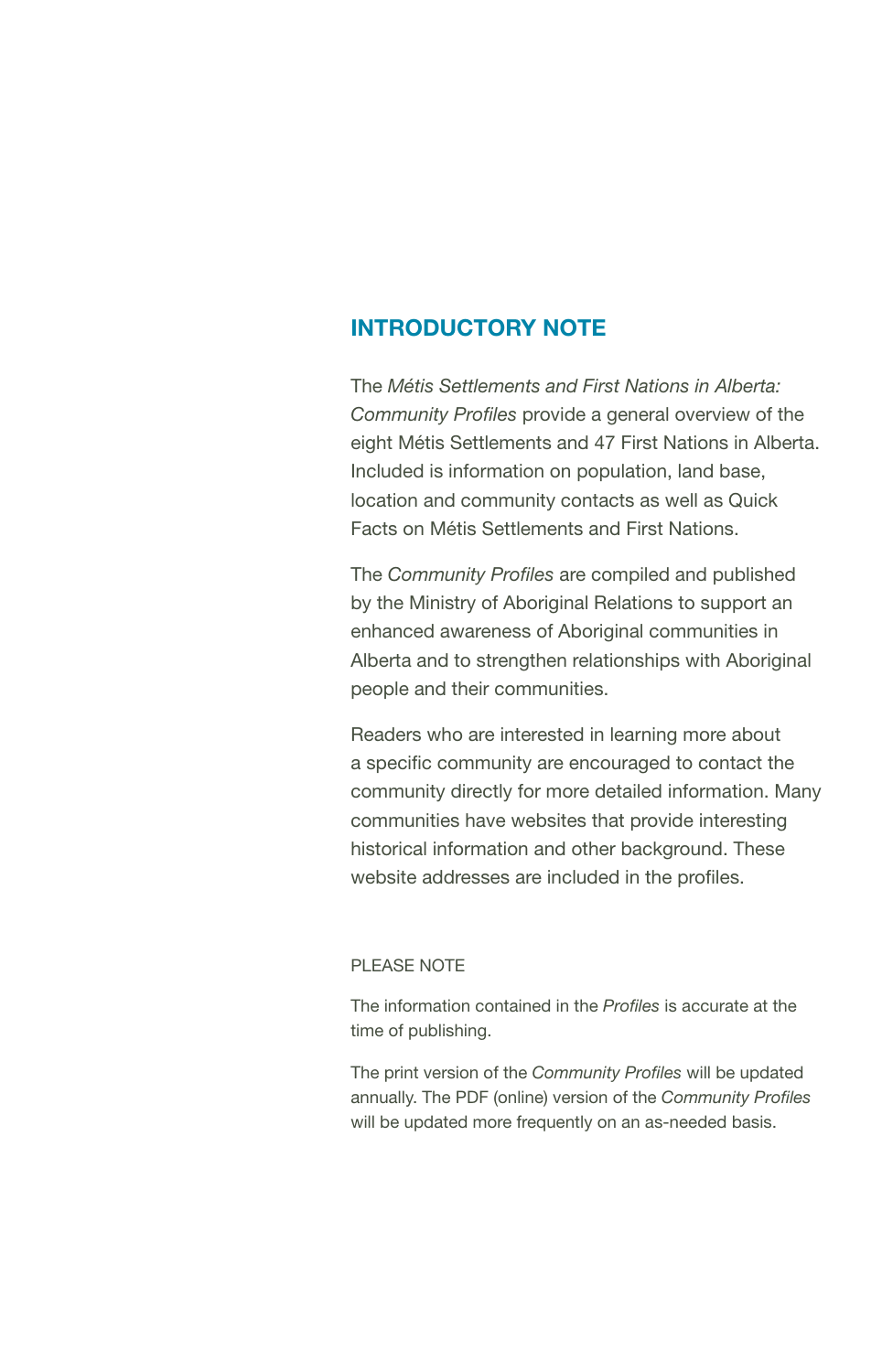# TABLE OF CONTENTS

# Métis Settlements Community Profiles

MÉTIS SETTLEMENTS: QUICK FACTS 4

| Buffalo Lake Métis Settlement        | 6  |
|--------------------------------------|----|
| East Prairie Métis Settlement        | 7  |
| Elizabeth Métis Settlement           | 8  |
| <b>Fishing Lake Métis Settlement</b> | 9  |
| Gift Lake Métis Settlement           | 10 |
| Kikino Métis Settlement              | 11 |
| Paddle Prairie Métis Settlement      | 12 |
| Peavine Métis Settlement             | 13 |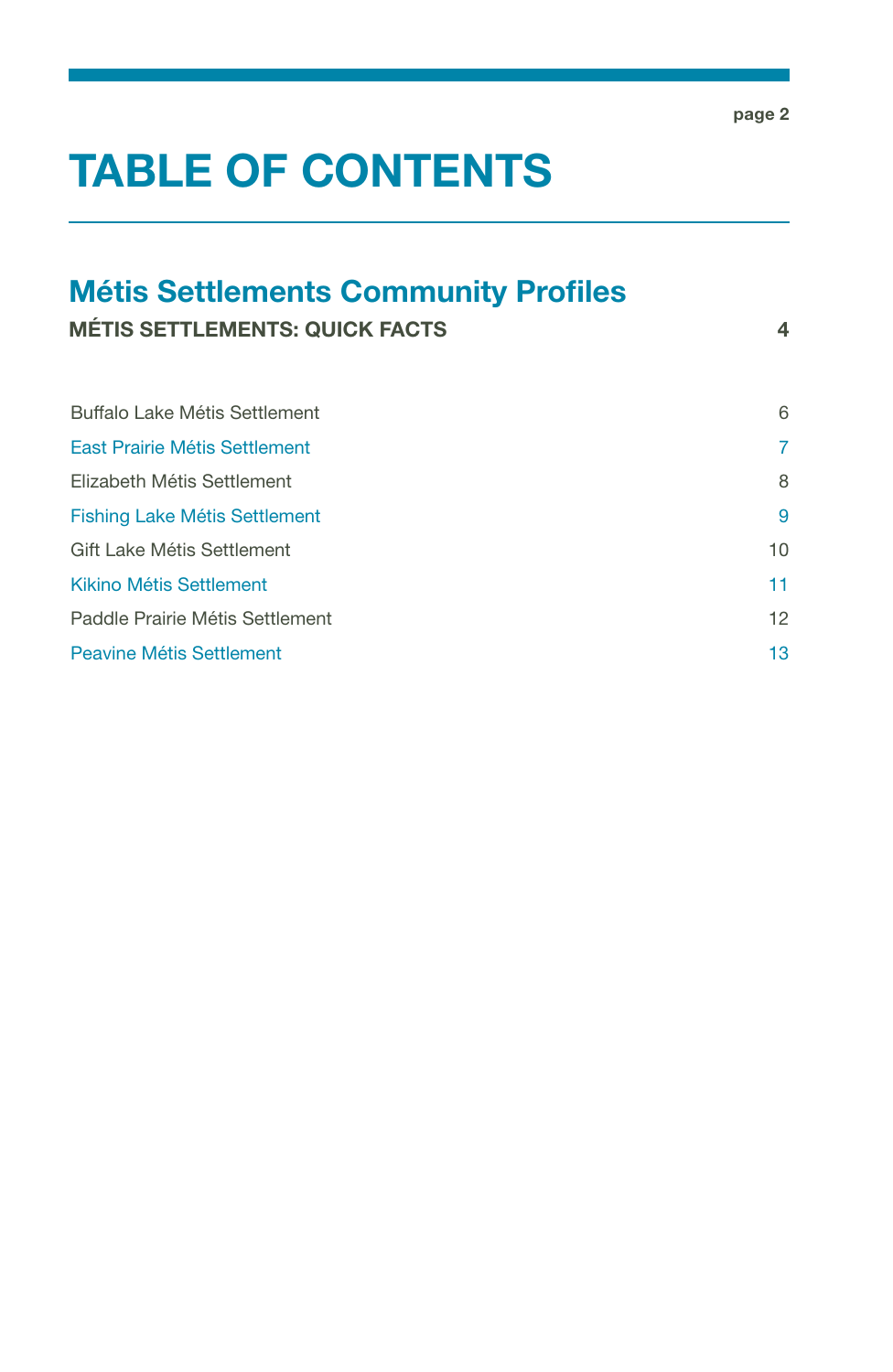# First Nations Community Profiles

FIRST NATIONS AND FIRST NATIONS PEOPLE: QUICK FACTS 14

| <b>Alexander First Nation</b>         | 17 |
|---------------------------------------|----|
| <b>Alexis Nakota Sioux Nation</b>     | 18 |
| Athabasca Chipewyan First Nation      | 19 |
| <b>Beaver First Nation</b>            | 20 |
| <b>Beaver Lake Cree Nation</b>        | 21 |
| <b>Bigstone Cree Nation</b>           | 22 |
| <b>Blood Tribe</b>                    | 23 |
| <b>Chipewyan Prairie First Nation</b> | 24 |
| <b>Cold Lake First Nations</b>        | 25 |
| Dene Tha' First Nation                | 26 |
| <b>Driftpile First Nation</b>         | 27 |
| <b>Duncan's First Nation</b>          | 28 |
| Enoch Cree Nation #440                | 29 |
| <b>Ermineskin Tribe</b>               | 30 |
| Fort McKay First Nation               | 31 |
| Fort McMurray #468 First Nation       | 32 |
| Frog Lake First Nation                | 33 |
| <b>Heart Lake First Nation</b>        | 34 |
| Horse Lake First Nation               | 35 |
| <b>Kapawe'no First Nation</b>         | 36 |
| <b>Kehewin Cree Nation</b>            | 37 |
| <b>Little Red River Cree Nation</b>   | 38 |
| Loon River First Nation               | 39 |
| <b>Louis Bull Tribe</b>               | 40 |
| Lubicon Lake Band                     | 41 |

| <b>Mikisew Cree First Nation</b>                                                         | 42 |
|------------------------------------------------------------------------------------------|----|
| Montana First Nation                                                                     | 43 |
| O'Chiese First Nation                                                                    | 44 |
| <b>Paul First Nation</b>                                                                 | 45 |
| <b>Piikani Nation</b>                                                                    | 46 |
| Saddle Lake First Nation<br>(includes Whitefish (Goodfish)<br>Lake First Nation)         | 47 |
| <b>Samson Cree Nation</b>                                                                | 48 |
| Sawridge First Nation                                                                    | 49 |
| <b>Siksika Nation</b>                                                                    | 50 |
| Smith's Landing First Nation                                                             | 51 |
| <b>Stoney Nakoda First Nation</b><br>(Bearspaw, Chiniki and<br>and Wesley First Nations) | 52 |
| Sturgeon Lake Cree Nation                                                                | 54 |
| <b>Sucker Creek First Nation</b>                                                         | 55 |
| <b>Sunchild First Nation</b>                                                             | 56 |
| <b>Swan River First Nation</b>                                                           | 57 |
| <b>Tallcree First Nation</b>                                                             | 58 |
| <b>Tsuu T'ina Nation</b>                                                                 | 59 |
| <b>Whitefish Lake First Nation</b>                                                       | 60 |
| <b>Woodland Cree First Nation</b>                                                        | 61 |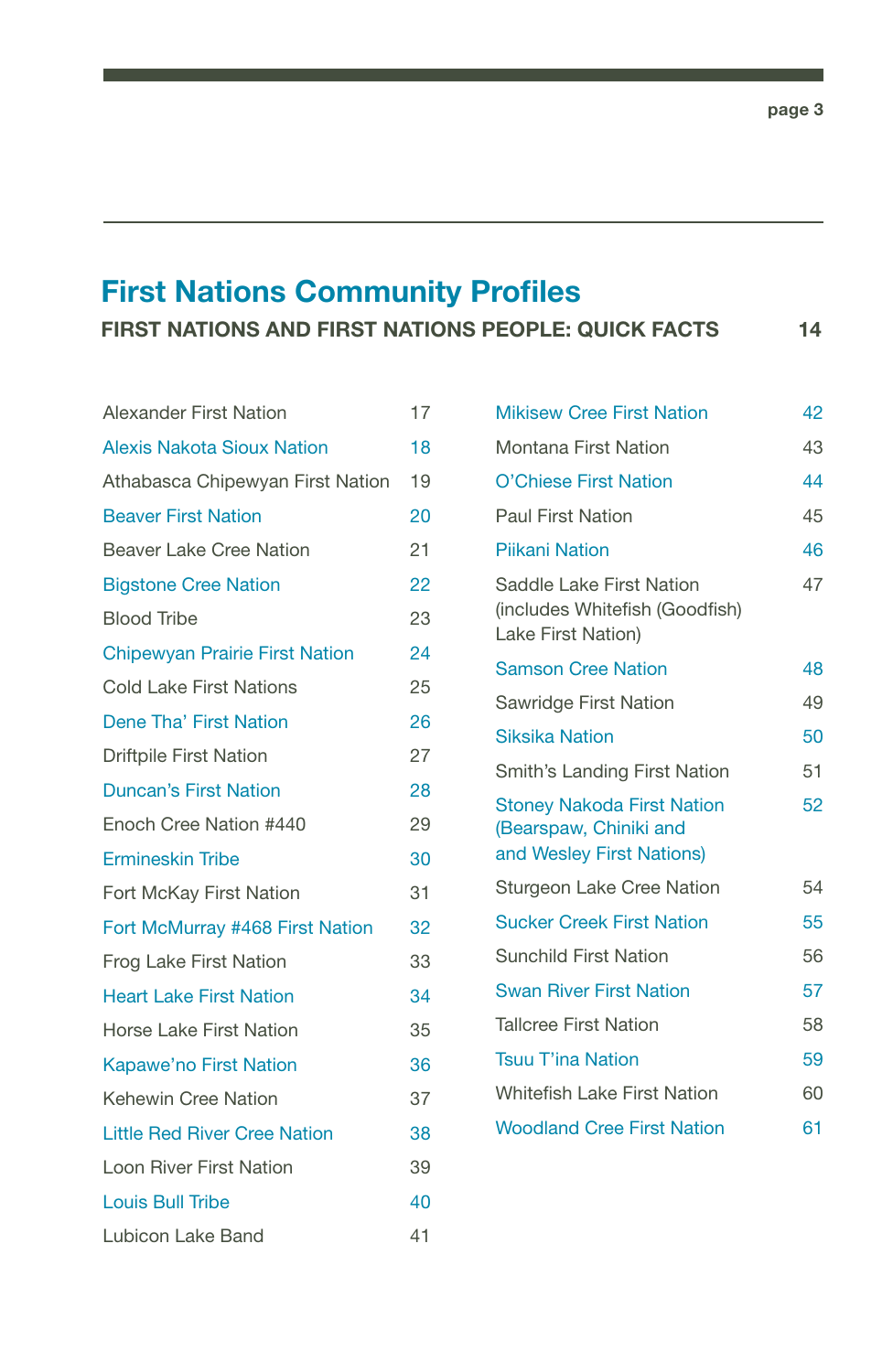# Métis Settlements Quick Facts

- **Alberta is home to the largest Métis population in Canada.** There are 85,495 Albertans who identified themselves as Métis in the 2006 Canada census.
- As of 2009, a total of 7,990 people are members of Alberta's Métis Settlements.
- **There are 8 Métis Settlements in Alberta. The Métis** Settlements cover 512,121 hectares (1.25 million acres) of land.
- **Alberta is the only province in Canada with a recognized** Métis land base and Métis governments: the 8 Métis Settlements were established by legislation.
- The 8 Métis Settlements are all located in the northern part of the province.
- **Each Métis Settlement is governed by a five-person elected** Council, which has statutory authority similar to local governments.
- **The Métis Settlements Act stipulates that a Métis Settlement** member must be of Aboriginal ancestry, identify with Métis history and culture, be at least 18 years of age who has lived in Alberta for the previous five years and has been approved for membership by the local Settlement council. A Settlement member must also live on the Settlement (or have an approved leave of absence), and must not be in debt to the Settlement without a repayment agreement.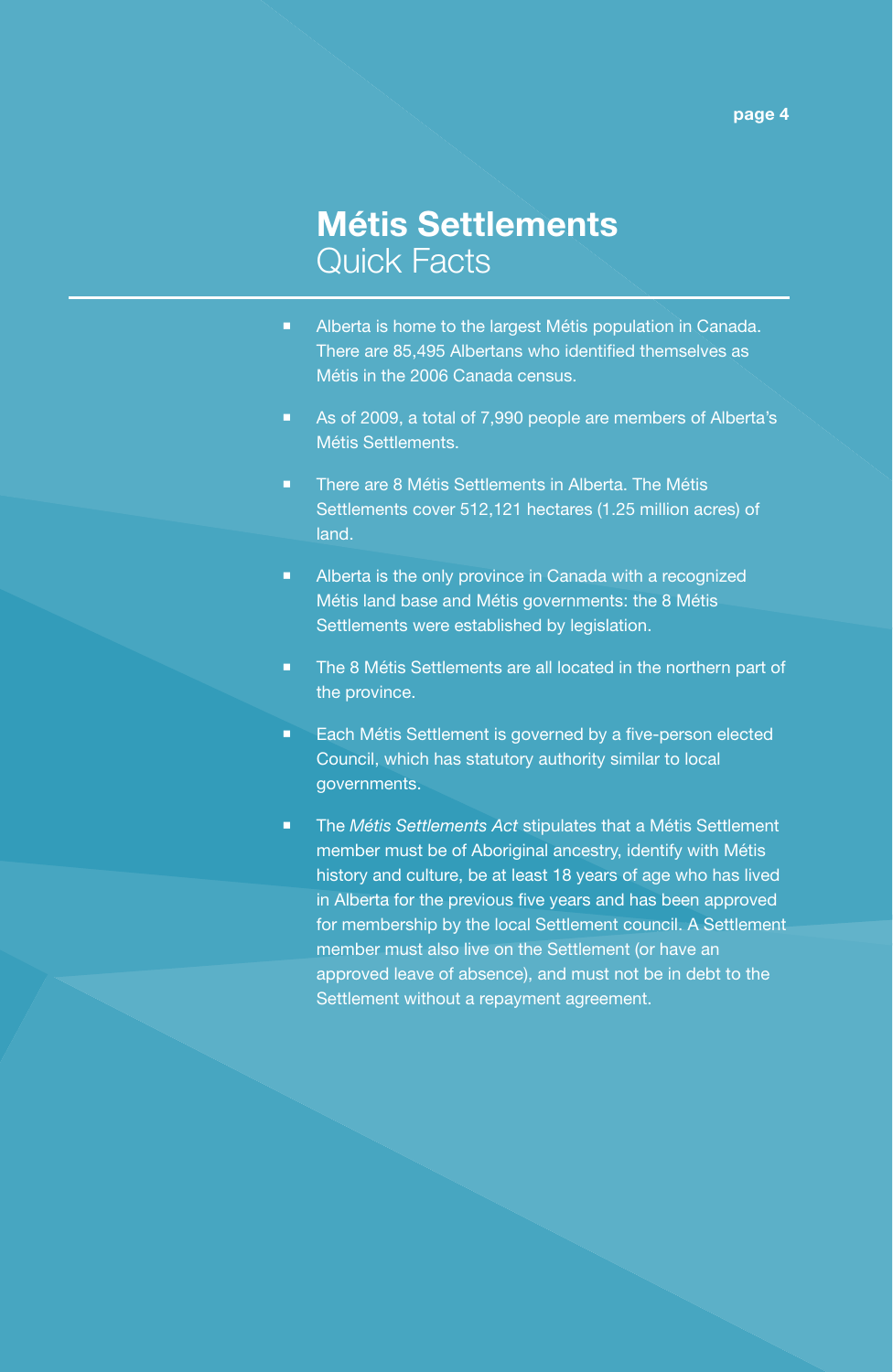### Métis Settlements in Alberta

| <b>Métis Settlement</b>              | Population* | <b>Area (hectares)</b> |
|--------------------------------------|-------------|------------------------|
| <b>Buffalo Lake Métis Settlement</b> | 1,206       | 34,707                 |
| East Prairie Métis Settlement        | 906         | 32,635                 |
| Elizabeth Métis Settlement           | 820         | 25,641                 |
| Fishing Lake Métis Settlement        | 952         | 37,815                 |
| <b>Gift Lake Métis Settlement</b>    | 999         | 84,307                 |
| <b>Kikino Métis Settlement</b>       | 1,113       | 44,743                 |
| Paddle Prairie Métis Settlement      | 1,089       | 169,909                |
| <b>Peavine Métis Settlement</b>      | 905         | 82,364                 |
| <b>TOTAL</b>                         | 7,990       | 512,121                |

*\*Alberta Municipal Affairs, Official Population List, September 2009*

To view a map of Métis Settlements in Alberta, go to: http://aboriginal.alberta.ca/543.cfm

You can also view a map of Métis Settlements on the Métis Settlements General Council (MSGC) website: www.msgc.ca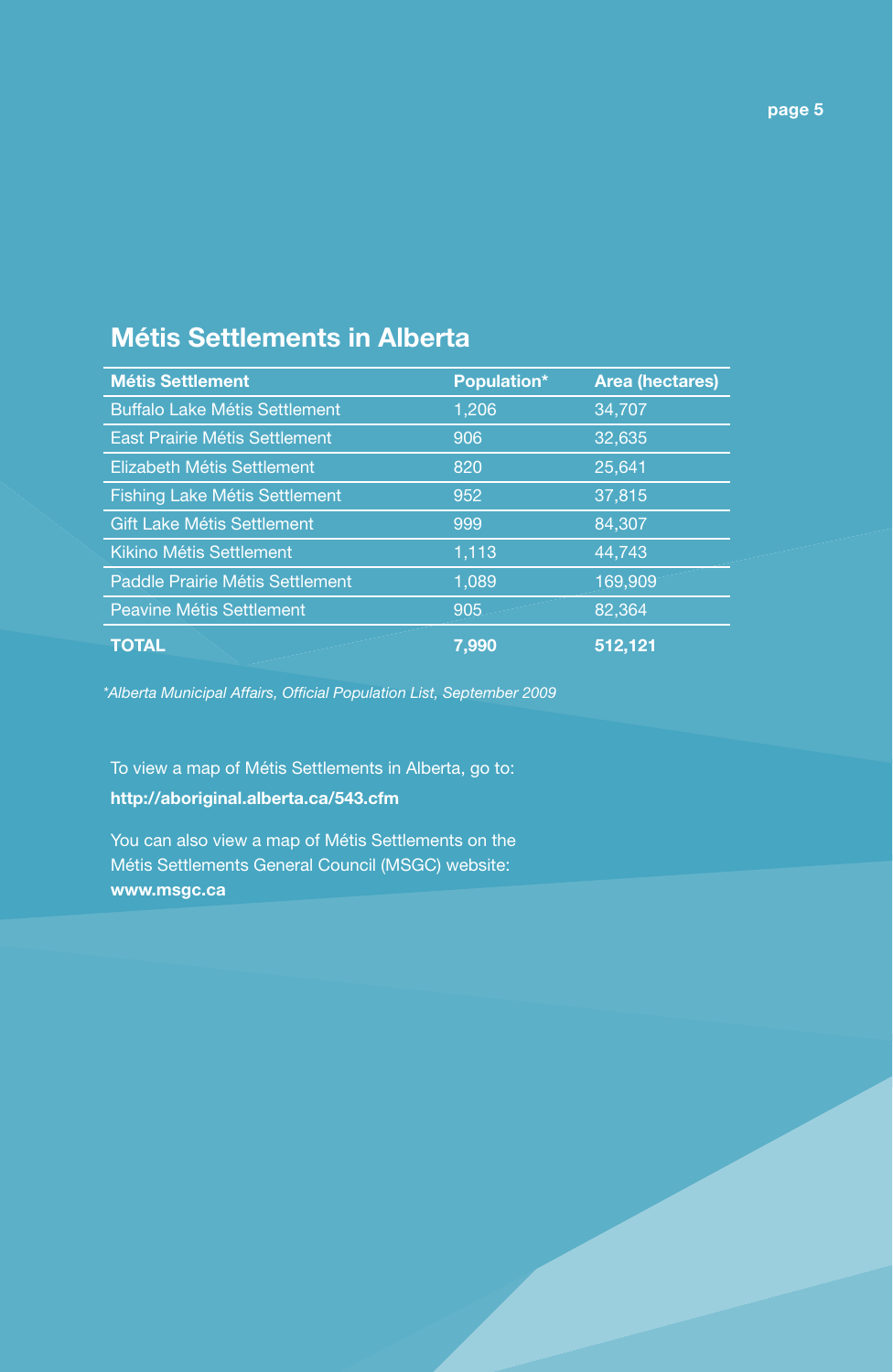### Buffalo Lake

Profile: Métis Settlement

| Location           | 50 km southwest of Lac La Biche                                  |
|--------------------|------------------------------------------------------------------|
| Contact            | P O Box 16, Caslan, Alberta T0A 0R0                              |
|                    | Phone: 780-689-2170    Fax: 780-689-2024<br>Website: www.msgc.ca |
| Population*        | 1206                                                             |
| <b>Land Base</b>   | 34,707 hectares                                                  |
| Chair              | Stan Delorme                                                     |
| Vice-Chair         | <b>Marcel Shephard</b>                                           |
| <b>Councillors</b> | Dean McDonald<br>Horace Patenaude<br>Lana Howse                  |

| Member of the Legislative Assembly (Lac La Biche-St. Paul) | Honourable Ray Danyluk |
|------------------------------------------------------------|------------------------|
| Member of Parliament (Westlock-St. Paul)                   | <b>Brian Storseth</b>  |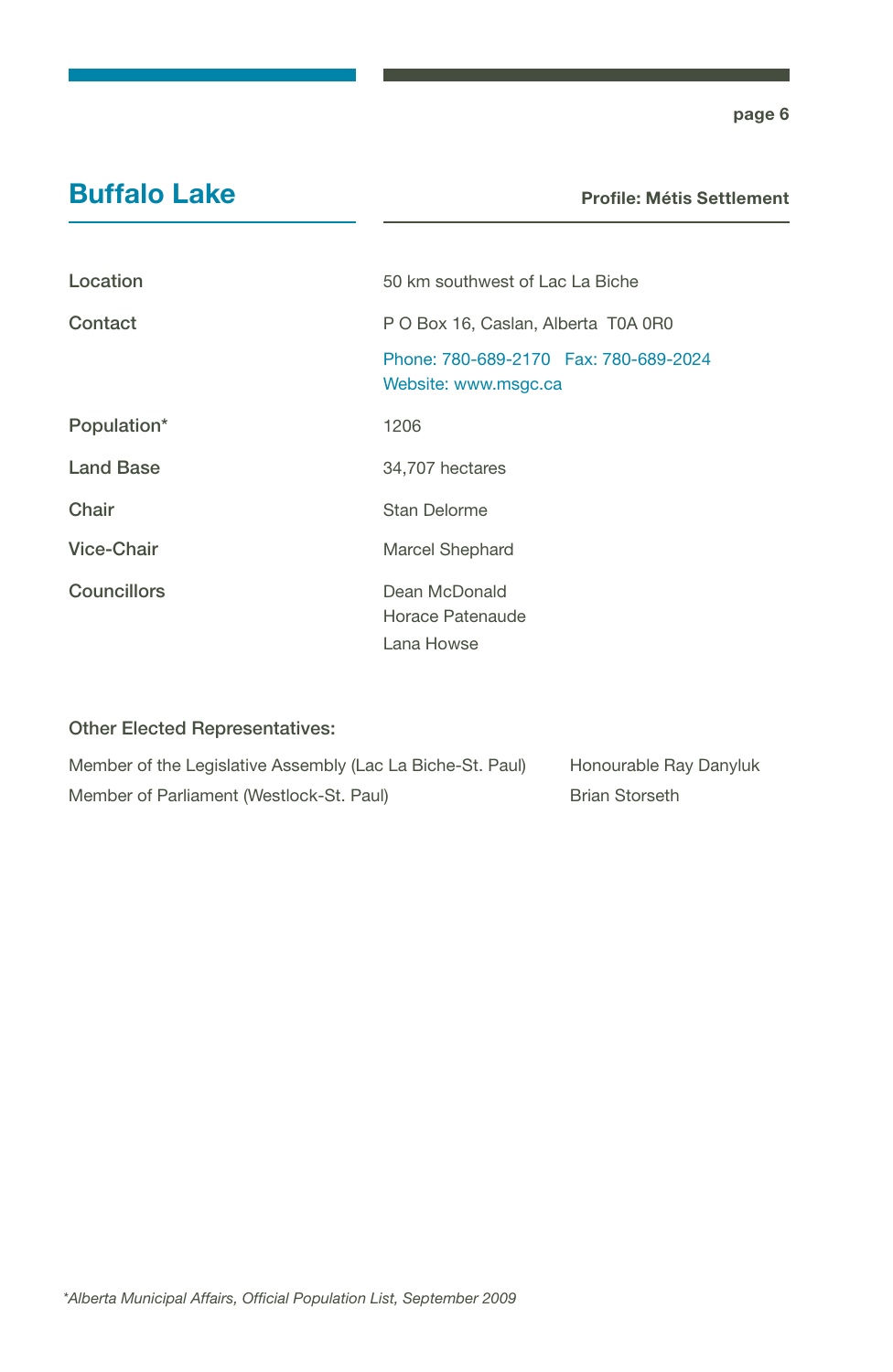### East Prairie

#### Profile: Métis Settlement

| Location         | 45 km southeast of High Prairie                                |
|------------------|----------------------------------------------------------------|
| Contact          | P O Box 1289, High Prairie, Alberta T0G 1E0                    |
|                  | Phone: 780-523-2594  Fax: 780-523-2777<br>Website: www.msgc.ca |
| Population*      | 906                                                            |
| <b>Land Base</b> | 32,635 hectares                                                |
| Chair            | Gerald Cunningham                                              |
| Vice-Chair       | <b>Brian Supernault</b>                                        |
| Councillors      | Jacob Howse<br>Wade L'Hirondelle<br><b>Shelly Auger</b>        |

| Member of the Legislative Assembly (Lesser Slave Lake) | Pearl Calahasen |
|--------------------------------------------------------|-----------------|
| Member of Parliament (Fort McMurray-Athabasca)         | Brian Jean      |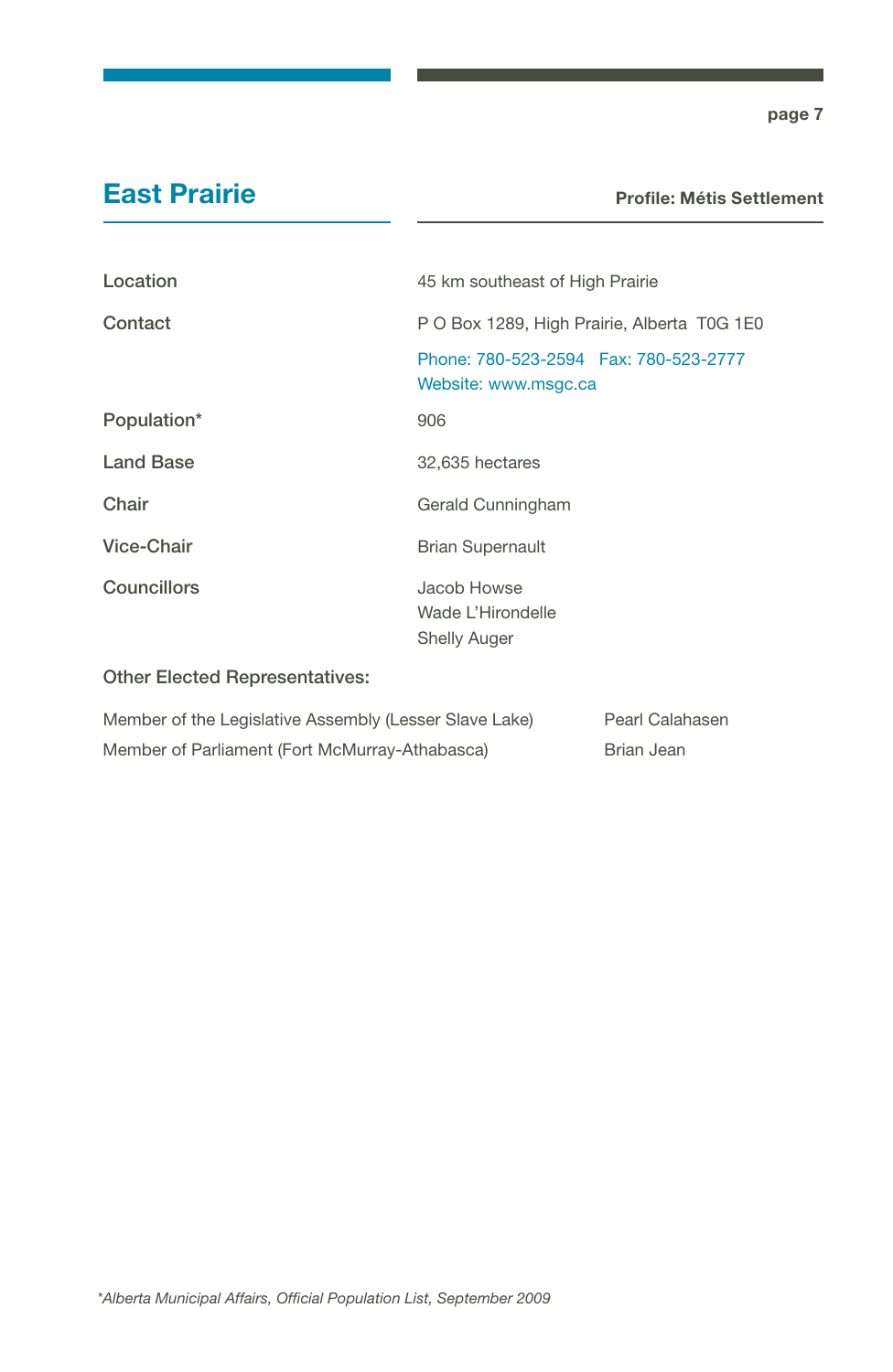### Elizabeth

Profile: Métis Settlement

| Location           | 35 km south of Cold Lake                                       |
|--------------------|----------------------------------------------------------------|
| Contact            | P O Box 420, Stn. Main, Cold Lake, Alberta T9M 1P1             |
|                    | Phone: 780-594-5026  Fax: 780-594-5452<br>Website: www.msgc.ca |
| Population*        | 820                                                            |
| <b>Land Base</b>   | 25,641 hectares                                                |
| Chair              | Allan Wells                                                    |
| Vice-Chair         | Christopher Desjarlais                                         |
| <b>Councillors</b> | Sylvia Desjarlais<br>Archie Collins<br>Irene Zimmer            |

| Member of the Legislative Assembly (Bonnyville-Cold Lake) | Genia Leskiw          |
|-----------------------------------------------------------|-----------------------|
| Member of Parliament (Westlock-St. Paul)                  | <b>Brian Storseth</b> |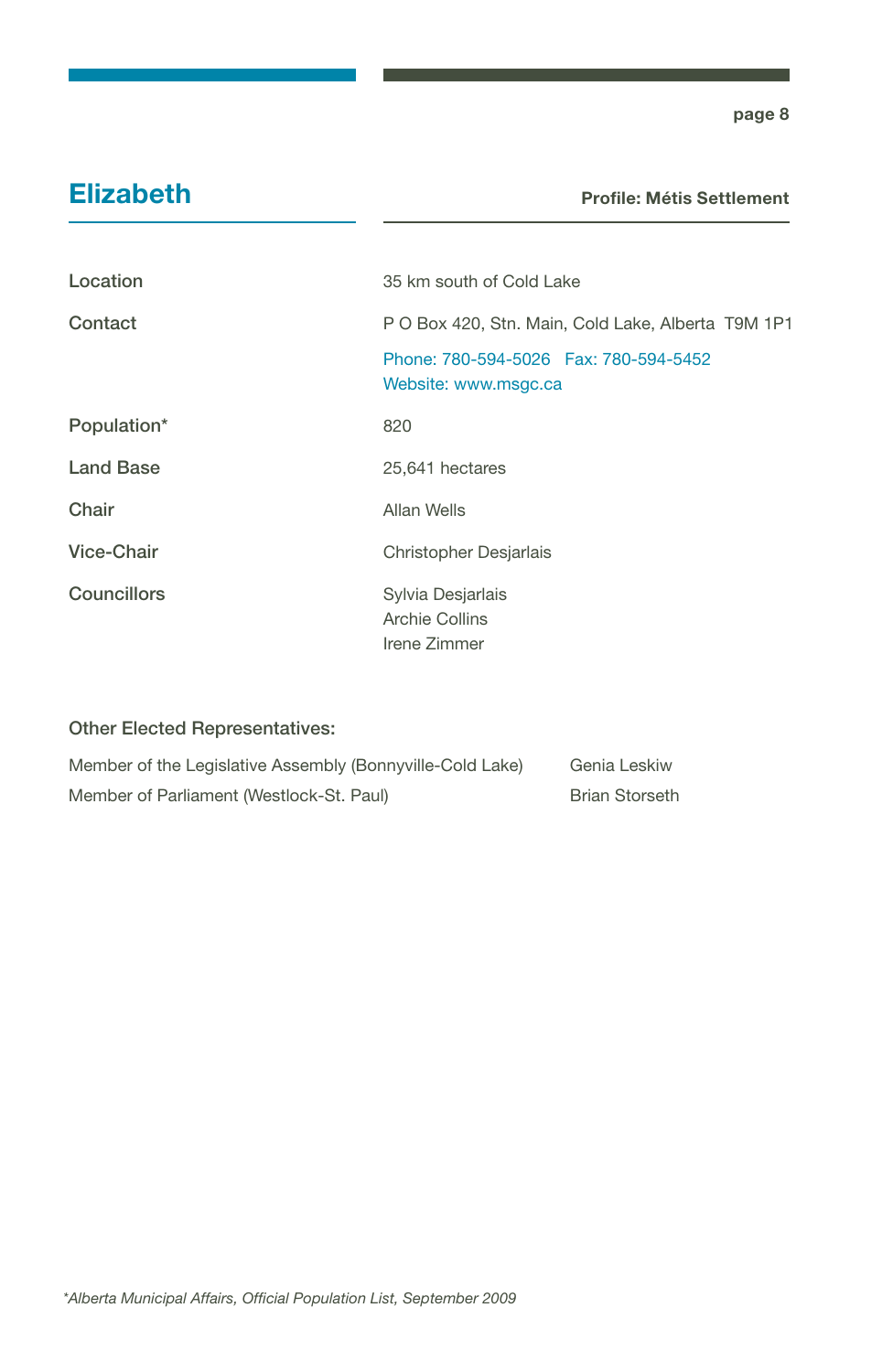## Fishing Lake

Profile: Métis Settlement

| Location         | 55 km south of Cold Lake                                         |
|------------------|------------------------------------------------------------------|
| Contact          | General Delivery, Sputinow, Alberta T0A 3G0                      |
|                  | Phone: 780-943-2202    Fax: 780-943-2575<br>Website: www.msgc.ca |
| Population*      | 952                                                              |
| <b>Land Base</b> | 37,815 hectares                                                  |
| Chair            | Lorne Dustow                                                     |
| Vice-Chair       | Dusty Powder                                                     |
| Councillors      | Dalton Gladue<br>Dwayne Laboucan<br><b>Ryck Chalifoux</b>        |

| Member of the Legislative Assembly (Bonnyville-Cold Lake) | Genia Leskiw   |
|-----------------------------------------------------------|----------------|
| Member of Parliament (Westlock-St. Paul)                  | Brian Storseth |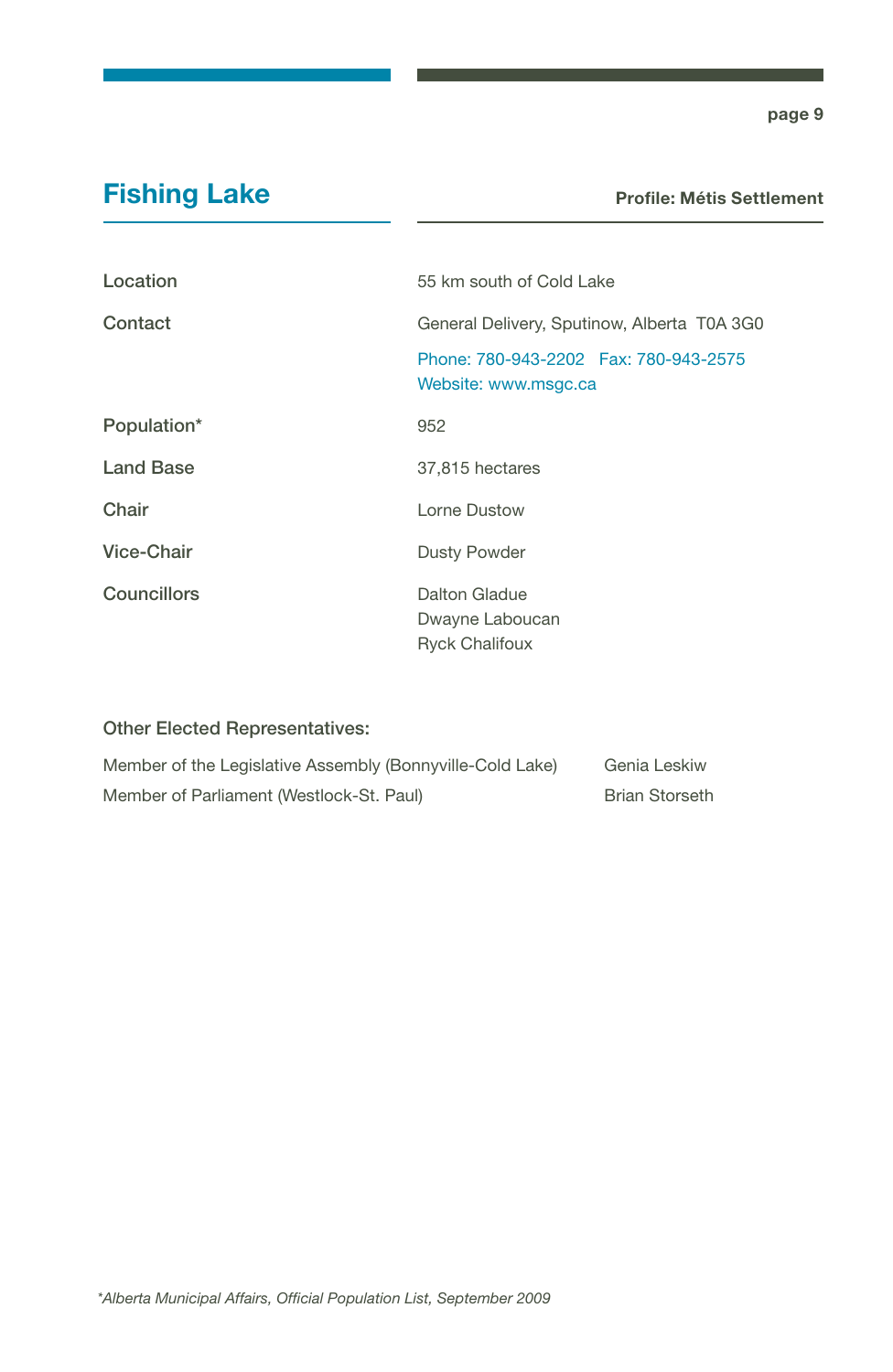### Gift Lake

Profile: Métis Settlement

| Location    | 85 km northeast of High Prairie                                  |
|-------------|------------------------------------------------------------------|
| Contact     | Box 60, Gift Lake, Alberta T0G 1B0                               |
|             | Phone: 780-767-3794    Fax: 780-767-3888<br>Website: www.msgc.ca |
| Population* | 999                                                              |
| Land Base   | 84,307 hectares                                                  |
| Chair       | Hector Lamouche                                                  |
| Vice-Chair  | Dave Lamouche                                                    |
| Councillors | Kelly Cunningham<br>Ronnie Anderson<br><b>Sherry Anderson</b>    |

| Member of the Legislative Assembly (Lesser Slave Lake) | Pearl Calahasen |
|--------------------------------------------------------|-----------------|
| Member of Parliament (Fort McMurray-Athabasca)         | Brian Jean      |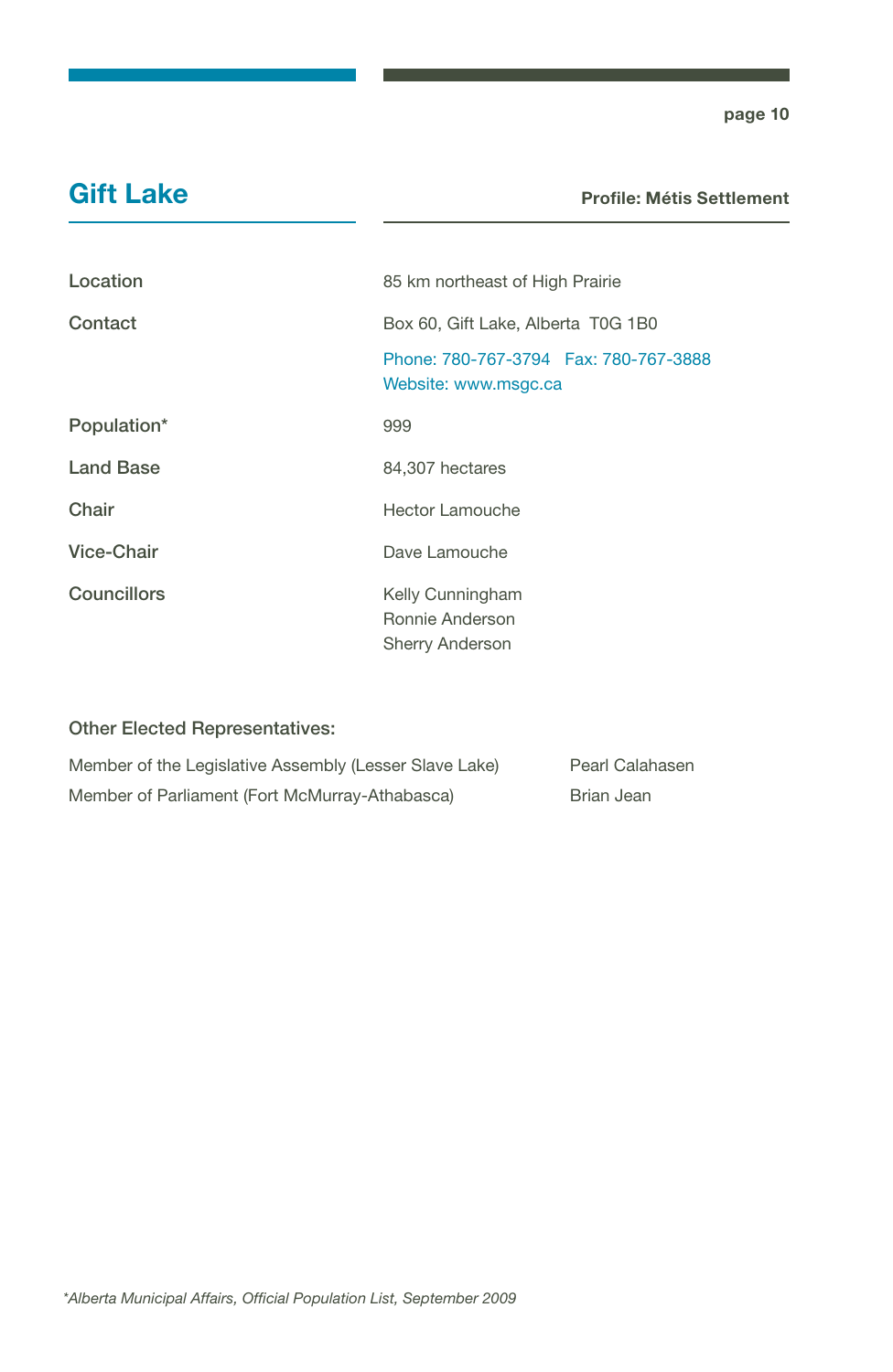### Kikino

#### Profile: Métis Settlement

| Location                              | 40 km south of Lac La Biche                                    |
|---------------------------------------|----------------------------------------------------------------|
| Contact                               | General Delivery, Kikino, Alberta T0A 2B0                      |
|                                       | Phone: 780-623-7868  Fax: 780-623-7080<br>Website: www.msgc.ca |
| Population*                           | 1,113                                                          |
| <b>Land Base</b>                      | 44,743 hectares                                                |
| Chair                                 | Floyd Thompson                                                 |
| Vice-Chair                            | Lee Thom                                                       |
| <b>Councillors</b>                    | Peter Cardinal<br>Greg Cardinal<br>Cory Cardinal               |
| <b>Other Elected Representatives:</b> |                                                                |

| Member of the Legislative Assembly (Lac La Biche-St. Paul) |  | Honourable Ray Danyluk |
|------------------------------------------------------------|--|------------------------|
| Member of Parliament (Westlock-St. Paul)                   |  | <b>Brian Storseth</b>  |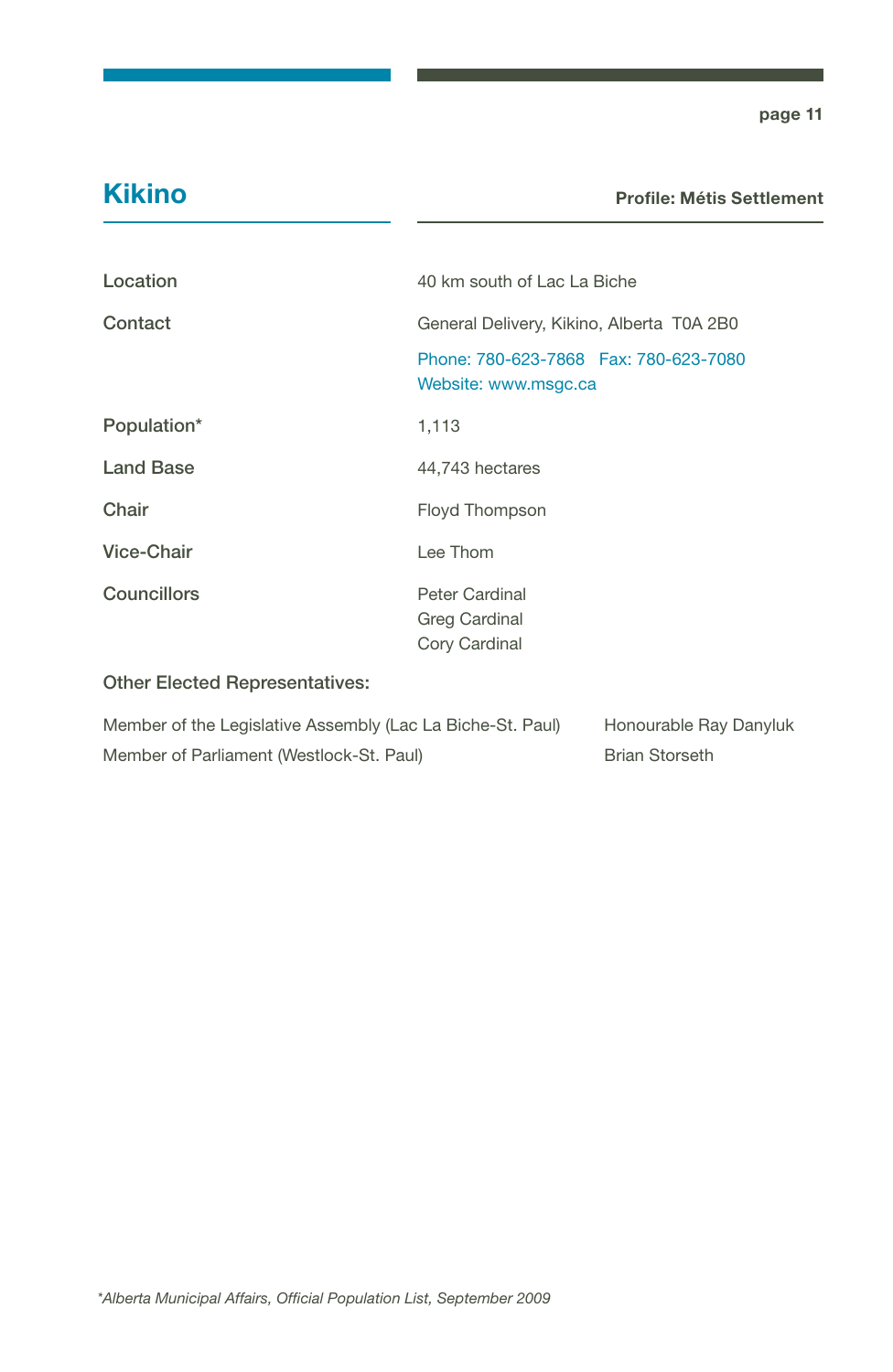### Paddle Prairie

Profile: Métis Settlement

| Location           | 75 km south of High Level                                        |
|--------------------|------------------------------------------------------------------|
| Contact            | Box 58, Paddle Prairie, Alberta T0H 2W0                          |
|                    | Phone: 780-981-2227    Fax: 780-981-3737<br>Website: www.msgc.ca |
| Population*        | 1,089                                                            |
| <b>Land Base</b>   | 169,909 hectares                                                 |
| Chair              | Alden Armstrong                                                  |
| Vice-Chair         | <b>Bob Ghostkeeper</b>                                           |
| <b>Councillors</b> | Joanne Ducharme<br>Carmen Laboucane<br>Norma Lizotte             |

#### Other Elected Representatives:

Member of the Legislative Assembly (Peace River) Honourable Frank Oberle Member of Parliament (Peace River) Chris Warkentin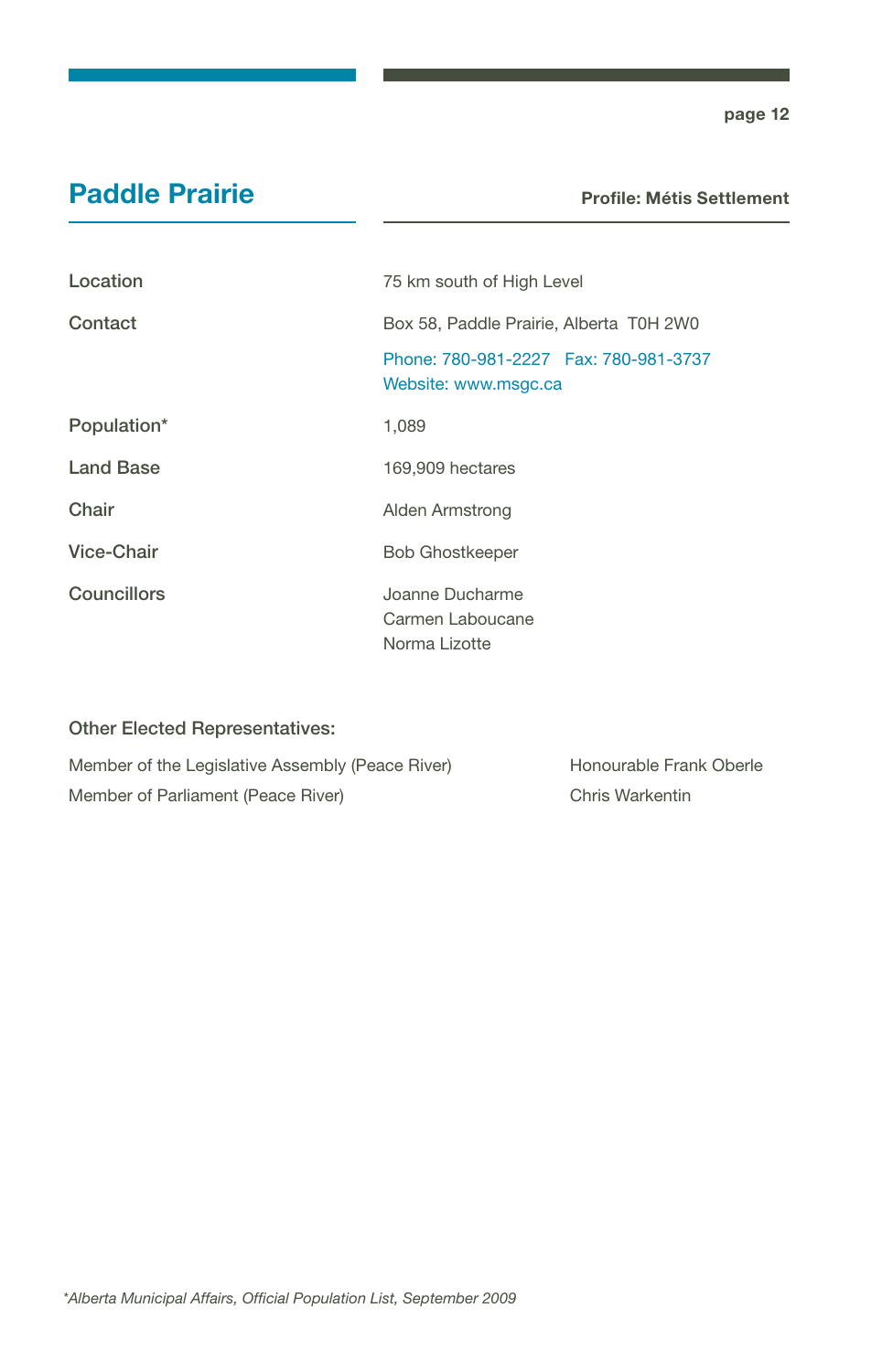### **Peavine**

#### Profile: Métis Settlement

| Location           | 60 km north of High Prairie                                      |
|--------------------|------------------------------------------------------------------|
| Contact            | P O Box 238, High Prairie, Alberta T0G 1E0                       |
|                    | Phone: 780-523-2557    Fax: 780-523-2626<br>Website: www.msgc.ca |
| Population*        | 905                                                              |
| <b>Land Base</b>   | 82,364 hectares                                                  |
| Chair              | Ken Noskey                                                       |
| Vice-Chair         | Sherry Cunningham                                                |
| <b>Councillors</b> | Kenny Cunningham<br>Layne Gauchier<br>Dennis Cunningham          |

| Member of the Legislative Assembly (Lesser Slave Lake) | Pearl Calahasen |
|--------------------------------------------------------|-----------------|
| Member of Parliament (Fort McMurray-Athabasca)         | Brian Jean      |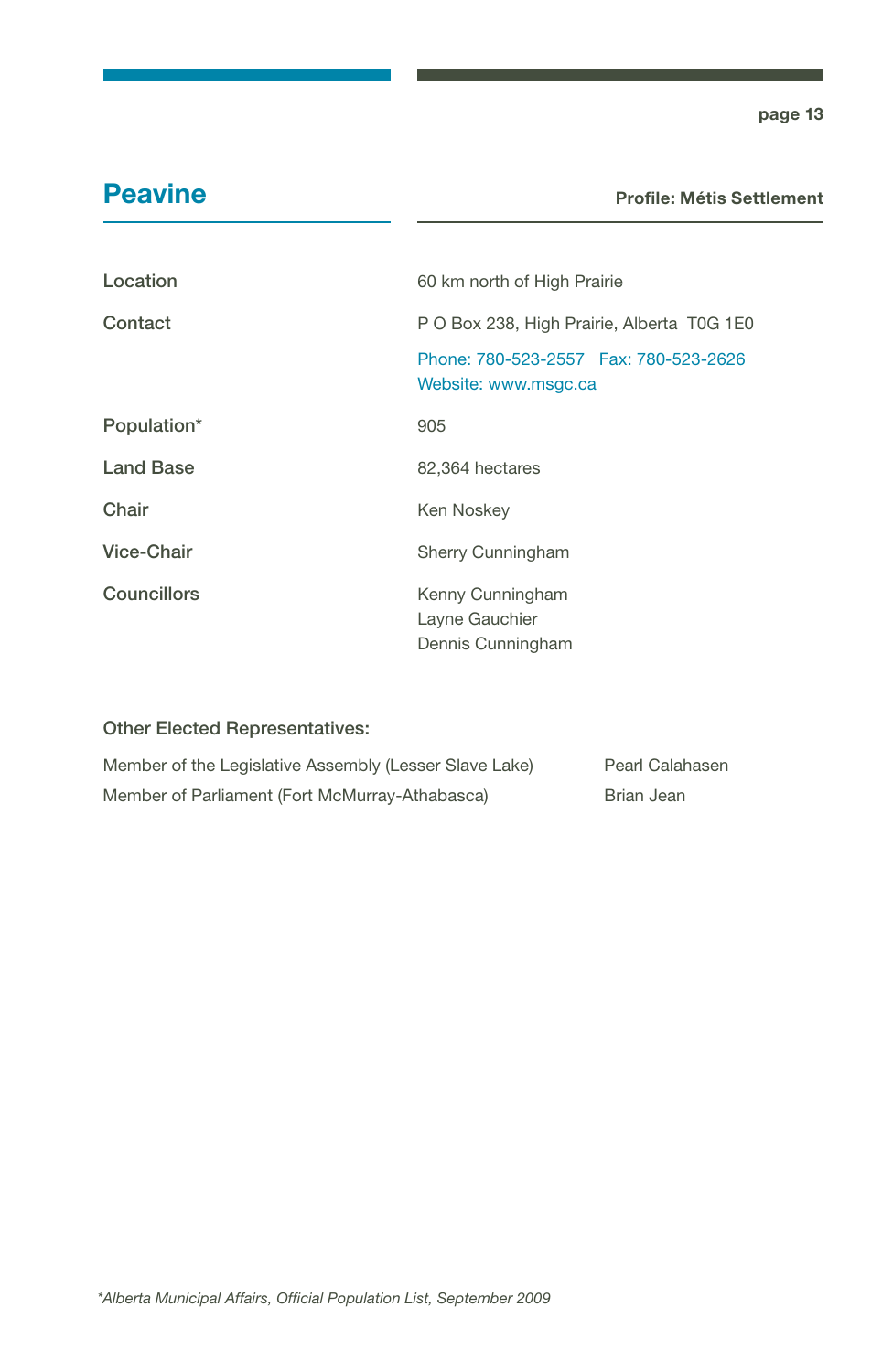# First Nations and First Nations People Quick Facts

- **First Nations people are members of a First Nation living** on- or off-reserve. Traditions, protocols, culture and history vary from community to community.
- **In Alberta, there are 47<sup>\*</sup> First Nations Chiefs and Councils.**
- There are 134 reserves covering three Treaty areas in the province: Treaty 6 (central), Treaty 7 (south) and Treaty 8 (north).
- **There are 105,031 First Nations people in Alberta. This** population accounted for 13 per cent of Canada's total Indian Register population in 2009.
- **First Nation population by place of residence: On-reserve and** Crown Land (63.9 per cent); Off-Reserve (36.1 per cent).
- **The Blood Tribe in southern Alberta has the largest population** with 10,694 members while the Duncan's First Nation (40 km southwest of Peace River) had the smallest population with 231 members.
- The most commonly spoken First Nation languages in Alberta are Cree, Blackfoot, Chipewyan, Dene and Stoney (Nakoda Sioux).

*\*Indian and Northern Affairs Canada (INAC) counts 44 First Nations rather than the 47 referred to here. INAC includes Whitefish (Goodfish) Lake First Nation under Saddle Lake First Nation; and Chiniki, Bearspaw and Welsey First Nations under Stoney Nakoda First Nation.*

To view a map of First Nations and Indian Reserves in Alberta, go to: http://aboriginal.alberta.ca/542.cfm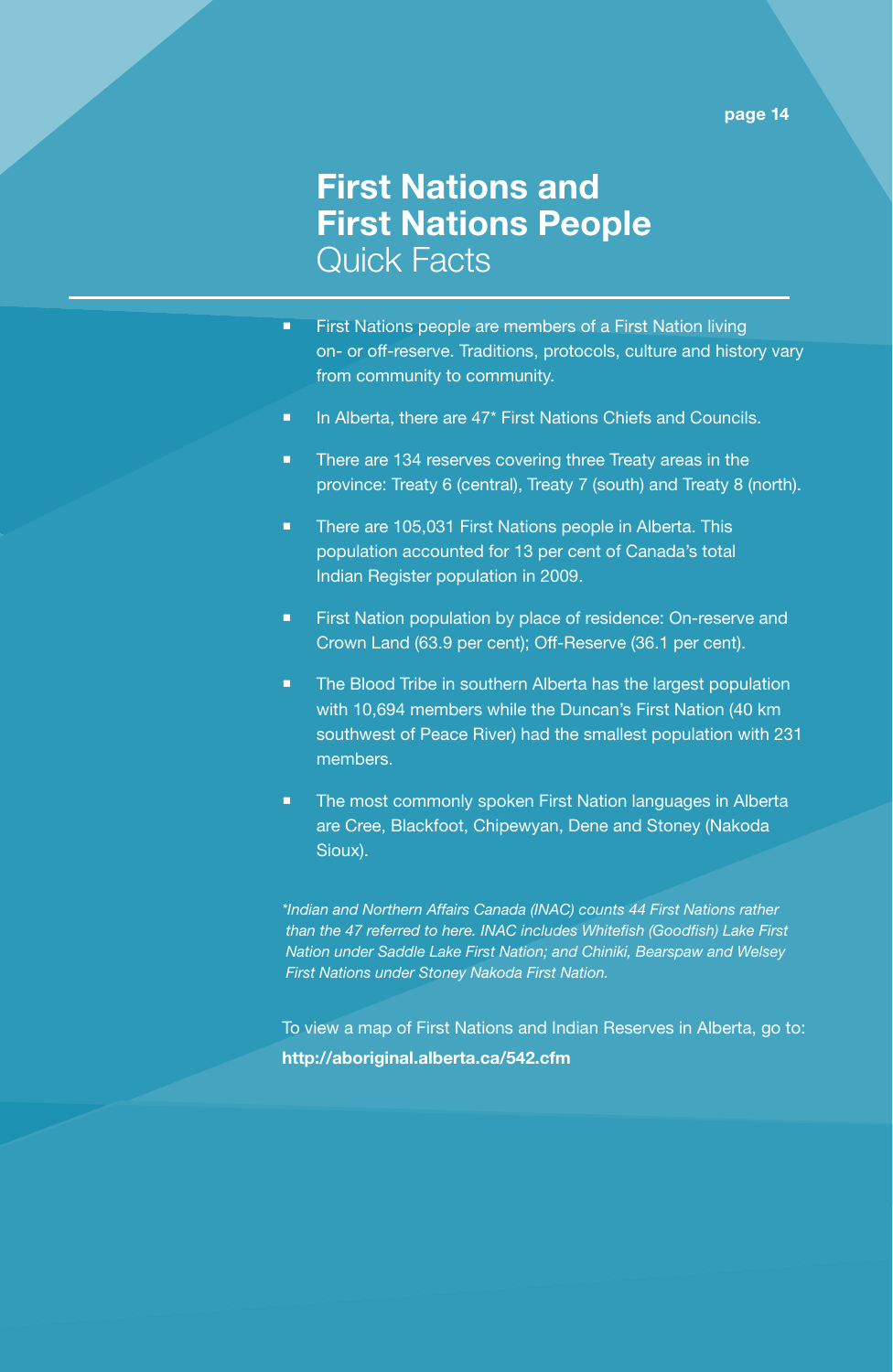# Population of First Nations in Alberta<sup>1</sup>

| <b>First Nation</b>                   | <b>TOTAL</b> | <b>Reserve &amp; Crown</b><br><b>Land (TOTAL)</b> | Off<br><b>Reserve</b> |
|---------------------------------------|--------------|---------------------------------------------------|-----------------------|
| <b>Alexander First Nation</b>         | 1,848        | 1,000                                             | 848                   |
| <b>Alexis Nakota Sioux Nation</b>     | 1,674        | 980                                               | 694                   |
| Athabasca Chipewyan First Nation      | 896          | 230                                               | 666                   |
| <b>Beaver First Nation</b>            | 851          | 418                                               | 433                   |
| <b>Beaver Lake Cree Nation</b>        | 937          | 367                                               | 570                   |
| <b>Bigstone Cree Nation</b>           | 7,303        | 3,359                                             | 3,944                 |
| <b>Blood Tribe</b>                    | 10,694       | 7,729                                             | 2,965                 |
| <b>Chipewyan Prairie First Nation</b> | 711          | 344                                               | 367                   |
| <b>Cold Lake First Nations</b>        | 2,419        | 1,262                                             | 1,157                 |
| Dene Tha' First Nation                | 2,688        | 1,942                                             | 746                   |
| <b>Driftpile First Nation</b>         | 2,377        | 882                                               | 1,495                 |
| <b>Duncan's First Nation</b>          | 231          | 132                                               | 99                    |
| Enoch Cree Nation #440                | 2,165        | 1,557                                             | 608                   |
| <b>Ermineskin Tribe</b>               | 3,891        | 3,069                                             | 822                   |
| Fort McKay First Nation               | 661          | 343                                               | 318                   |
| Fort McMurray #468 First Nation       | 614          | 263                                               | 351                   |
| <b>Frog Lake First Nation</b>         | 2,642        | 1,724                                             | 918                   |
| <b>Heart Lake First Nation</b>        | 304          | 194                                               | 110                   |
| <b>Horse Lake First Nation</b>        | 938          | 436                                               | 502                   |
| Kapawe'no First Nation                | 320          | 108                                               | 212                   |
| <b>Kehewin Cree Nation</b>            | 1,843        | 1,101                                             | 742                   |
| <b>Little Red River Cree Nation</b>   | 4,476        | 3,948                                             | 528                   |
| <b>Loon River First Nation</b>        | 494          | 404                                               | 90                    |
| <b>Louis Bull Tribe</b>               | 1,948        | 1,608                                             | 340                   |
| <b>Lubicon Lake Band</b>              | 439          | 264                                               | 175                   |
| <b>Mikisew Cree First Nation</b>      | 2,574        | 773                                               | 1,801                 |
| <b>Montana First Nation</b>           | 910          | 711                                               | 199                   |
| <b>O'Chiese First Nation</b>          | 1,052        | 739                                               | 313                   |

*continued on next page*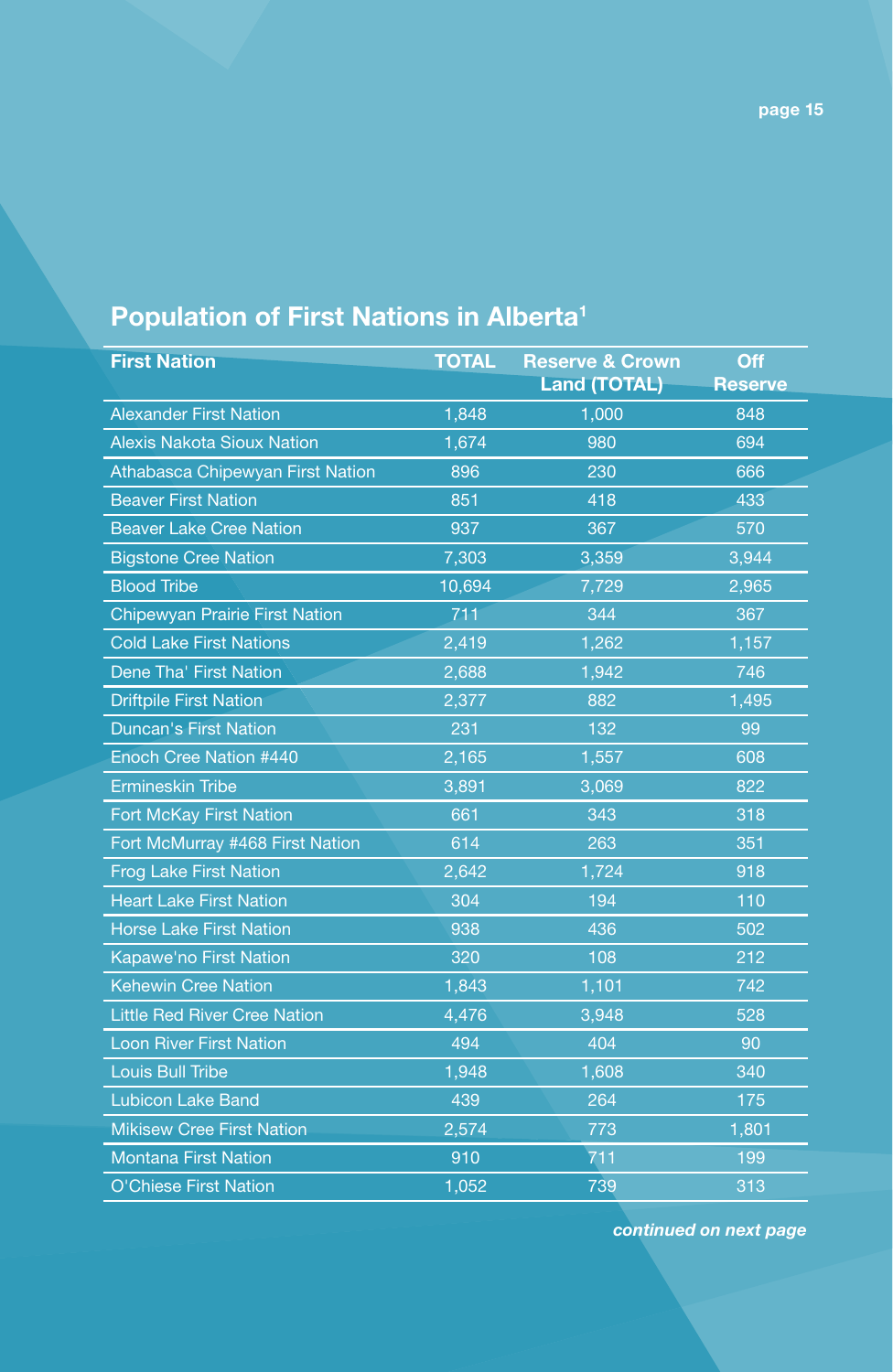| <b>First Nation</b>                             | <b>TOTAL</b> | <b>Reserve &amp; Crown</b><br><b>Land (TOTAL)</b> | <b>Off</b><br><b>Reserve</b> |
|-------------------------------------------------|--------------|---------------------------------------------------|------------------------------|
| <b>Paul First Nation</b>                        | 1,850        | 1,294                                             | 556                          |
| <b>Piikani Nation</b>                           | 3,537        | 2,388                                             | 1,149                        |
| Saddle Lake First Nation <sup>2</sup>           | 9,112        | 6,000                                             | 3,112                        |
| <b>Samson Cree Nation</b>                       | 7,134        | 5,709                                             | 1,425                        |
| <b>Sawridge First Nation</b>                    | 388          | 44                                                | 344                          |
| <b>Siksika Nation</b>                           | 6,501        | 3,779                                             | 2,722                        |
| <b>Smith's Landing First Nation</b>             | 317          | 155                                               | 162                          |
| Stoney Nakoda First Nation <sup>3</sup>         | 4,834        | 4,453                                             | 381                          |
| <b>Sturgeon Lake Cree Nation</b>                | 2,728        | 1,381                                             | 1,347                        |
| <b>Sucker Creek First Nation</b>                | 2,422        | 709                                               | 1,713                        |
| <b>Sunchild First Nation</b>                    | 1,226        | 831                                               | 395                          |
| <b>Swan River First Nation</b>                  | 1,128        | 381                                               | 747                          |
| <b>Tallcree First Nation</b>                    | 1,089        | 517                                               | 572                          |
| <b>Tsuu T'ina Nation</b>                        | 1,738        | 1,443                                             | 295                          |
| <b>Whitefish Lake First Nation</b>              | 2,149        | 1,377                                             | 772                          |
| <b>Woodland Cree First Nation</b>               | 978          | 740                                               | 238                          |
| <b>TOTAL POPULATION 4</b><br>(47 First Nations) | 105,031      | 67,088                                            | 37,943                       |

### Population of First Nations in Alberta1 *(continued)*

#### **Footnotes**

- 1—Source: Indian and Northern Affairs Canada Indian Register, December 31, 2009
- 2—Includes Whitefish (Goodfish) Lake First Nation
- 3—Includes Bearspaw, Chiniki and Wesley First Nations
- 4—Does not include Alberta Population General List number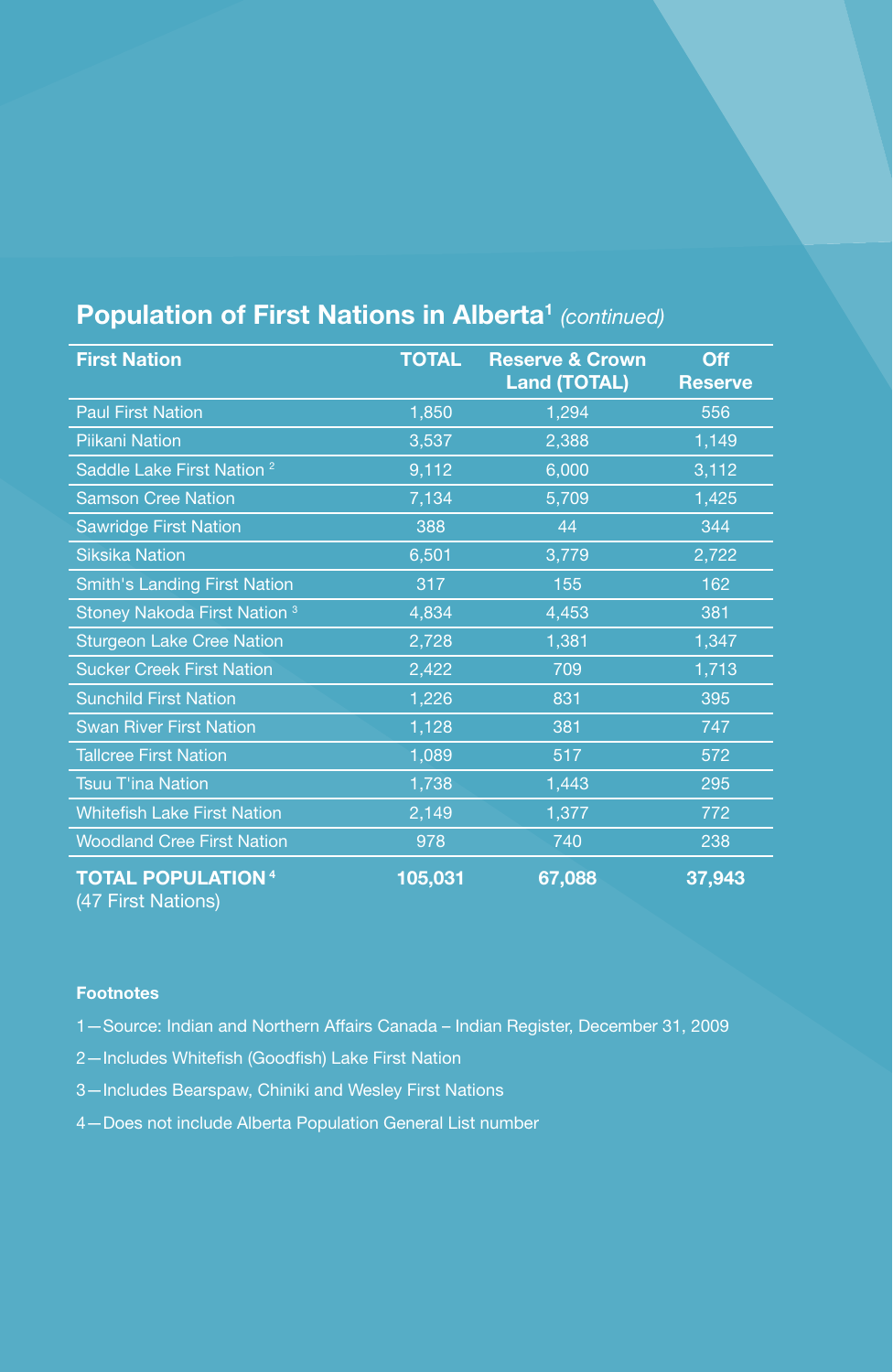### Alexander First Nation

Profile: First Nation

| Location                  |                               | 40 km northwest of Edmonton                                                         |             |  |
|---------------------------|-------------------------------|-------------------------------------------------------------------------------------|-------------|--|
|                           |                               |                                                                                     |             |  |
| Contact                   |                               | P O Box 3419, Morinville, Alberta T8R 1S3<br>Phone: 780-939-5887  Fax: 780-939-6166 |             |  |
|                           |                               |                                                                                     |             |  |
| <b>Treaty Area</b>        | 6                             |                                                                                     |             |  |
| <b>Tribal Affiliation</b> | <b>Woodland Cree</b>          |                                                                                     |             |  |
| <b>Linguistic Group</b>   | Algonquian Cree               |                                                                                     |             |  |
| Population*               | On-reserve and Crown Land     |                                                                                     | 1,000 (54%) |  |
|                           | Off-reserve                   |                                                                                     | 848 (46%)   |  |
|                           | Total                         | 1,848                                                                               |             |  |
| Land Base By Reserve      | Alexander 134                 | 7,280.5                                                                             |             |  |
| (hectares)                | Alexander 134A                | 2,083.8                                                                             |             |  |
|                           | Alexander 134B                | 3.4                                                                                 |             |  |
|                           | Total                         | 9,367.7                                                                             |             |  |
| Chief                     | Allan Paul                    |                                                                                     |             |  |
| Councillors               | Martin Arcand<br>Henry Arcand | <b>Kurt Burnstick</b><br>Norman Kootenay                                            |             |  |
|                           | Sheldon Arcand                | <b>Bernard Paul</b>                                                                 |             |  |

| Member of the Legislative Assembly (Spruce Grove-Sturgeon-St. Albert) |                        |
|-----------------------------------------------------------------------|------------------------|
|                                                                       | Honourable Doug Horner |
| Member of Parliament (Westlock-St. Paul)                              | <b>Brian Storseth</b>  |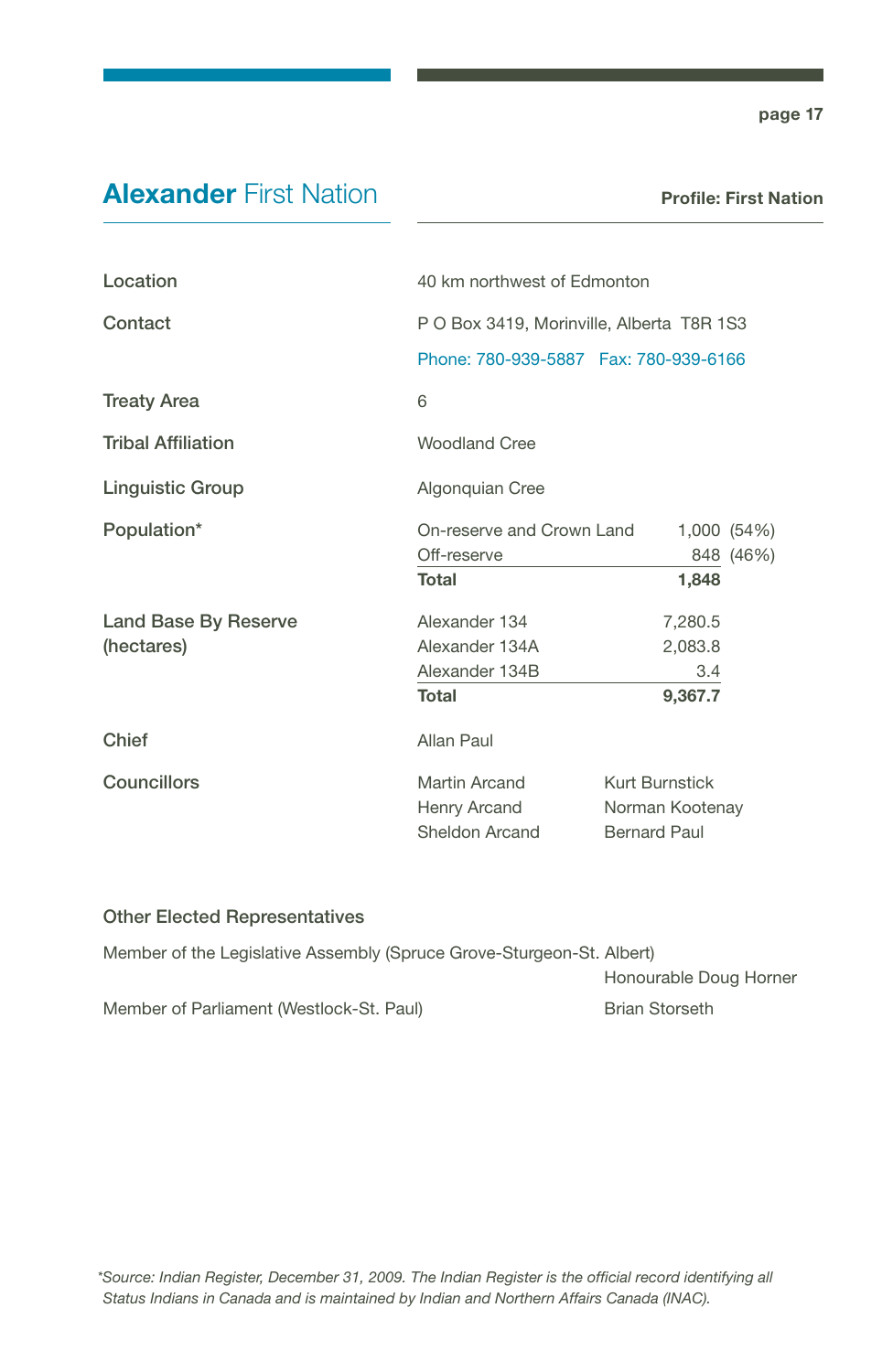### Alexis Nakota

Sioux Nation

#### Profile: First Nation

| Location                  | 70 km northwest of Edmonton                                                    |                     |           |
|---------------------------|--------------------------------------------------------------------------------|---------------------|-----------|
| Contact                   | P O Box 7, Glenevis, Alberta T0E 0X0                                           |                     |           |
|                           | Phone: 780-967-2225    Fax: 780-967-5484<br>Website: www.alexisnakotasioux.com |                     |           |
| <b>Treaty Area</b>        | 6                                                                              |                     |           |
| <b>Tribal Affiliation</b> | Stoney                                                                         |                     |           |
| <b>Linguistic Group</b>   | Siouan Dakota                                                                  |                     |           |
| Population*               | On-reserve and Crown Land<br>980 (59%)                                         |                     |           |
|                           | Off-reserve                                                                    |                     | 694 (41%) |
|                           | <b>Total</b>                                                                   | 1,674               |           |
| Land Base By Reserve      | Alexis 133                                                                     | 6,175.20            |           |
| (hectares)                | Alexis Cardinal River 234                                                      | 4,661.00            |           |
|                           | Alexis Elk River 233                                                           | 98.00               |           |
|                           | Alexis Whitecourt 232                                                          | 3,544.90            |           |
|                           | Total                                                                          | 14,479.10           |           |
| Chief                     | Cameron Alexis                                                                 |                     |           |
| Councillors               | Darwin Alexis                                                                  | Henry (Hank) Alexis |           |
|                           | Gloria Potts                                                                   | Jaclyn Mustus       |           |
|                           | Lonnie Letendre                                                                | Erwin Letendre      |           |
|                           | <b>Roderick Alexis</b>                                                         |                     |           |
|                           |                                                                                |                     |           |

| Member of the Legislative Assembly (Whitecourt-Ste. Anne) | George VanderBurg         |
|-----------------------------------------------------------|---------------------------|
| Member of Parliament (Yellowhead)                         | Honourable Rob Merrifield |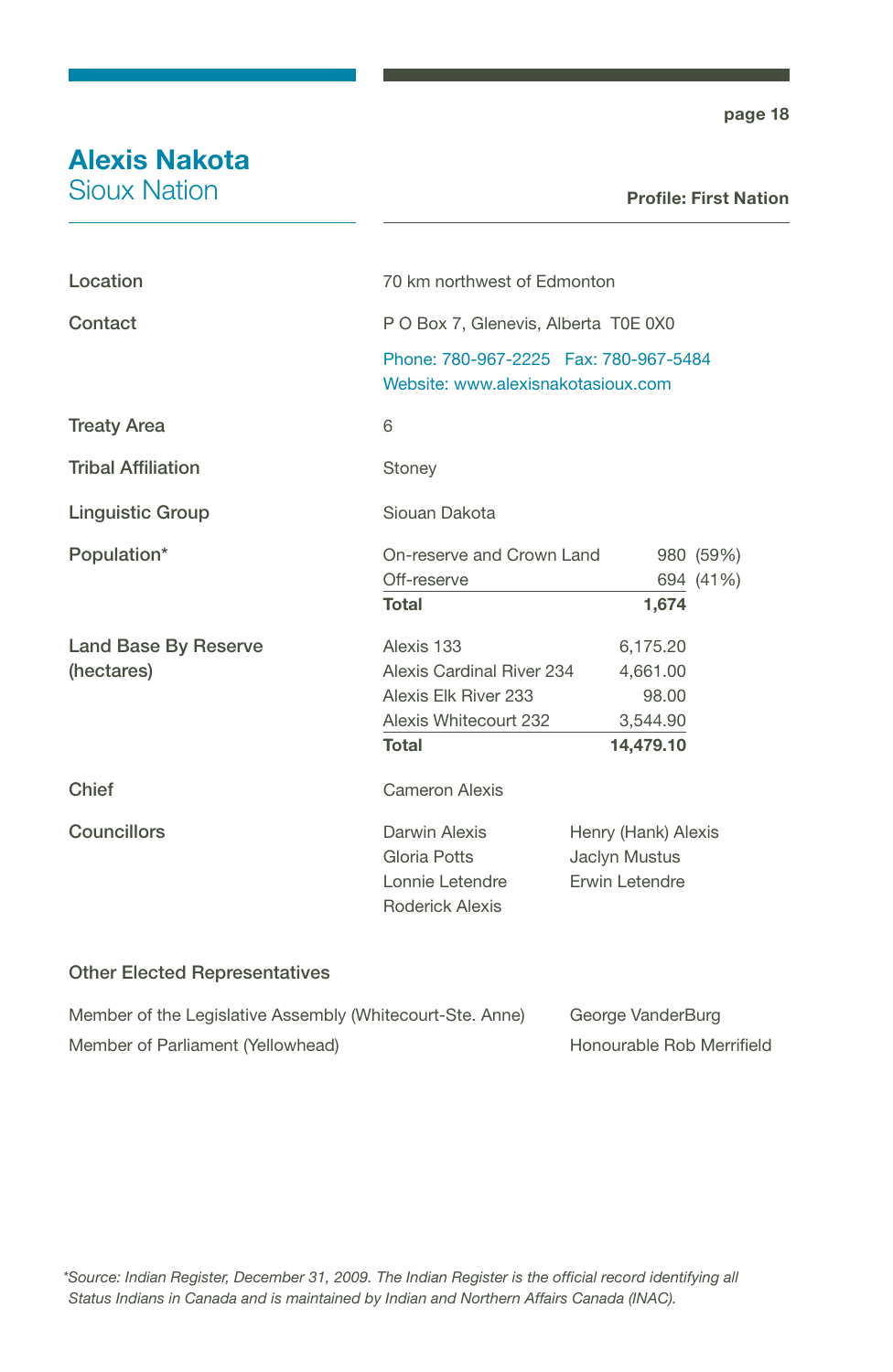# Athabasca Chipewyan

First Nation

| Location                  | 200 km north of Fort McMurray                                   |                   |           |
|---------------------------|-----------------------------------------------------------------|-------------------|-----------|
| Contact                   | P O Box 366, Fort Chipewyan, Alberta T0P 1B0                    |                   |           |
|                           | Phone: 780-697-3730  Fax: 780-697-3500<br>Website: www.afcn.com |                   |           |
| <b>Treaty Area</b>        | 8                                                               |                   |           |
| <b>Tribal Affiliation</b> | Chipewyan                                                       |                   |           |
| <b>Linguistic Group</b>   | Athapaskan Chipewyan and Algonquian Cree                        |                   |           |
| Population*               | On-reserve and Crown Land                                       |                   | 230 (26%) |
|                           | Off-reserve                                                     |                   | 666 (74%) |
|                           | <b>Total</b>                                                    | 896               |           |
| Land Base By Reserve      | Chipewyan 201                                                   | 20,072.4          |           |
| (hectares)                | Chipewyan 201A                                                  | 22.0              |           |
|                           | Chipewyan 201B                                                  | 19.4              |           |
|                           | Chipewyan 201C                                                  | 18.2              |           |
|                           | Chipewyan 201D                                                  | 4.3               |           |
|                           | Chipewyan 201E                                                  | 97.1              |           |
|                           | Chipewyan 201F                                                  | 66.4              |           |
|                           | Chipewyan 201G                                                  | 905.3             |           |
|                           | Total                                                           | 21,205.1          |           |
| Chief                     | Allan Adam                                                      |                   |           |
| Councillors               | Lorraine Hoffman                                                | Anthony Ladouceur |           |
|                           | Gregory Marcel                                                  | Monica Voyageur   |           |

| Member of the Legislative Assembly (Fort McMurray-Wood Buffalo) | <b>Guy Boutilier</b> |
|-----------------------------------------------------------------|----------------------|
| Member of Parliament (Fort McMurray-Athabasca)                  | Brian Jean           |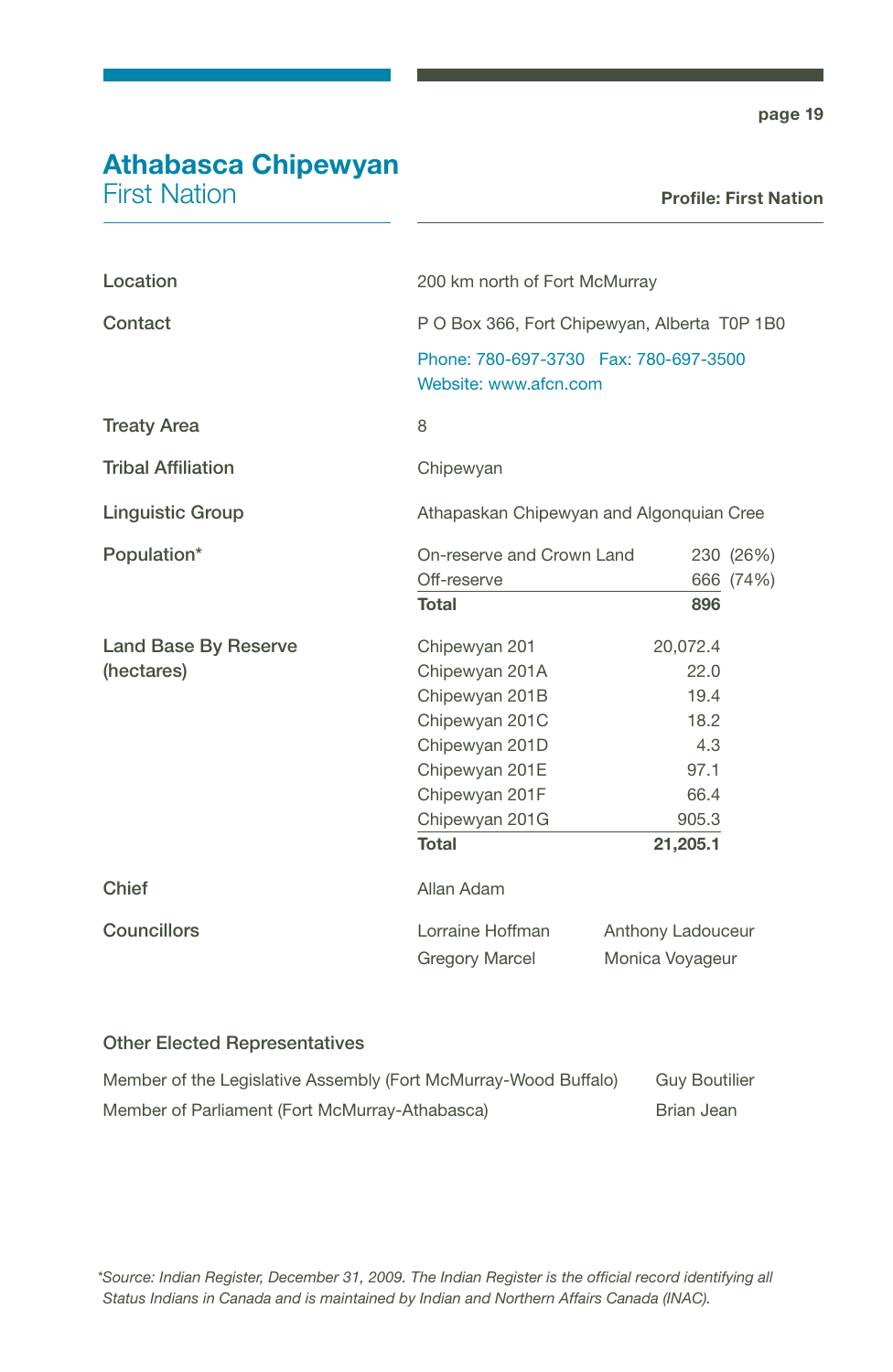### **Beaver First Nation**

Profile: First Nation

| Location                  | 50 km east of High Level                  |               |           |
|---------------------------|-------------------------------------------|---------------|-----------|
| Contact                   | P O Box 2700, High Level, Alberta T0H 1Z0 |               |           |
|                           | Phone: 780-927-3544    Fax: 780-927-4064  |               |           |
| <b>Treaty Area</b>        | 8                                         |               |           |
| <b>Tribal Affiliation</b> | <b>Beaver</b>                             |               |           |
| <b>Linguistic Group</b>   | Athapaskan Beaver                         |               |           |
| Population*               | On-reserve and Crown Land                 |               | 418 (49%) |
|                           | Off-reserve                               |               | 433 (51%) |
|                           | Total                                     | 851           |           |
| Land Base By Reserve      | Boyer River 164                           | 4,249.3       |           |
| (hectares)                | Child Lake 164A                           | 2,826.0       |           |
|                           | Total                                     | 7,075.3       |           |
| Chief                     | Lorne Bulldog                             |               |           |
| <b>Councillors</b>        | Henry Kidney                              | Peter Kazonay |           |
|                           | Gary Kipling                              | Barbara Wendt |           |

| Member of the Legislative Assembly (Peace River) | Honourable Frank Oberle |
|--------------------------------------------------|-------------------------|
| Member of Parliament (Peace River)               | Chris Warkentin         |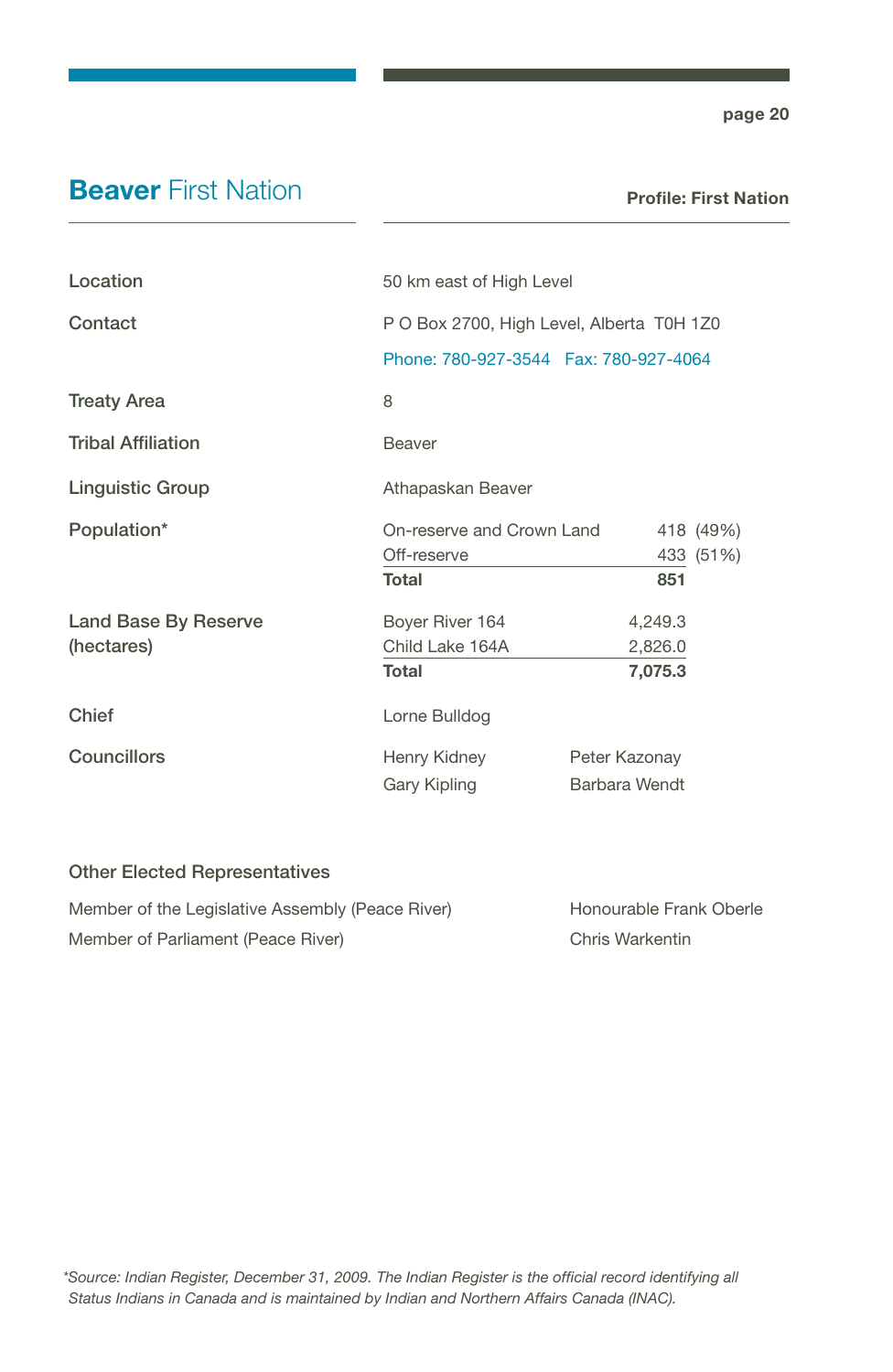# Beaver Lake

Cree Nation

| Location                    | 105 km northeast of Edmonton                                                      |         |           |
|-----------------------------|-----------------------------------------------------------------------------------|---------|-----------|
| Contact                     | P O Box 960, Lac La Biche, Alberta T0A 2C0                                        |         |           |
|                             | Phone: 780-623-4549    Fax: 780-623-4523<br>Website: www.beaverlakecreenation.com |         |           |
| <b>Treaty Area</b>          | 6                                                                                 |         |           |
| <b>Tribal Affiliation</b>   | <b>Woodland Cree</b>                                                              |         |           |
| <b>Linguistic Group</b>     | Algonquian Cree                                                                   |         |           |
| Population*                 | On-reserve and Crown Land                                                         |         | 367 (39%) |
|                             | Off-reserve                                                                       |         | 570 (61%) |
|                             | Total                                                                             | 937     |           |
| <b>Land Base By Reserve</b> | Beaver Lake 131                                                                   | 6,145.3 |           |
| (hectares)                  | Total                                                                             | 6,145.3 |           |
| Chief                       | Alphonse Lameman                                                                  |         |           |
| <b>Councillors</b>          | Germaine Anderson<br>Henry Gladue<br>Jerry Gladue                                 |         |           |

| Member of the Legislative Assembly (Lac La Biche-St. Paul) | Honourable Ray Danyluk |
|------------------------------------------------------------|------------------------|
| Member of Parliament (Fort McMurray-Athabasca)             | Brian Jean             |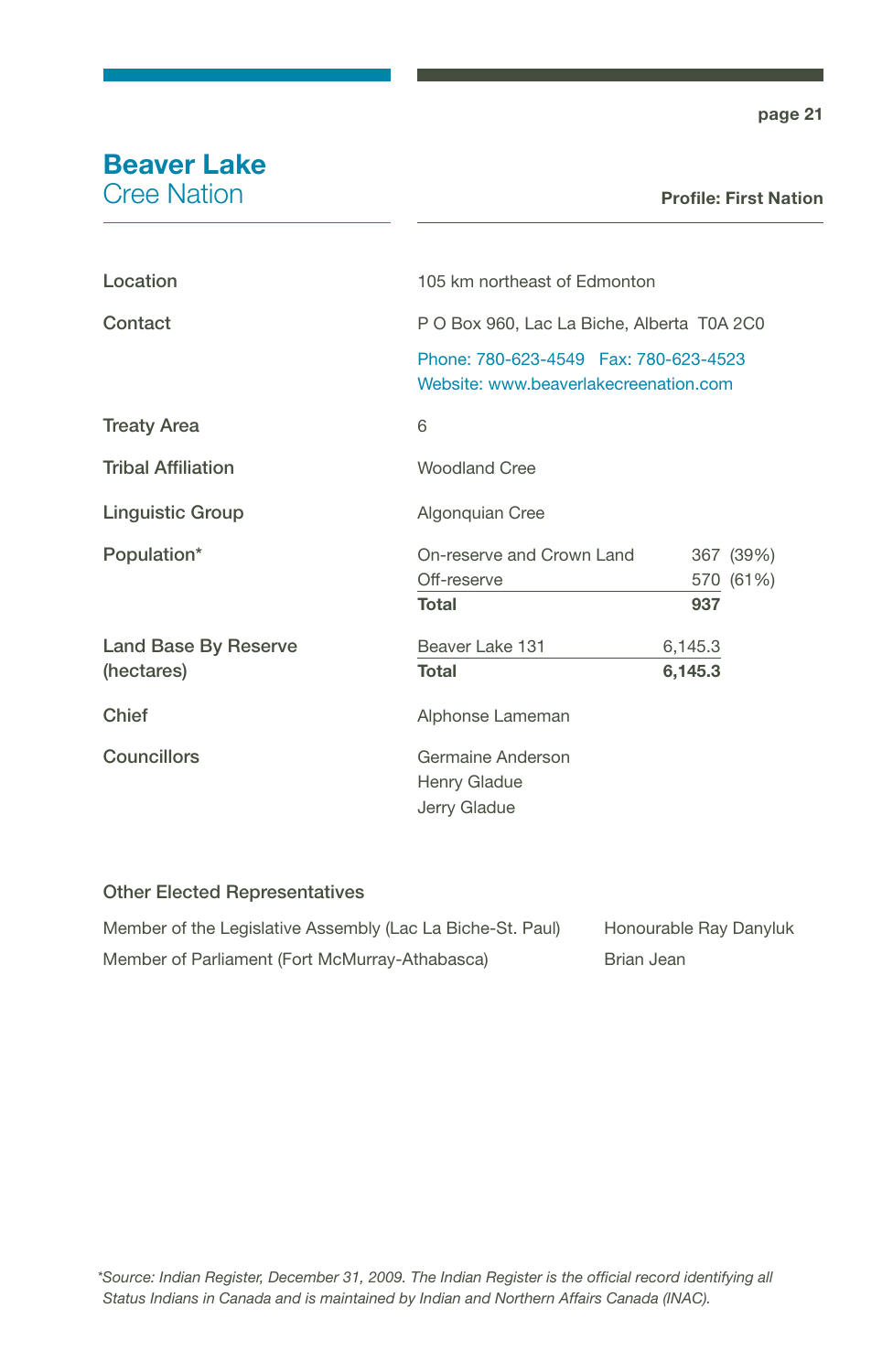### **Bigstone** Cree Nation

page 22

#### Profile: First Nation

| Location                  | 80 km northeast of Slave Lake                                      |                  |
|---------------------------|--------------------------------------------------------------------|------------------|
| Contact                   | P O Box 960, Wabasca, Alberta T0G 2K0                              |                  |
|                           | Phone: 780-891-3836  Fax: 780-891-3942<br>Website: www.bigstone.ca |                  |
| <b>Treaty Area</b>        | 8                                                                  |                  |
| <b>Tribal Affiliation</b> | <b>Woodland Cree</b>                                               |                  |
| <b>Linguistic Group</b>   | Algonquian Cree                                                    |                  |
| Population*               | On-reserve and Crown Land                                          | $3,359$ $(46\%)$ |
|                           | Off-reserve                                                        | 3,944(54%)       |
|                           | <b>Total</b>                                                       | 7,303            |
| Land Base By Reserve      | Jean Baptiste Gambler 183                                          | 198.7            |
| (hectares)                | Wabasca 166                                                        | 8,452.4          |
|                           | Wabasca 166A                                                       | 682.1            |
|                           | Wabasca 166B                                                       | 2,413.4          |
|                           | Wabasca 166C                                                       | 3,502.6          |
|                           | Wabasca 166D                                                       | 5,817.4          |
|                           | <b>Total</b>                                                       | 21,066.6         |
| Chief                     | Gordon Auger                                                       |                  |
| Councillors               | Ida Alook                                                          | Art Bigstone     |
|                           | <b>Clayton Auger</b>                                               | Clara Moberly    |
|                           | Mike Beaver                                                        | Silas Yellowknee |
|                           |                                                                    |                  |

#### Other Elected Representatives

| Members of the Legislative Assembly            |                                  |            |
|------------------------------------------------|----------------------------------|------------|
| Athabasca-Redwater                             | Jeff Johnson for IR 183          |            |
| Lesser Slave Lake                              | Pearl Calahasen for IRs 166-166D |            |
| Member of Parliament (Fort McMurray-Athabasca) |                                  | Brian Jean |

*\*Source: Indian Register, December 31, 2009. The Indian Register is the official record identifying all Status Indians in Canada and is maintained by Indian and Northern Affairs Canada (INAC).*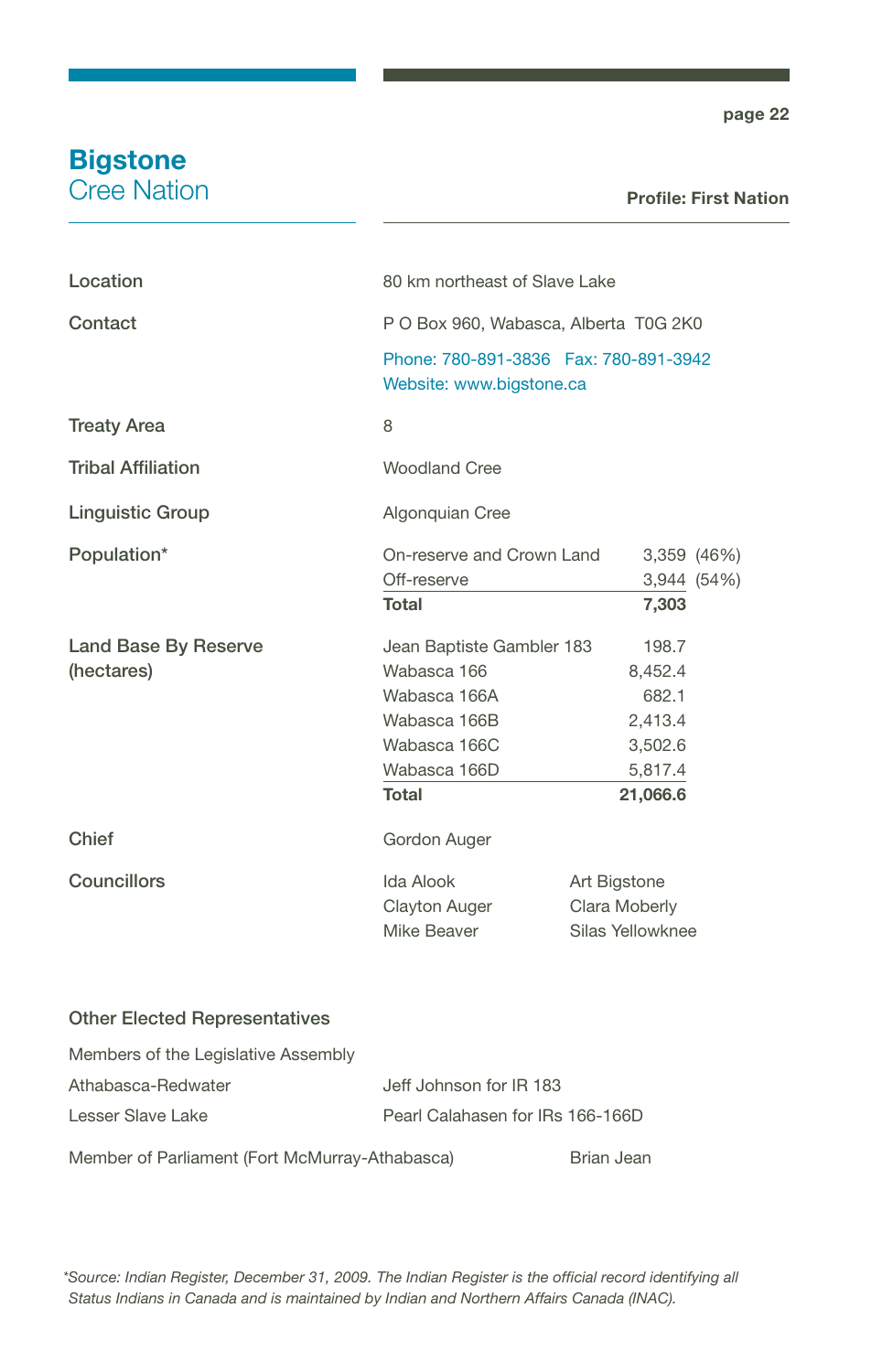### **Blood** Tribe

#### Profile: First Nation

| Location                                  | 40 km southwest of Lethbridge                                                                                                 |                                                                                                                                   |
|-------------------------------------------|-------------------------------------------------------------------------------------------------------------------------------|-----------------------------------------------------------------------------------------------------------------------------------|
| Contact                                   | P O Box 60, Stand Off, Alberta T0L 1Y0                                                                                        |                                                                                                                                   |
|                                           | Phone: 403-737-3753  Fax: 403-737-2336<br>Website: www.bloodtribe.org                                                         |                                                                                                                                   |
| <b>Treaty Area</b>                        | 7                                                                                                                             |                                                                                                                                   |
| <b>Tribal Affiliation</b>                 | Blackfoot                                                                                                                     |                                                                                                                                   |
| <b>Linguistic Group</b>                   | Algonquian Blackfoot                                                                                                          |                                                                                                                                   |
| Population*                               | On-reserve and Crown Land<br>Off-reserve<br><b>Total</b>                                                                      | 7,729 (72%)<br>2,965 (28%)<br>10,694                                                                                              |
| <b>Land Base By Reserve</b><br>(hectares) | Blood 148<br>Blood 148A<br>Total                                                                                              | 134,292.9<br>1,971.7<br>136,264.6                                                                                                 |
| Chief                                     | Charles Weaselhead                                                                                                            |                                                                                                                                   |
| Councillors                               | Dexter Bruised Head<br>Andrew Bull Calf<br>Joshua Curly Rider<br>Dolores Day Chief<br>Sheldon Day Chief<br>Rodney First Rider | James Gladstone<br>Kirby Many Fingers<br>Ira Tail Feathers<br>Ronnie Thunder Chief<br>Norbert Weaselhead<br>Franklyn White Quills |
| <b>Other Elected Representatives</b>      |                                                                                                                               |                                                                                                                                   |
| Members of the Legislative Assembly       |                                                                                                                               |                                                                                                                                   |
| Livingston-Macleod                        | Evan Berger for IR 148                                                                                                        |                                                                                                                                   |
| Cardston Taber-Warner                     | Broyce Jacobs for IR 148A                                                                                                     |                                                                                                                                   |
| Member of Parliament (Macleod)            | <b>Ted Menzies</b>                                                                                                            |                                                                                                                                   |

*\*Source: Indian Register, December 31, 2009. The Indian Register is the official record identifying all Status Indians in Canada and is maintained by Indian and Northern Affairs Canada (INAC).*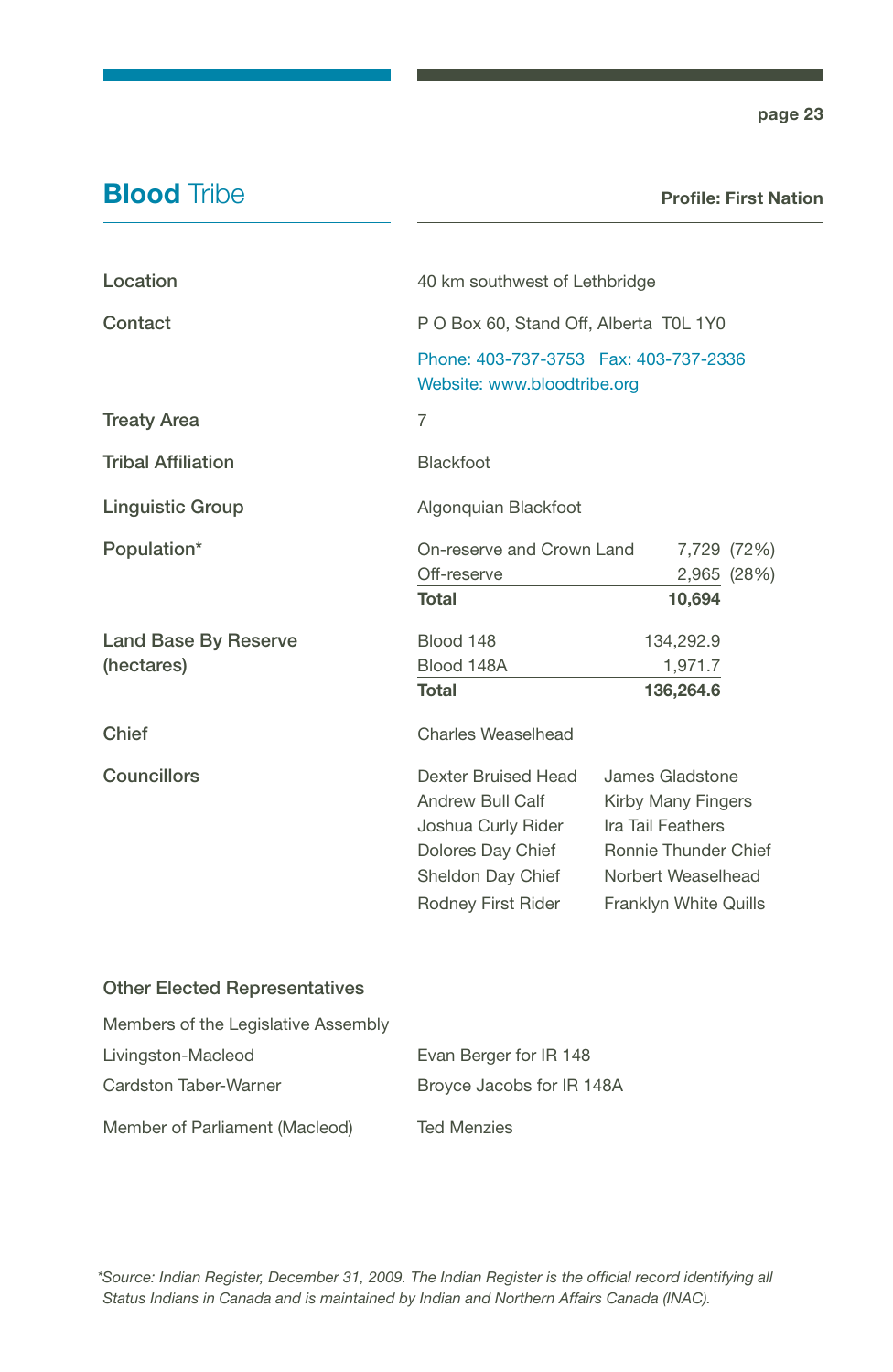# Chipewyan Prairie

First Nation

#### Profile: First Nation

| Location                                  | 97 km southwest of Fort McMurray                                       |                                      |                        |
|-------------------------------------------|------------------------------------------------------------------------|--------------------------------------|------------------------|
| Contact                                   | General Delivery, Chard, Alberta T0P 1G0                               |                                      |                        |
|                                           | Phone: 780-559-2259    Fax: 780-559-2213<br>Website: www.chipewyan.com |                                      |                        |
| <b>Treaty Area</b>                        | 8                                                                      |                                      |                        |
| <b>Tribal Affiliation</b>                 | Chipewyan                                                              |                                      |                        |
| <b>Linguistic Group</b>                   | Athapaskan Chipewyan, Algonquian Cree                                  |                                      |                        |
| Population*                               | On-reserve and Crown Land<br>Off-reserve<br>Total                      | 711                                  | 344 (48%)<br>367 (52%) |
| <b>Land Base By Reserve</b><br>(hectares) | Janvier 194<br>Cowper Lake 194A<br>Winefred Lake 194B<br><b>Total</b>  | 2,486.7<br>143.0<br>450.0<br>3,079.7 |                        |
| Chief                                     | Vern Janvier                                                           |                                      |                        |
| Councillors                               | Jules Nokohoo<br>Stuart Janvier<br><b>Sherry Black</b>                 |                                      |                        |

| Member of the Legislative Assembly (Fort McMurray-Wood Buffalo) | <b>Guv Boutilier</b> |
|-----------------------------------------------------------------|----------------------|
| Member of Parliament (Fort McMurray-Athabasca)                  | Brian Jean           |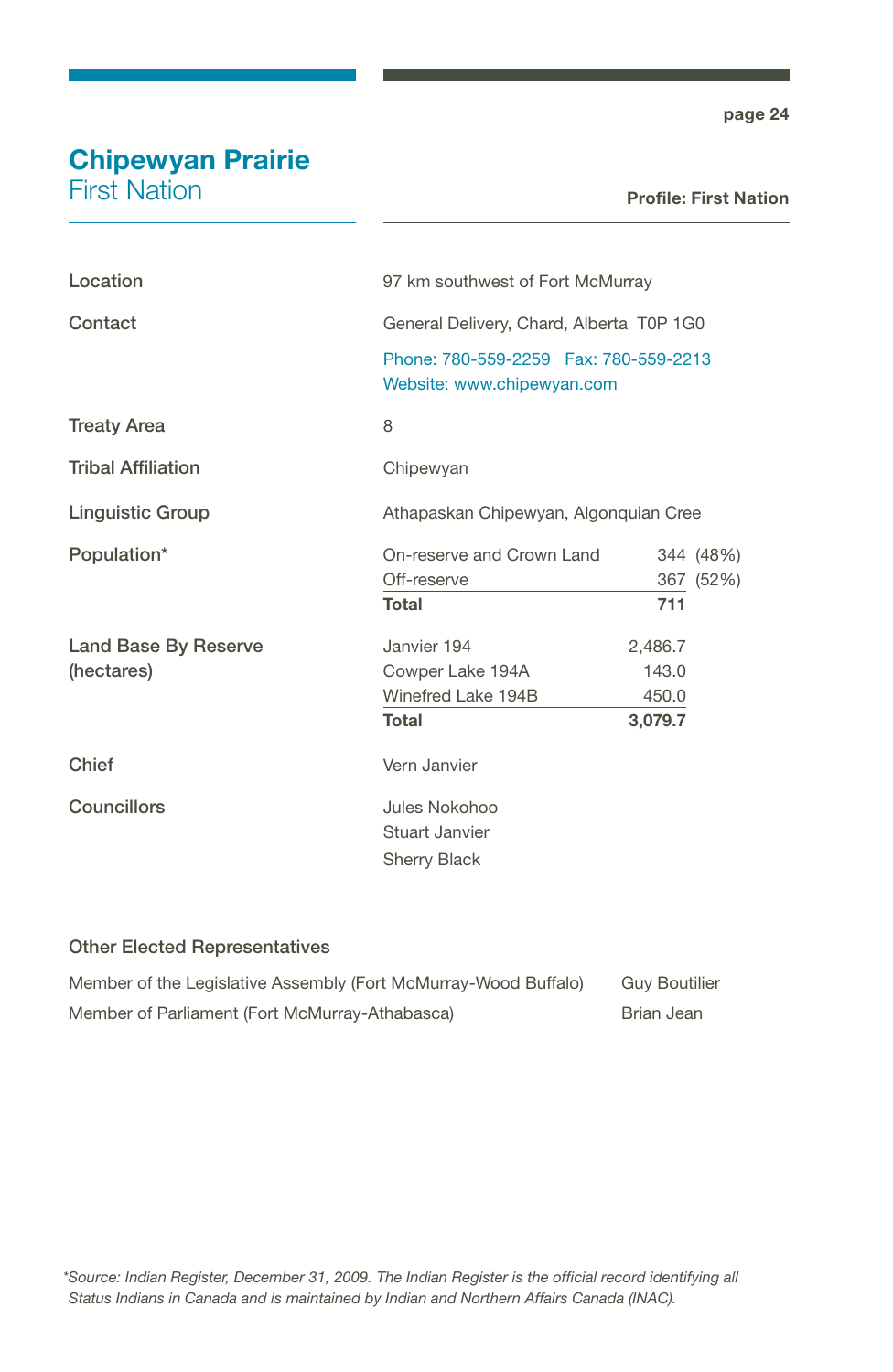### Cold Lake First Nations

#### Profile: First Nation

| Location                                                  | 26 km east of Bonnyville                                                                                               |                                                    |                            |
|-----------------------------------------------------------|------------------------------------------------------------------------------------------------------------------------|----------------------------------------------------|----------------------------|
| Contact                                                   | P O Box 1769, Cold Lake, Alberta T9M 1P4                                                                               |                                                    |                            |
|                                                           | Phone: 780-594-7183 Fax: 780-594-3577<br>Website: www.clfns.com                                                        |                                                    |                            |
| <b>Treaty Area</b>                                        | 6                                                                                                                      |                                                    |                            |
| <b>Tribal Affiliation</b>                                 | Chipewyan                                                                                                              |                                                    |                            |
| <b>Linguistic Group</b>                                   | Athapaskan Chipewyan and Algonquian Cree                                                                               |                                                    |                            |
| Population*                                               | On-reserve and Crown Land<br>Off-reserve<br><b>Total</b>                                                               | 2,419                                              | 1,262 (52%)<br>1,157 (48%) |
| Land Base By Reserve<br>(hectares)                        | Cold Lake 149<br>Cold Lake 149A<br>Cold Lake 149B<br>Cold Lake 149C<br><b>Total</b>                                    | 14,528.1<br>71.6<br>4,134.0<br>2,023.5<br>20,757.2 |                            |
| Chief                                                     | Cecil Janvier                                                                                                          |                                                    |                            |
| <b>Councillors</b>                                        | Cameron Janvier<br>Kyle Janvier<br>David Janvier<br><b>Bernice Marshall</b><br><b>Roger Marten</b><br><b>Judy Nest</b> |                                                    |                            |
| <b>Other Elected Representatives</b>                      |                                                                                                                        |                                                    |                            |
| Member of the Legislative Assembly (Bonnyville-Cold Lake) |                                                                                                                        | Genia Leskiw                                       |                            |

Member of Parliament (Westlock-St. Paul) Brian Storseth

*\*Source: Indian Register, December 31, 2009. The Indian Register is the official record identifying all Status Indians in Canada and is maintained by Indian and Northern Affairs Canada (INAC).*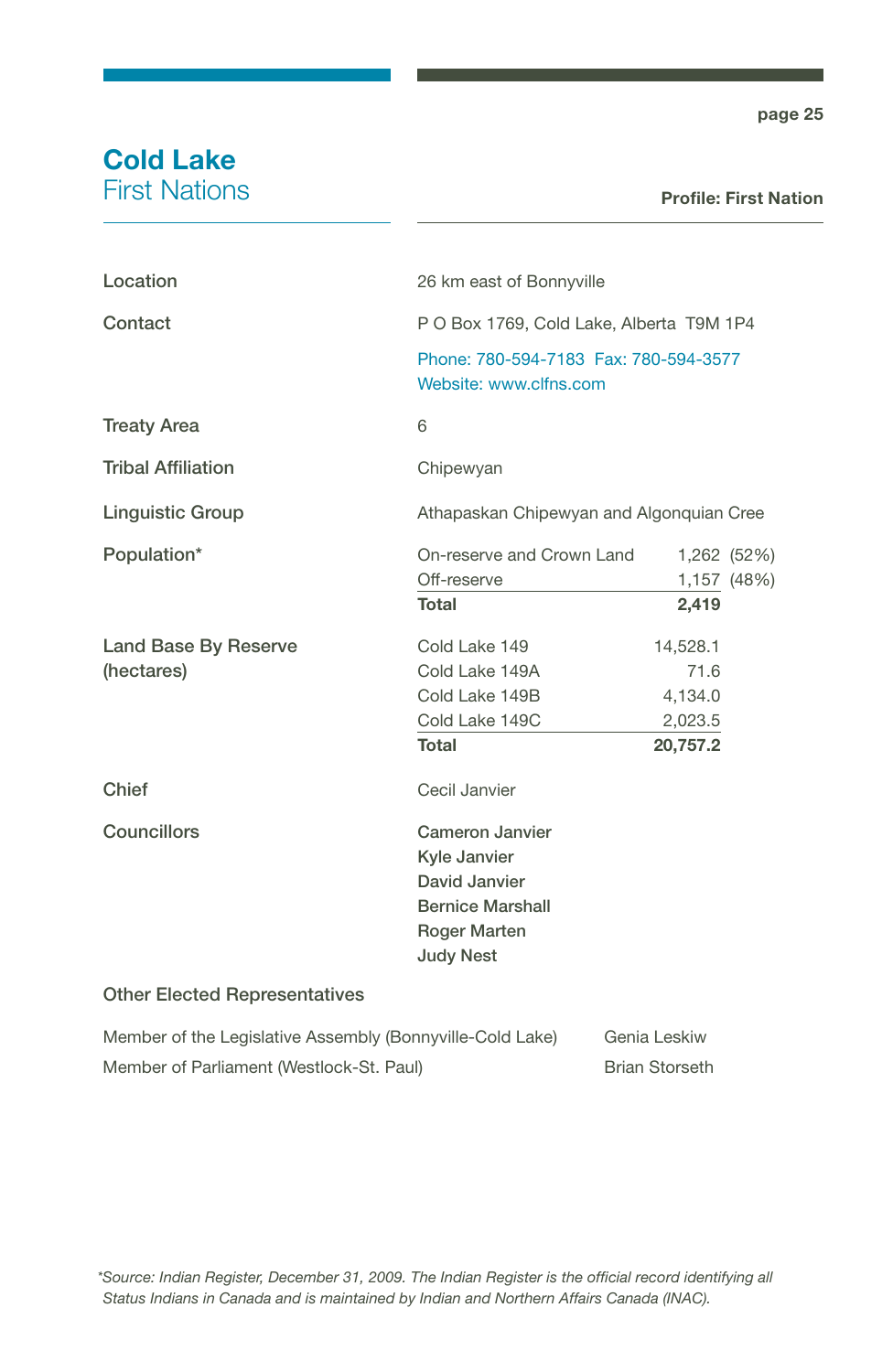### **Dene Tha' First Nation**

Profile: First Nation

| Location                    | 100 km northwest of High Level (I.R. 209, 210, 211)<br>140 km northwest of High Level (I.R. 213, 214)<br>70 km northwest of High Level (I.R. 212)<br>10 km east of High Level (I.R. 207) |                      |  |
|-----------------------------|------------------------------------------------------------------------------------------------------------------------------------------------------------------------------------------|----------------------|--|
| Contact                     | P O Box 120, Chateh, Alberta T0H 0S0                                                                                                                                                     |                      |  |
|                             | Phone: 780-321-3775  Fax: 780-321-3886<br>Website: www.denetha.com                                                                                                                       |                      |  |
| <b>Treaty Area</b>          | 8                                                                                                                                                                                        |                      |  |
| <b>Tribal Affiliation</b>   | Slavey                                                                                                                                                                                   |                      |  |
| <b>Linguistic Group</b>     | Athapaskan Slave                                                                                                                                                                         |                      |  |
| Population*                 | On-reserve and Crown Land                                                                                                                                                                | 1,942 (72%)          |  |
|                             | Off-reserve                                                                                                                                                                              | 746 (28%)            |  |
|                             | Total                                                                                                                                                                                    | 2,688                |  |
| <b>Land Base By Reserve</b> | Amber River 211                                                                                                                                                                          | 2,332.3              |  |
| (hectares)                  | Bistcho Lake 213                                                                                                                                                                         | 354.1                |  |
|                             | Bushe River 207                                                                                                                                                                          | 11,167.5             |  |
|                             | Hay Lake 209                                                                                                                                                                             | 12,355.3             |  |
|                             | Jackfish Point 214                                                                                                                                                                       | 103.6                |  |
|                             | Upper Hay River 212                                                                                                                                                                      | 1,418.0              |  |
|                             | Zama Lake 210                                                                                                                                                                            | 2,307.2              |  |
|                             | Total                                                                                                                                                                                    | 30,038.0             |  |
| Chief                       | James Ahnassay                                                                                                                                                                           |                      |  |
| Councillors                 | <b>Bernard Beaulieu</b>                                                                                                                                                                  | Andrea Denechoan     |  |
|                             | Kenneth Didzena<br>Gerry Pastion                                                                                                                                                         |                      |  |
|                             | Delbert Salopree                                                                                                                                                                         | Avalon Seniantha     |  |
|                             | Gabriel Didzena                                                                                                                                                                          | <b>Thomas Talley</b> |  |
|                             |                                                                                                                                                                                          |                      |  |

#### Other Elected Representatives

| Member of the Legislative Assembly (Peace River) | <b>Honourable Frank Oberle</b> |
|--------------------------------------------------|--------------------------------|
| Member of Parliament (Peace River)               | Chris Warkentin                |

*\*Source: Indian Register, December 31, 2009. The Indian Register is the official record identifying all Status Indians in Canada and is maintained by Indian and Northern Affairs Canada (INAC).*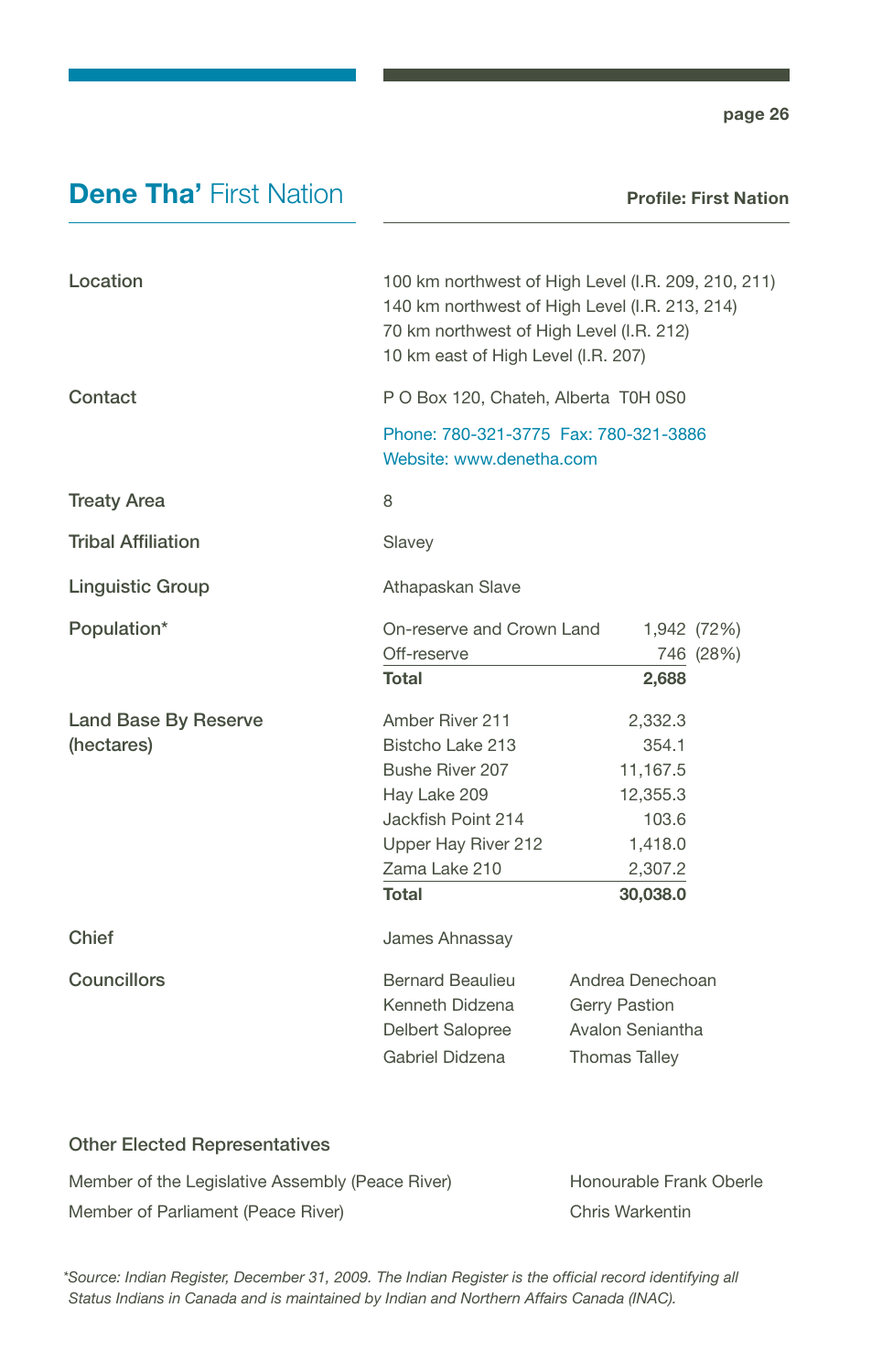### **Driftpile First Nation**

Profile: First Nation

| Location                           | 66 km west of Slave Lake                                                         |                                                                |           |
|------------------------------------|----------------------------------------------------------------------------------|----------------------------------------------------------------|-----------|
| Contact                            | Box 30, Driftpile, Alberta T0G 0V0                                               |                                                                |           |
|                                    | Phone: 780-355-3868    Fax: 780-355-3650<br>Website: www.driftpilecreenation.com |                                                                |           |
| <b>Treaty Area</b>                 | 8                                                                                |                                                                |           |
| <b>Tribal Affiliation</b>          | <b>Woodland Cree</b>                                                             |                                                                |           |
| <b>Linguistic Group</b>            | Algonquian Cree                                                                  |                                                                |           |
| Population*                        | On-reserve and Crown Land<br>Off-reserve<br>Total                                | 1,495 (63%)<br>2,377                                           | 882 (37%) |
| Land Base By Reserve<br>(hectares) | Driftpile River 150<br><b>Total</b>                                              | 6,354.8<br>6,354.8                                             |           |
| Chief                              | Rose Laboucan                                                                    |                                                                |           |
| Councillors                        | Devon Bellerose<br>Tommy Bellerose<br>Rodney Chalifoux<br>Dwayne Laboucan        | James (Jimmy) Giroux<br><b>Terry Giroux</b><br>Stanley Isadore |           |

| Member of the Legislative Assembly (Lesser Slave Lake) | Pearl Calahasen |
|--------------------------------------------------------|-----------------|
| Member of Parliament (Fort McMurray-Athabasca)         | Brian Jean      |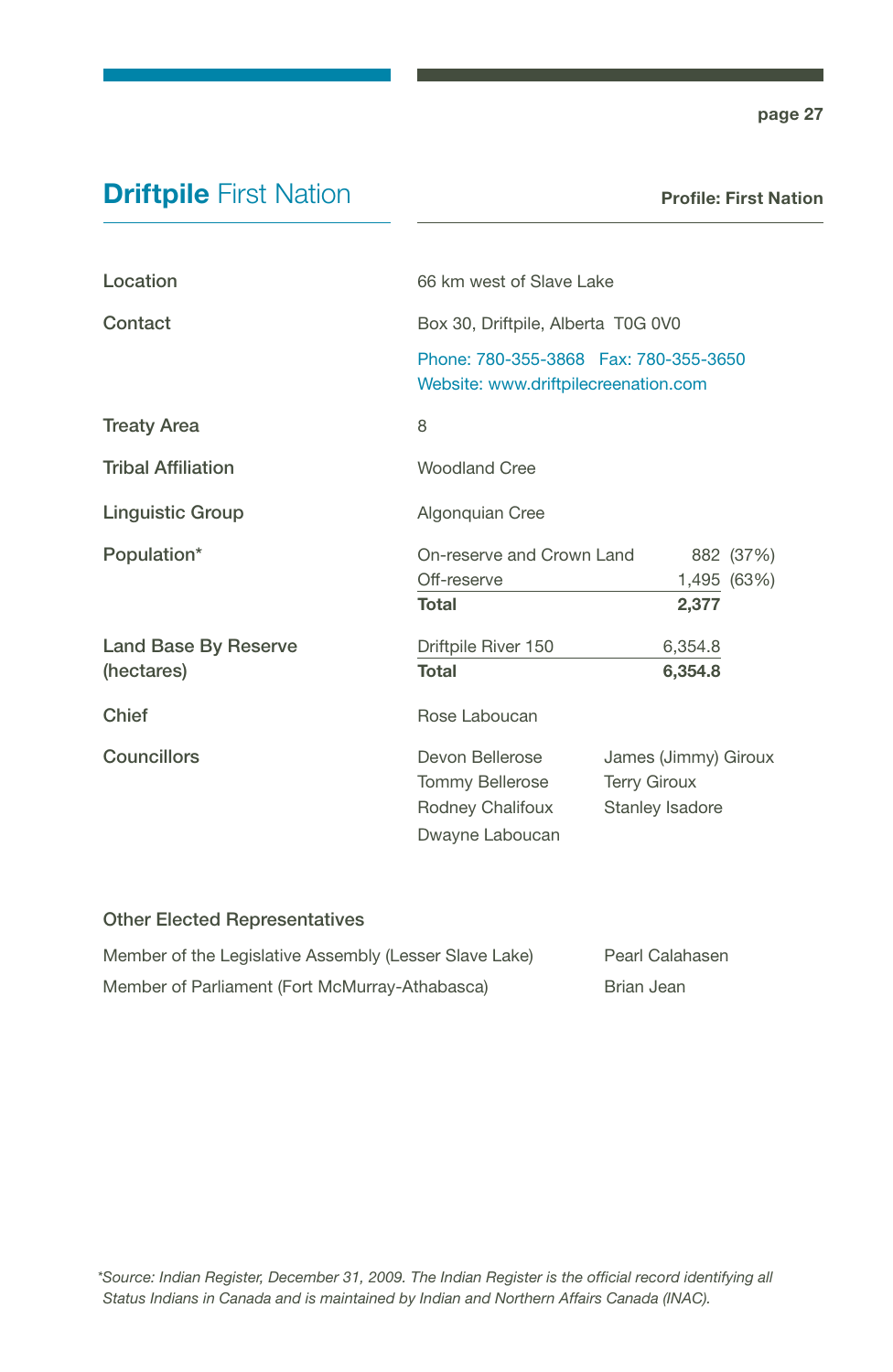### **Duncan's First Nation**

Profile: First Nation

| Location                  | 39 km southwest of Peace River (IR 151A)<br>40 km southeast of Peace River (IR 151K) |         |           |
|---------------------------|--------------------------------------------------------------------------------------|---------|-----------|
| Contact                   | P O Box 148, Brownvale, Alberta T0H 0L0                                              |         |           |
|                           | Phone: 780-597-3777    Fax: 780-597-3920                                             |         |           |
| <b>Treaty Area</b>        | 8                                                                                    |         |           |
| <b>Tribal Affiliation</b> | <b>Woodland Cree</b>                                                                 |         |           |
| <b>Linguistic Group</b>   | Algonquian Cree                                                                      |         |           |
| Population*               | On-reserve and Crown Land                                                            |         | 132 (57%) |
|                           | Off-reserve                                                                          |         | 99 (43%)  |
|                           | <b>Total</b>                                                                         | 231     |           |
| Land Base By Reserve      | Duncan's 151A                                                                        | 2,036.8 |           |
| (hectares)                | William McKenzie 151K                                                                | 389.3   |           |
|                           | <b>Total</b>                                                                         | 2,426.1 |           |
| Chief                     | Donald Testawich                                                                     |         |           |
| Councillors               | Gloria Donna Testawich                                                               |         |           |
|                           | Virginia Martha Gladue                                                               |         |           |
|                           |                                                                                      |         |           |

| Members of the Legislative Assembly |                                        |
|-------------------------------------|----------------------------------------|
| Dunvegan-Central Peace              | Honourable Hector Goudreau for IR 151A |
| Peace River                         | Honourable Frank Oberle for IR 151K    |
| Member of Parliament (Peace River)  | Chris Warkentin                        |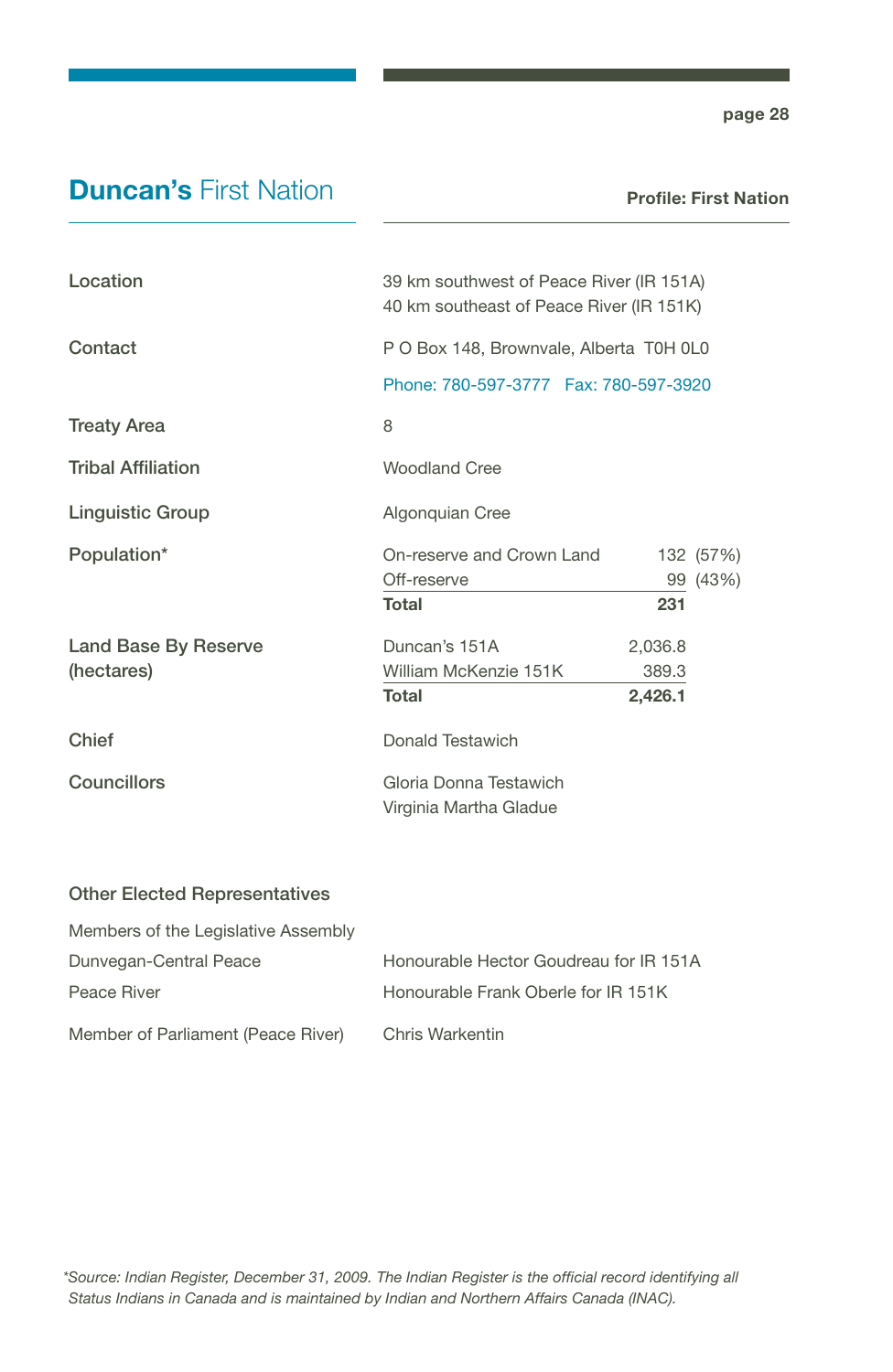### **Enoch** Cree Nation #440

| Location                  | 13 km southwest of Edmonton                                                                                   |                                                                   |                          |
|---------------------------|---------------------------------------------------------------------------------------------------------------|-------------------------------------------------------------------|--------------------------|
| Contact                   | P O Box 29, Enoch, Alberta T7X 3Y3<br>Phone: 780-470-4505    Fax: 780-470-3380<br>Website: www.enochecdev.com |                                                                   |                          |
|                           |                                                                                                               |                                                                   |                          |
| <b>Treaty Area</b>        | 6                                                                                                             |                                                                   |                          |
| <b>Tribal Affiliation</b> | Woodland Cree                                                                                                 |                                                                   |                          |
| Linguistic Group          | Algonquian Cree                                                                                               |                                                                   |                          |
| Population*               | On-reserve and Crown Land<br>Off-reserve                                                                      |                                                                   | 1,557 (72%)<br>608 (28%) |
|                           | <b>Total</b>                                                                                                  | 2,165                                                             |                          |
| Land Base By Reserve      | Stony Plain 135                                                                                               | 5,306.2                                                           |                          |
| (hectares)                | Stony Plain 135A                                                                                              | 2.0                                                               |                          |
|                           | <b>Total</b>                                                                                                  | 5308.2                                                            |                          |
| Chief                     | Harry Sharphead                                                                                               |                                                                   |                          |
| Councillors               | Pearl Cardinal<br>Cody Hodgson<br>Kelly Morin<br>Lorne Morin<br>Shane Morin                                   | <b>Wayne Morin</b><br>Clark Peacock<br>Diane Stamp<br>Nola Wanuch |                          |

| Member of the Legislative Assembly (Stony Plain) | Honourable Fred Lindsay |
|--------------------------------------------------|-------------------------|
| Member of Parliament (Edmonton-Spruce Grove)     | Honourable Rona Ambrose |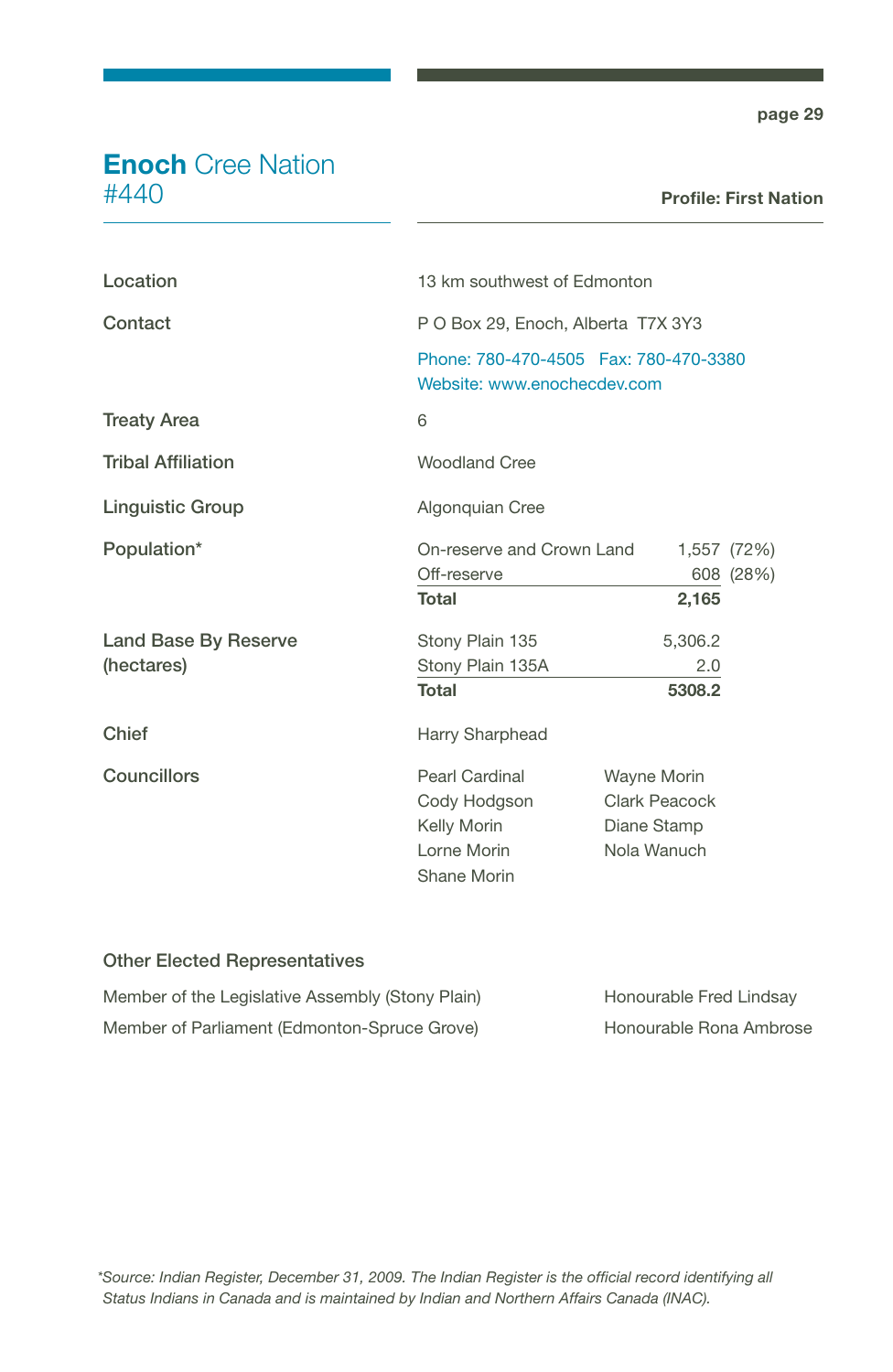### **Ermineskin Tribe**

Profile: First Nation

| Location                           | 13 km south of Wetaskiwin                                                      |                                                                     |
|------------------------------------|--------------------------------------------------------------------------------|---------------------------------------------------------------------|
| Contact                            | P O Box 219, Hobbema, Alberta T0C 1N0                                          |                                                                     |
|                                    | Phone: 780-585-3741    Fax: 780-585-2550<br>Website: www.creegallery.com       |                                                                     |
| <b>Treaty Area</b>                 | 6                                                                              |                                                                     |
| <b>Tribal Affiliation</b>          | Plains Cree                                                                    |                                                                     |
| <b>Linguistic Group</b>            | Algonquian Cree                                                                |                                                                     |
| Population*                        | On-reserve and Crown Land<br>Off-reserve<br><b>Total</b>                       | 3,069 (79%)<br>822 (21%)<br>3,891                                   |
| Land Base By Reserve<br>(hectares) | Ermineskin 138<br>Pigeon Lake 138A<br>(Common reserve shared by Hobbema bands) | 10,295.8<br>1,921.1                                                 |
| Chief                              | Gerald (Gerry) Ermineskin                                                      |                                                                     |
| Councillors                        | Richard Coyote<br>Ken Cutarm<br><b>Brian Lee</b><br>Richard Lightning          | Craig Makinaw<br>Daniel Makinaw<br>Gordon Minde<br><b>Bruce Lee</b> |

| Member of the Legislative Assembly (Wetaskiwin-Camrose) | Verlyn Olson          |
|---------------------------------------------------------|-----------------------|
| Member of Parliament (Wetaskiwin)                       | <b>Blaine Calkins</b> |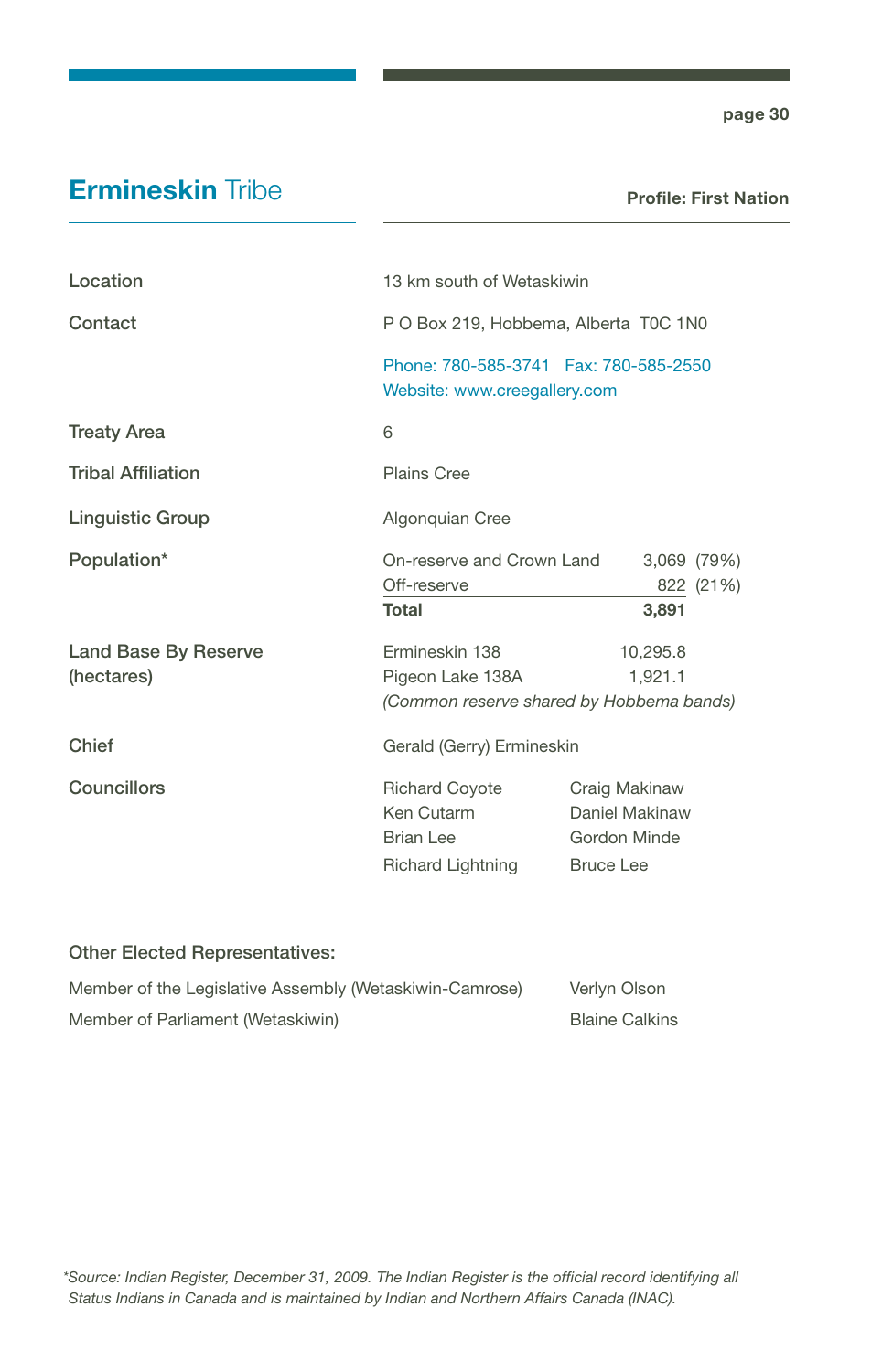### **Fort McKay** First Nation

#### Profile: First Nation

| Location                  |                                          | 50 km northwest of Fort McMurray (IR 174)<br>105 km northwest of Fort McMurray (IR 174A, 174B) |  |
|---------------------------|------------------------------------------|------------------------------------------------------------------------------------------------|--|
| Contact                   |                                          | P O Box 5360, Fort McMurray, Alberta T9H 3G4                                                   |  |
|                           | Website: www.fortmckay.com               | Phone: 780-828-4220    Fax: 780-828-4680                                                       |  |
| <b>Treaty Area</b>        | 8                                        |                                                                                                |  |
| <b>Tribal Affiliation</b> | Chipewyan                                |                                                                                                |  |
| <b>Linguistic Group</b>   |                                          | Athapaskan Chipewyan and Algonquian Cree                                                       |  |
| Population*               | On-reserve and Crown Land<br>Off-reserve | 343 (52%)<br>318 (48%)                                                                         |  |
|                           | <b>Total</b>                             | 661                                                                                            |  |
| Land Base By Reserve      | Fort McKay 174                           | 3,001.3                                                                                        |  |
| (hectares)                | Namur River 174A                         | 4,614.9                                                                                        |  |
|                           | Namur Lake 174B                          | 3,122.2                                                                                        |  |
|                           | Fort McKay 174C                          | 3.381.4                                                                                        |  |
|                           | Fort McKay 174D                          | 660.8                                                                                          |  |
|                           | <b>Total</b>                             | 14,780.6                                                                                       |  |
| Chief                     | Jim Boucher                              |                                                                                                |  |
| Councillors               | David Boucher                            | Cecilia Fitzpatrick                                                                            |  |
|                           | Michael Orr                              | <b>Raymond Powder</b>                                                                          |  |

| Member of the Legislative Assembly (Fort McMurray-Wood Buffalo) | <b>Guv Boutilier</b> |
|-----------------------------------------------------------------|----------------------|
| Member of Parliament (Fort McMurray-Athabasca)                  | Brian Jean           |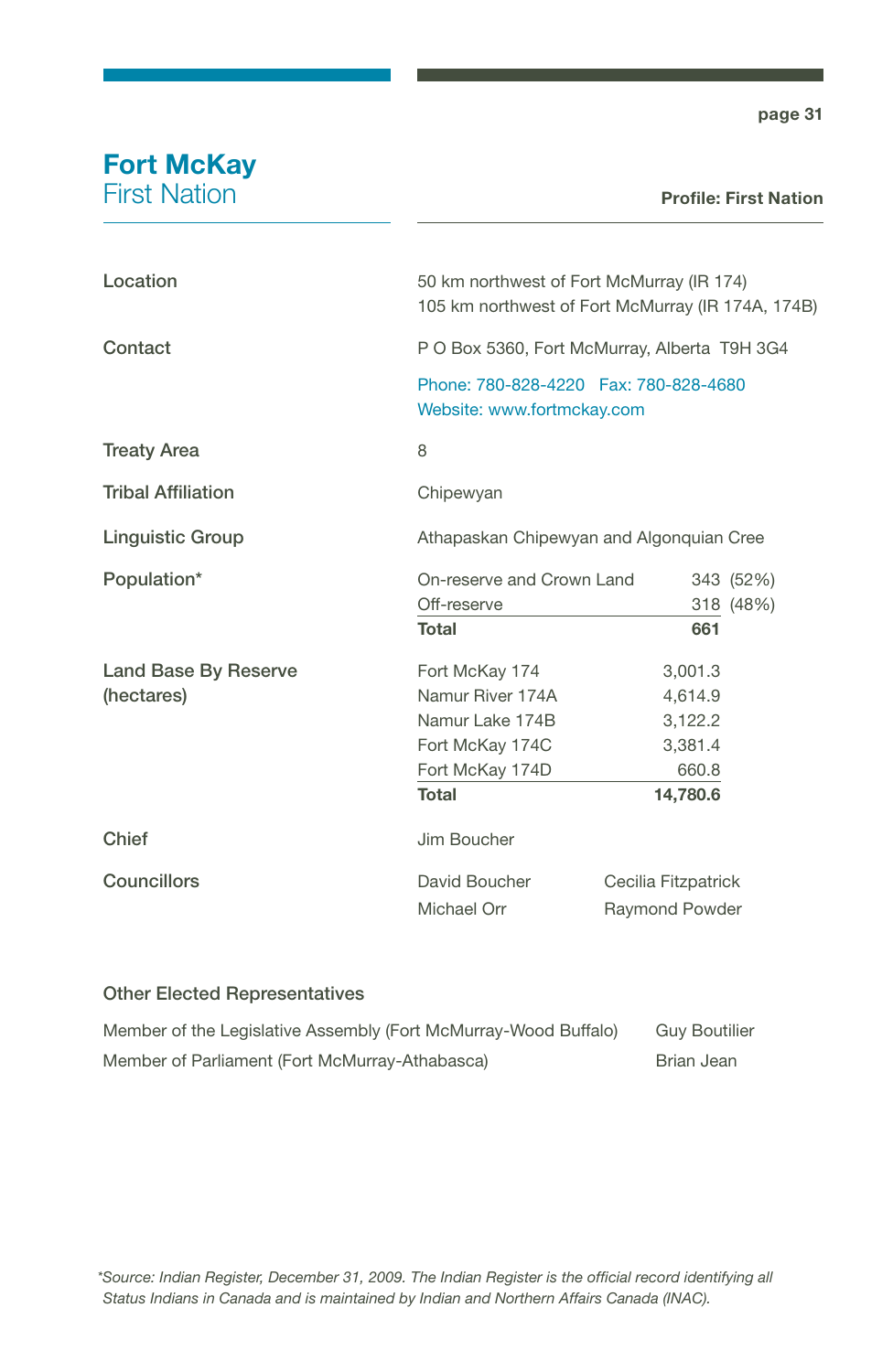### Fort McMurray #468

First Nation

#### Profile: First Nation

| Location                    | 35 km southeast of Fort McMurray                                   |         |           |
|-----------------------------|--------------------------------------------------------------------|---------|-----------|
| Contact                     | P O Box 6130, Fort McMurray, Alberta T9H 4W1                       |         |           |
|                             | Phone: 780-334-2293    Fax: 780-334-2457<br>Website: www.atc97.com |         |           |
| <b>Treaty Area</b>          | 8                                                                  |         |           |
| <b>Tribal Affiliation</b>   | <b>Woodland Cree</b>                                               |         |           |
| <b>Linguistic Group</b>     | Algonquian Cree and Athapaskan Chipewyan                           |         |           |
| Population*                 | On-reserve and Crown Land                                          |         | 263 (43%) |
|                             | Off-reserve                                                        |         | 351 (57%) |
|                             | Total                                                              | 614     |           |
| <b>Land Base By Reserve</b> | Clearwater 175                                                     | 915.4   |           |
| (hectares)                  | Gregoire Lake 176                                                  | 2,231.9 |           |
|                             | Gregoire Lake 176A                                                 | 67.4    |           |
|                             | Gregoire Lake 176B                                                 | 17.0    |           |
|                             | <b>Total</b>                                                       | 3,231.7 |           |
| Chief                       | Albert Cree                                                        |         |           |
| Councillors                 | Nancy Ann Cree                                                     |         |           |
|                             | <b>Bernadette Dumais</b>                                           |         |           |

| Member of the Legislative Assembly (Fort McMurray-Wood Buffalo) | <b>Guv Boutilier</b> |
|-----------------------------------------------------------------|----------------------|
| Member of Parliament (Fort McMurray-Athabasca)                  | Brian Jean           |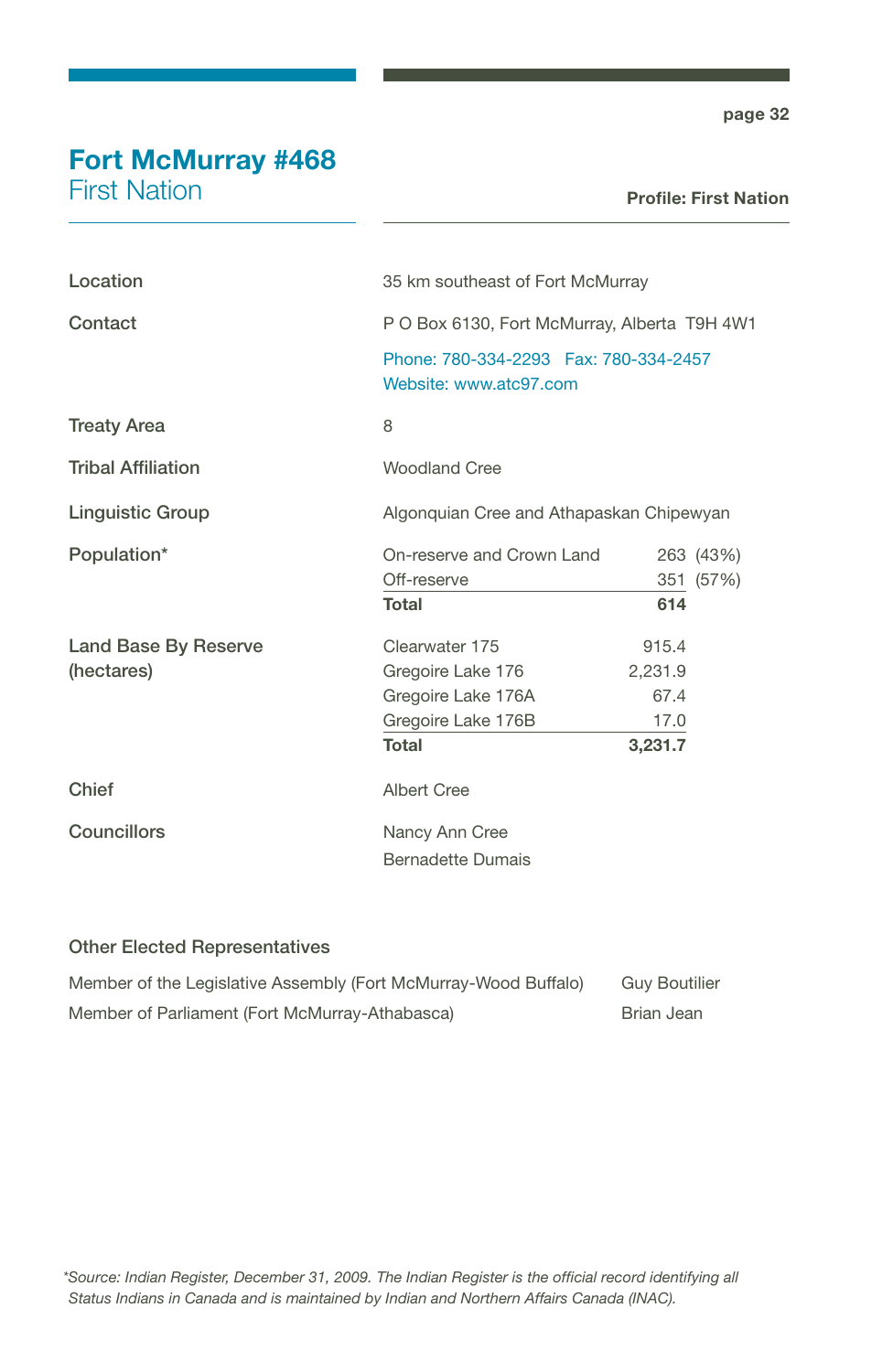### Frog Lake First Nation

| Location                  | 32 km southeast of Bonnyville                             |                                      |           |
|---------------------------|-----------------------------------------------------------|--------------------------------------|-----------|
| Contact                   | General Delivery, Frog Lake, Alberta T0A 1M0              |                                      |           |
|                           | Phone: 780-943-3737    Fax: 780-943-3966                  |                                      |           |
| <b>Treaty Area</b>        | 6                                                         |                                      |           |
| <b>Tribal Affiliation</b> | Plains Cree                                               |                                      |           |
| <b>Linguistic Group</b>   | Algonquian Cree                                           |                                      |           |
| Population*               | On-reserve and Crown Land<br>1,724 (65%)                  |                                      |           |
|                           | Off-reserve                                               |                                      | 918 (35%) |
|                           | Total                                                     | 2,642                                |           |
| Land Base By Reserve      | Unipouheos 121                                            | 8,506.3                              |           |
| (hectares)                | Puskiakiwenin 122                                         | 10,339.1                             |           |
|                           | Total                                                     | 18,845.4                             |           |
| Chief                     | <b>Clifford Stanley</b>                                   |                                      |           |
| Councillors               | <b>Clifford Cross</b><br>Keith Faithful<br>Wayne Faithful | Terry Moyah<br><b>Collin Quinney</b> |           |

| Member of the Legislative Assembly (Bonnyville-Cold Lake) | Genia Leskiw          |
|-----------------------------------------------------------|-----------------------|
| Member of Parliament (Westlock-St. Paul)                  | <b>Brian Storseth</b> |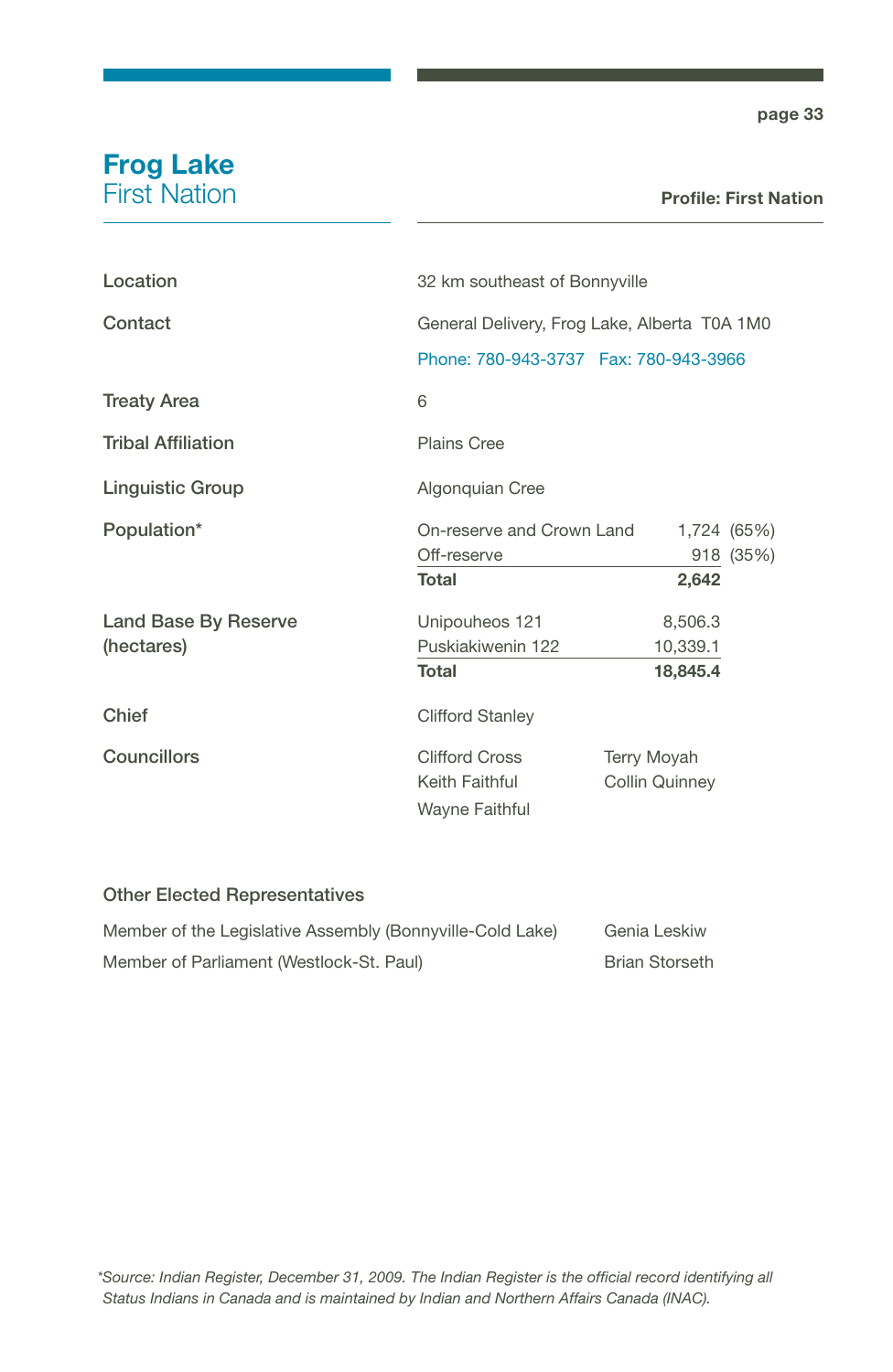# Heart Lake

First Nation

#### Profile: First Nation

| Location                  | 45 km northeast of Lac La Biche            |         |           |
|---------------------------|--------------------------------------------|---------|-----------|
| Contact                   | P O Box 447, Lac La Biche, Alberta T0A 2C0 |         |           |
|                           | Phone: 780-623-2130    Fax: 780-623-3505   |         |           |
| <b>Treaty Area</b>        | 6                                          |         |           |
| <b>Tribal Affiliation</b> | <b>Woodland Cree</b>                       |         |           |
| <b>Linguistic Group</b>   | Athapaskan Chipewyan and Algonquian Cree   |         |           |
| Population*               | On-reserve and Crown Land                  |         | 194 (64%) |
|                           | Off-reserve                                |         | 110 (36%) |
|                           | Total                                      | 304     |           |
| Land Base By Reserve      | Heart Lake 167                             | 4,496.2 |           |
| (hectares)                | Heart Lake 167A                            | 8.3     |           |
|                           | Total                                      | 4,504.5 |           |
| Chief                     | Morris Monias                              |         |           |
| <b>Councillors</b>        | Caddie Blood                               |         |           |
|                           | Sheila Monias                              |         |           |

| Member of the Legislative Assembly (Lac La Biche-St. Paul) | Honourable Ray Danyluk |
|------------------------------------------------------------|------------------------|
| Member of Parliament (Fort McMurray-Athabasca)             | Brian Jean             |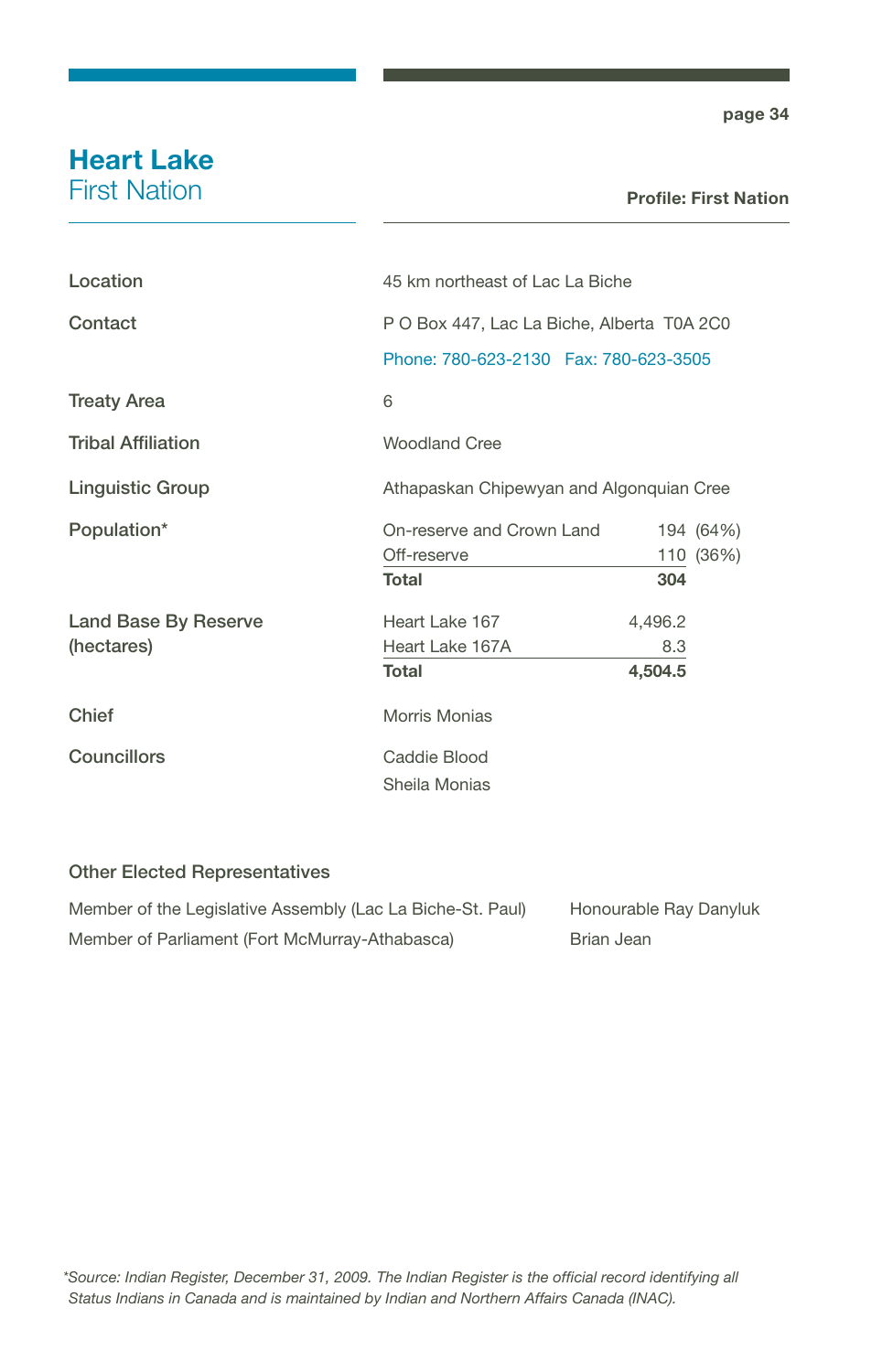### Horse Lake First Nation

| Location                  | 60 km northwest of Grande Prairie (IR 152B)<br>150 km north of Grande Prairie (IR 152C) |                       |           |
|---------------------------|-----------------------------------------------------------------------------------------|-----------------------|-----------|
| Contact                   | P O Box 303, Hythe, Alberta T0H 2C0                                                     |                       |           |
|                           | Phone: 780-356-2248  Fax: 780-356-3666<br>Website: www.horselakefirstnation.com         |                       |           |
| <b>Treaty Area</b>        | 8                                                                                       |                       |           |
| <b>Tribal Affiliation</b> | Beaver                                                                                  |                       |           |
| <b>Linguistic Group</b>   | Athapaskan Beaver                                                                       |                       |           |
| Population*               | On-reserve and Crown Land                                                               |                       | 436 (46%) |
|                           | Off-reserve                                                                             |                       | 502 (54%) |
|                           | Total                                                                                   | 938                   |           |
| Land Base By Reserve      | Clear Hills 152C                                                                        | 1,547.1               |           |
| (hectares)                | Horse Lakes 152B                                                                        | 1,552.0               |           |
|                           | <b>Total</b>                                                                            | 3,099.1               |           |
| Chief                     | <b>Rick Horseman</b>                                                                    |                       |           |
| <b>Councillors</b>        | Brian Horseman                                                                          | Michael Horseman      |           |
|                           | Eugene Horseman                                                                         | Todd (Allan) Horseman |           |

| Members of the Legislative Assembly |                                        |
|-------------------------------------|----------------------------------------|
| Grande Prairie-Wapiti               | Wayne Drysdale for IR 152B             |
| Dunvegan-Central Peace              | Honourable Hector Goudreau for IR 152C |
| Member of Parliament (Peace River)  | Chris Warkentin                        |

*\*Source: Indian Register, December 31, 2009. The Indian Register is the official record identifying all Status Indians in Canada and is maintained by Indian and Northern Affairs Canada (INAC).*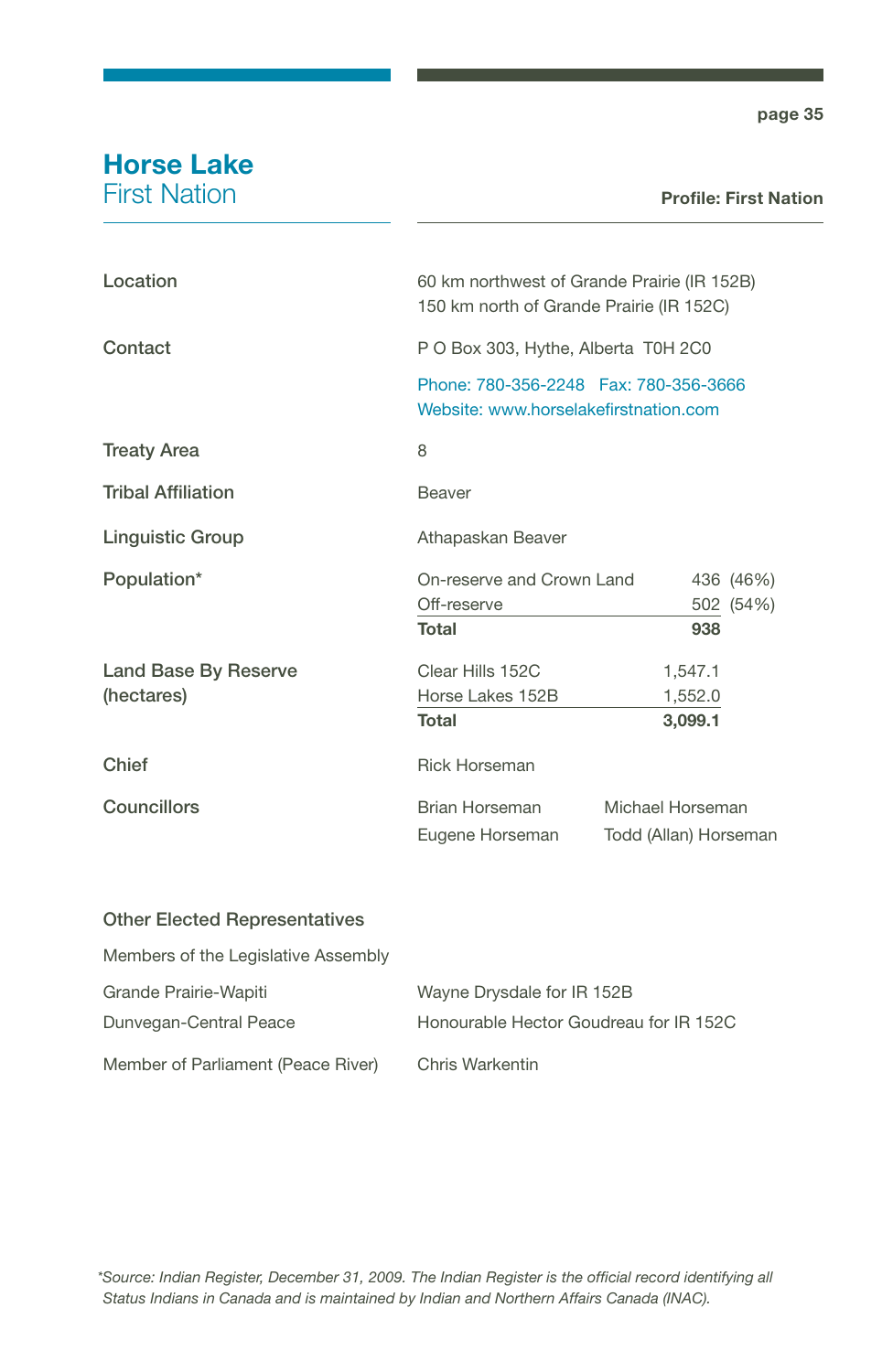### Kapawe'no First Nation

#### Profile: First Nation

| Location                  | 30 km northeast of High Prairie                                               |         |           |
|---------------------------|-------------------------------------------------------------------------------|---------|-----------|
| Contact                   | Box 10, Grouard, Alberta T0G 1C0                                              |         |           |
|                           | Phone: 780-751-3800  Fax: 780-751-3864<br>Website: www.kapaweno.homestead.com |         |           |
| <b>Treaty Area</b>        | 8                                                                             |         |           |
| <b>Tribal Affiliation</b> | <b>Woodland Cree</b>                                                          |         |           |
| <b>Linguistic Group</b>   | Algonquian Cree                                                               |         |           |
| Population*               | On-reserve and Crown Land                                                     |         | 108 (34%) |
|                           | Off-reserve                                                                   |         | 212 (66%) |
|                           | Total                                                                         | 320     |           |
| Land Base By Reserve      | Kapawe'no 150B                                                                | 29.6    |           |
| (hectares)                | Kapawe'no 150C                                                                | 21.0    |           |
|                           | Kapawe'no 150D                                                                | 390.1   |           |
|                           | Kapawe'no 229                                                                 | 129.0   |           |
|                           | Kapawe'no 230                                                                 | 846.0   |           |
|                           | Kapawe'no 231                                                                 | 147.0   |           |
|                           | <b>Total</b>                                                                  | 1,562.7 |           |
| Chief                     | <b>Frank Thomas Halcrow</b>                                                   |         |           |
| <b>Councillors</b>        | Peter Chalifoux                                                               |         |           |
|                           | <b>Sydney Halcrow</b>                                                         |         |           |

| Member of the Legislative Assembly (Lesser Slave Lake) | Pearl Calahasen |
|--------------------------------------------------------|-----------------|
| Member of Parliament (Fort McMurray-Athabasca)         | Brian Jean      |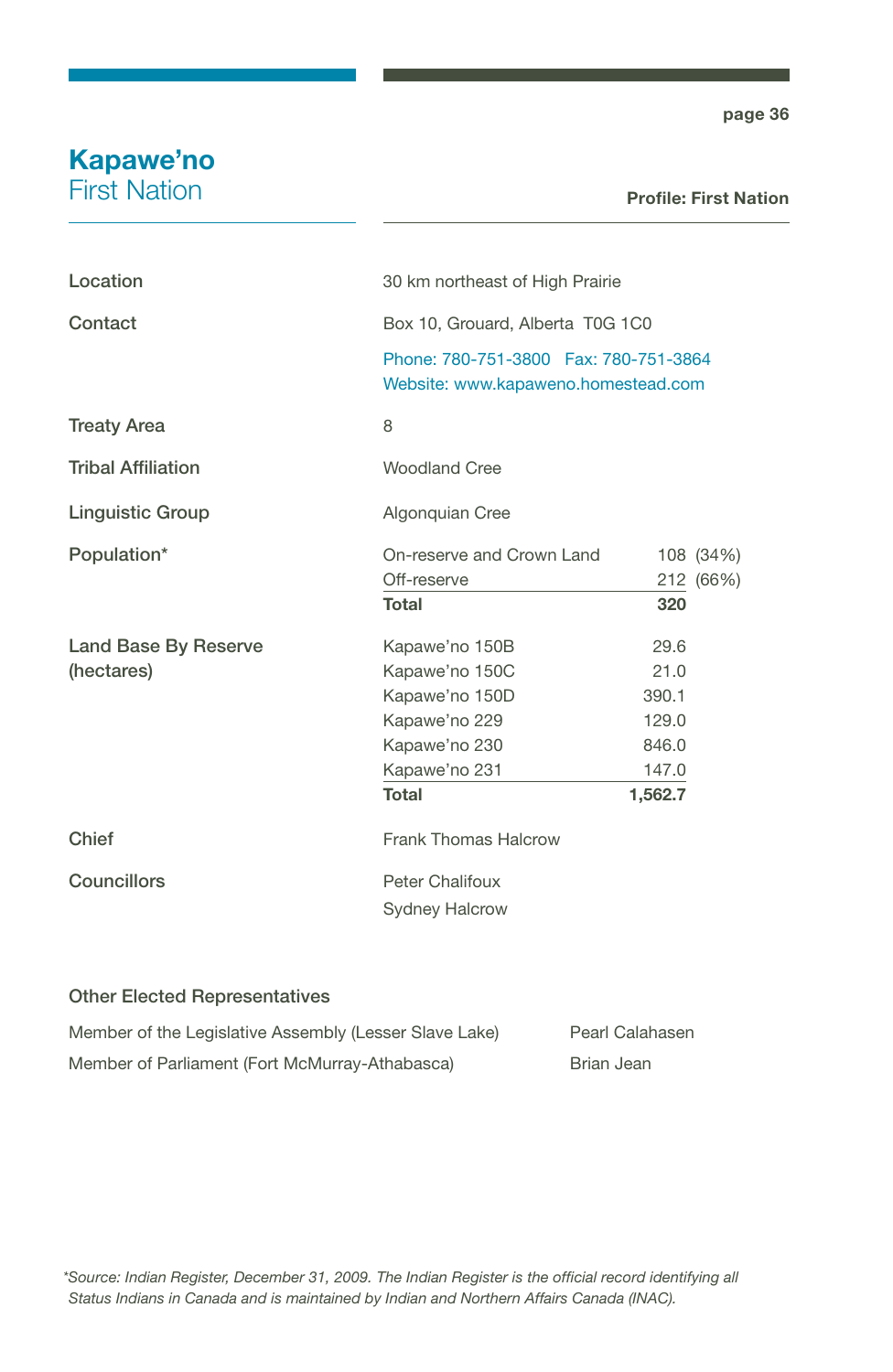### Kehewin Cree Nation

#### Profile: First Nation

| Location                  | 20 km south of Bonnyville                     |                                            |       |             |
|---------------------------|-----------------------------------------------|--------------------------------------------|-------|-------------|
| Contact                   | Box 220, Kehewin, Alberta T0A 1C0             |                                            |       |             |
|                           | Phone: 780-826-3333    Fax: 780-826-2355      |                                            |       |             |
| <b>Treaty Area</b>        | 6                                             |                                            |       |             |
| <b>Tribal Affiliation</b> | <b>Plains Cree</b>                            |                                            |       |             |
| <b>Linguistic Group</b>   | Algonquian Cree                               |                                            |       |             |
| Population*               | On-reserve and Crown Land                     |                                            |       | 1,101 (60%) |
|                           | Off-reserve                                   |                                            |       | 742 (40%)   |
|                           | Total                                         |                                            | 1,843 |             |
| Land Base By Reserve      | Kehewin 123                                   |                                            | 8,225 |             |
| (hectares)                | Total                                         |                                            | 8,225 |             |
| Chief                     | Ernest Gadwa                                  |                                            |       |             |
| <b>Councillors</b>        | Eugene Cardinal<br>Eric Gadwa<br>Gordon Gadwa | William John<br>Lelian John<br>Rodney John |       |             |
|                           |                                               |                                            |       |             |

| Member of the Legislative Assembly (Bonnyville-Cold Lake) | Genia Leskiw          |
|-----------------------------------------------------------|-----------------------|
| Member of Parliament (Westlock-St. Paul)                  | <b>Brian Storseth</b> |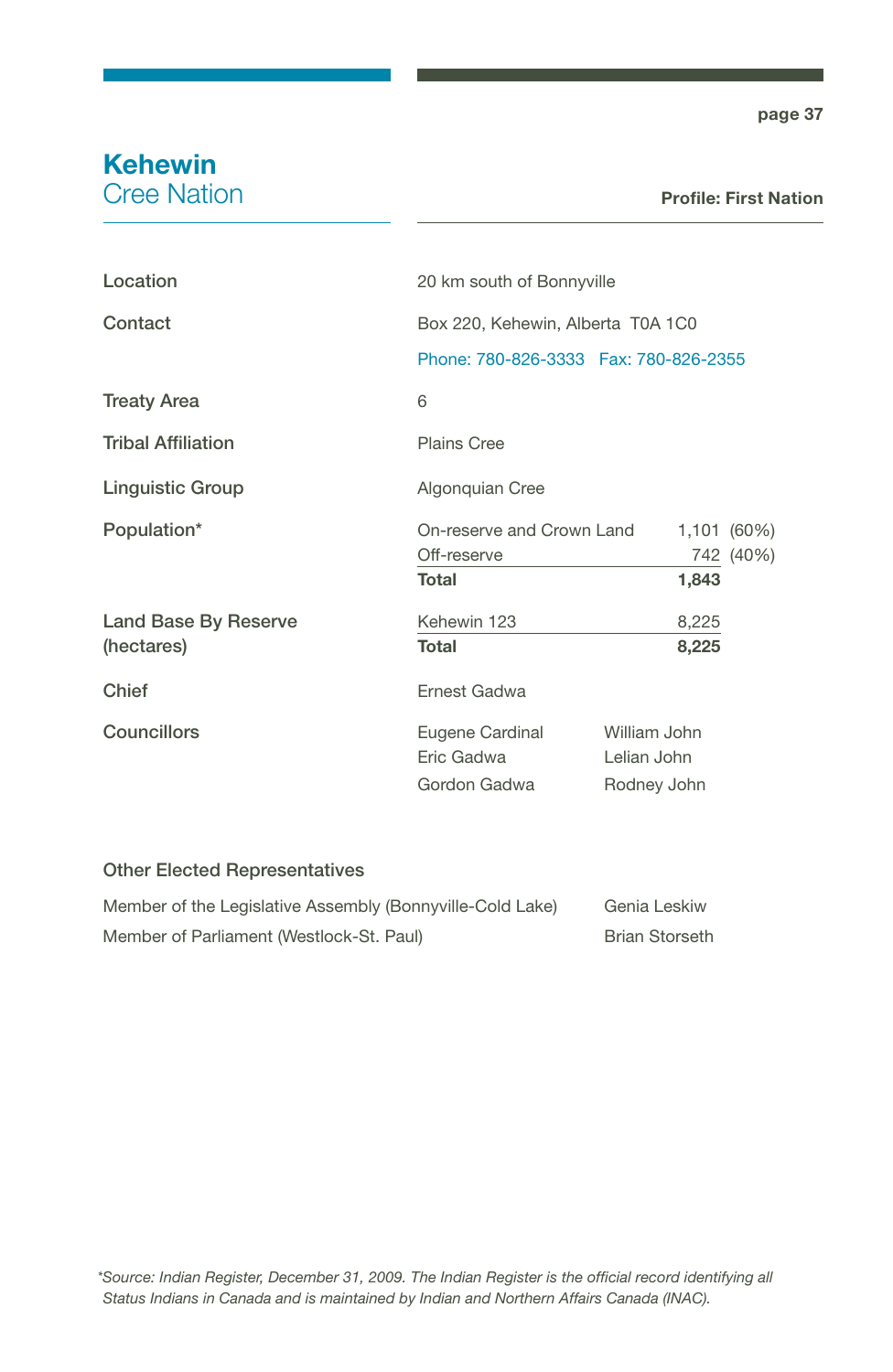## Little Red River

Cree Nation

#### Profile: First Nation

| Location                  | 48 km east of Fort Vermilion (IR 215)<br>90 km east of Fort Vermilion (IR 162)         |                                                                                            |
|---------------------------|----------------------------------------------------------------------------------------|--------------------------------------------------------------------------------------------|
| Contact                   | P O Box 30, John D'Or Prairie, Alberta T0H 3X0                                         |                                                                                            |
|                           | Phone: 780-759-3912  Fax: 780-759-3780<br>Website: www.lrrcn.ab.ca                     |                                                                                            |
| <b>Treaty Area</b>        | 8                                                                                      |                                                                                            |
| <b>Tribal Affiliation</b> | <b>Woodland Cree</b>                                                                   |                                                                                            |
| Linguistic Group          | Algonquian Cree                                                                        |                                                                                            |
| Population*               | On-reserve and Crown Land<br>Off-reserve                                               | 3,948 (88%)<br>528 (12%)                                                                   |
|                           | <b>Total</b>                                                                           | 4,476                                                                                      |
| Land Base By Reserve      | Fox Lake 162                                                                           | 10,438.3                                                                                   |
| (hectares)                | John D'Or Prairie 215                                                                  | 14,034.0                                                                                   |
|                           | <b>Total</b>                                                                           | 24,472.3                                                                                   |
| Chief                     | Gus Loonskin                                                                           |                                                                                            |
| Councillors               | Floyd Auger<br>Delmer D'Or<br>Henry Grandejambe<br>Arthur Laboucan<br>John M. Laboucan | Daniel Nanooch<br>Lester Nanooch<br>Michael Nanooch<br>Alfred Seeseequon<br>Lorne Tallcree |

#### Other Elected Representatives

| Member of the Legislative Assembly (Peace River) | Honourable Frank Oberle |
|--------------------------------------------------|-------------------------|
| Member of Parliament (Peace River)               | Chris Warkentin         |

*\*Source: Indian Register, December 31, 2009. The Indian Register is the official record identifying all Status Indians in Canada and is maintained by Indian and Northern Affairs Canada (INAC).*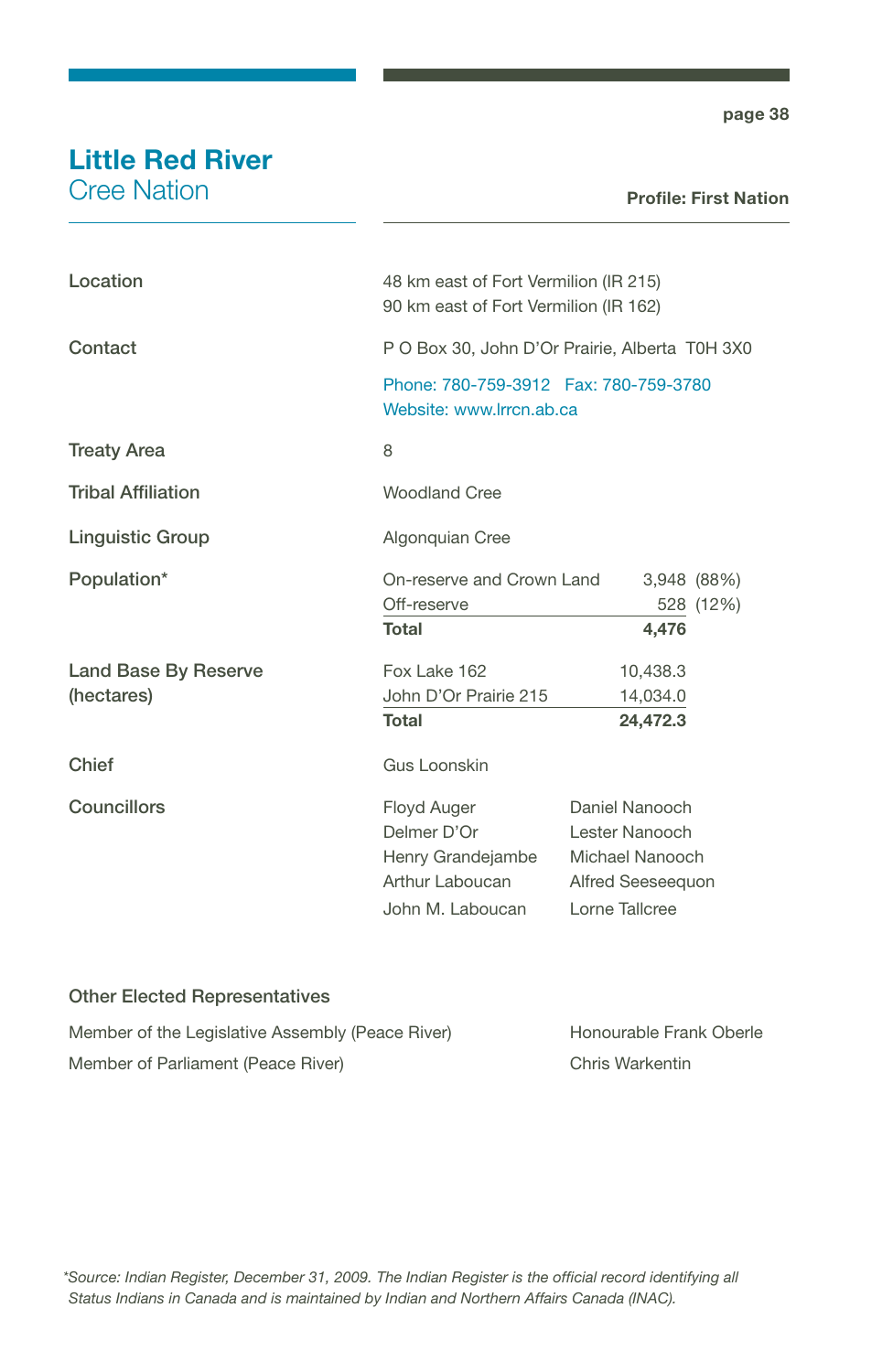### Loon River First Nation

| Loon Lake                                     |            |                                                                                             |
|-----------------------------------------------|------------|---------------------------------------------------------------------------------------------|
| P O Box 189, Red Earth Creek, Alberta T0G 1X0 |            |                                                                                             |
|                                               |            |                                                                                             |
| 8                                             |            |                                                                                             |
| Woodland Cree                                 |            |                                                                                             |
| Algonquian Cree                               |            |                                                                                             |
|                                               |            | 404 (82%)                                                                                   |
| Off-reserve                                   |            | 90 (18%)                                                                                    |
| <b>Total</b>                                  | 494        |                                                                                             |
| Loon Lake 235                                 | 6,902.3    |                                                                                             |
| Loon Prairie 237                              | 259.6      |                                                                                             |
| Swampy Lake 236                               | 14,744.4   |                                                                                             |
| <b>Total</b>                                  | 21,906.3   |                                                                                             |
| <b>Arthur Noskey</b>                          |            |                                                                                             |
| Bernadette Nicholson<br>Mable Noskiye         | Ivan Sawan |                                                                                             |
|                                               |            | Phone: 780-649-3883  Fax: 780-649-3873<br>On-reserve and Crown Land<br><b>Andrew Noskey</b> |

| Member of the Legislative Assembly (Lesser Slave Lake) | Pearl Calahasen |
|--------------------------------------------------------|-----------------|
| Member of Parliament (Fort McMurray-Athabasca)         | Brian Jean      |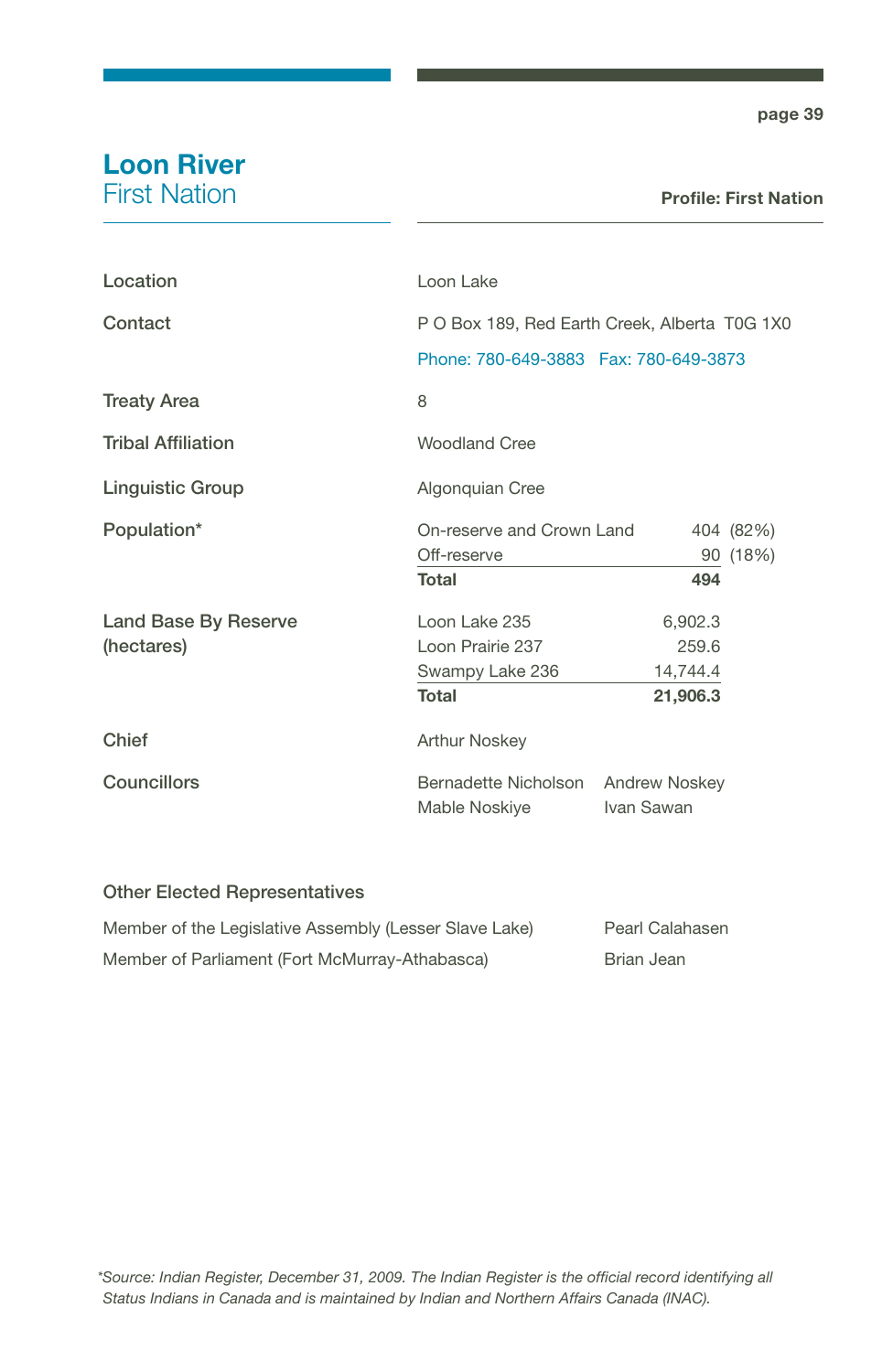### **Louis Bull Tribe**

Profile: First Nation

| Location                           | 16 km southwest of Wetaskiwin                                            |                                                                                            |                          |
|------------------------------------|--------------------------------------------------------------------------|--------------------------------------------------------------------------------------------|--------------------------|
| Contact                            | P O Box 130, Hobbema, Alberta T0C 1N0                                    |                                                                                            |                          |
|                                    | Phone: 780-585-3978  Fax: 780-585-3799<br>Website: www.louisbulltribe.ca |                                                                                            |                          |
| <b>Treaty Area</b>                 | 6                                                                        |                                                                                            |                          |
| <b>Tribal Affiliation</b>          | <b>Plains Cree</b>                                                       |                                                                                            |                          |
| <b>Linguistic Group</b>            | Algonquian Cree                                                          |                                                                                            |                          |
| Population*                        | On-reserve and Crown Land<br>Off-reserve<br>Total                        | 1,948                                                                                      | 1,608 (83%)<br>340 (17%) |
| Land Base By Reserve<br>(hectares) | Louis Bull 138B<br>Total                                                 | 3,388.1<br>3,388.1                                                                         |                          |
| Chief                              | <b>Rusty Threefingers</b>                                                |                                                                                            |                          |
| Councillors                        | Bert Bull<br>Irvin Bull<br>Larry Bull<br>Kelsey Crane                    | <b>Trevor Larocque</b><br>Henry Raine<br><b>Cyrus Threefingers</b><br><b>Barb Larocque</b> |                          |

| Member of the Legislative Assembly (Drayton Valley-Calmar) | Diana McQueen  |
|------------------------------------------------------------|----------------|
| Member of Parliament (Wetaskiwin)                          | Blaine Calkins |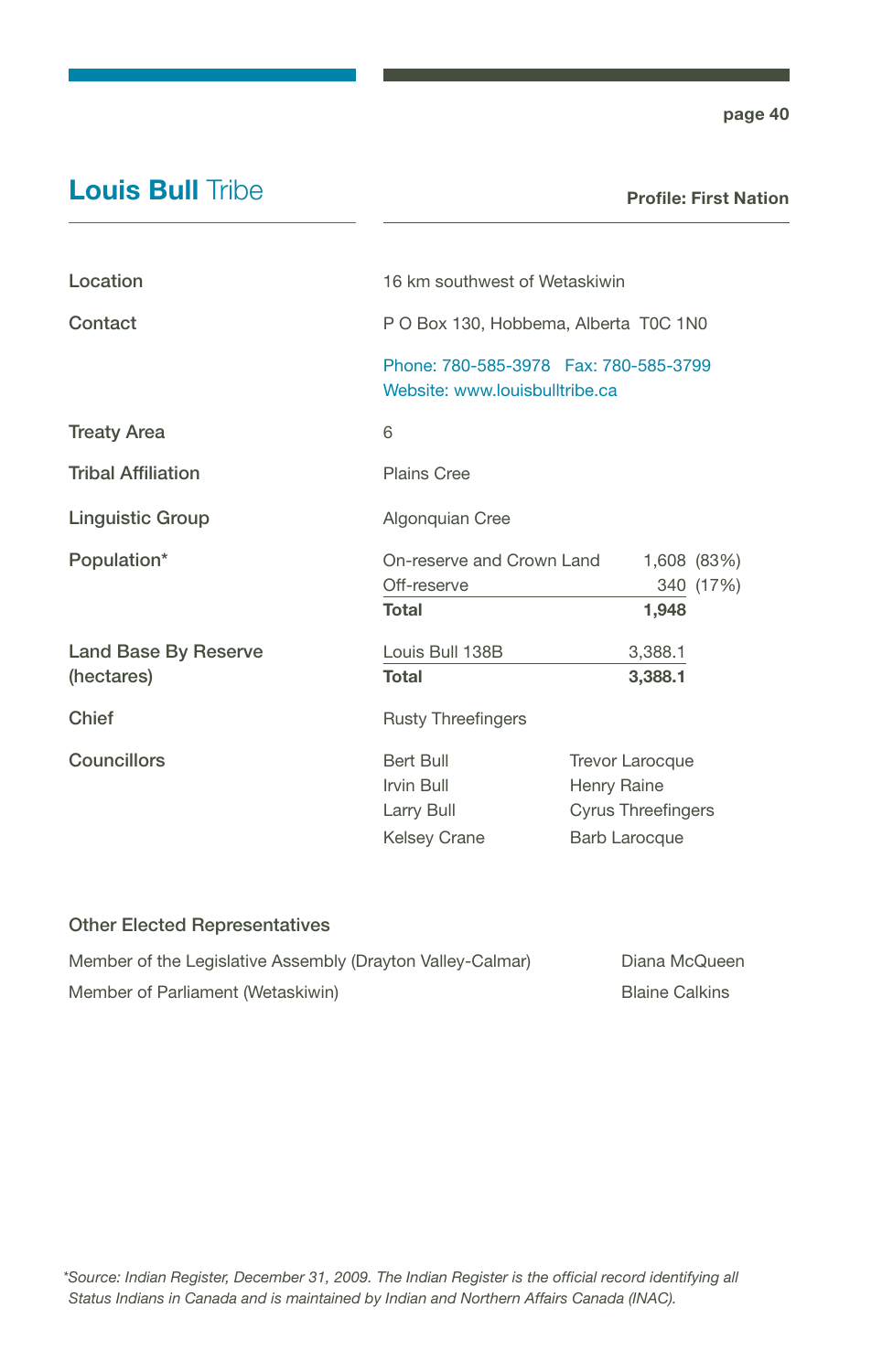### Lubicon Lake **Band**

#### Profile: First Nation

| Contact                            | P O Box 6731, Peace River, Alberta T8S 1S5        |     |                        |
|------------------------------------|---------------------------------------------------|-----|------------------------|
|                                    | Phone: 780-629-3945    Fax: 780-629-3939          |     |                        |
| <b>Treaty Area</b>                 | 8                                                 |     |                        |
| <b>Tribal Affiliation</b>          | Woodland Cree                                     |     |                        |
| <b>Linguistic Group</b>            | Algonquian Cree                                   |     |                        |
| Population*                        | On-reserve and Crown Land<br>Off-reserve<br>Total | 439 | 264 (60%)<br>175 (40%) |
| Land Base By Reserve<br>(hectares) | Not Applicable                                    |     |                        |
| Chief                              | Unconfirmed**                                     |     |                        |
| Councillors                        | Unconfirmed**                                     |     |                        |
|                                    |                                                   |     |                        |

#### Other Elected Representatives

| Member of the Legislative Assembly (Lesser Slave Lake) | Pearl Calahasen |
|--------------------------------------------------------|-----------------|
| Member of Parliament (Wetaskiwin)                      | Chris Warkentin |

*\*Source: Indian Register, December 31, 2009. The Indian Register is the official record identifying all Status Indians in Canada and is maintained by Indian and Northern Affairs Canada (INAC).*

*\*\*Currently, there are no Chief and Council recognized by Indian and Northern Affairs Canada (INAC).*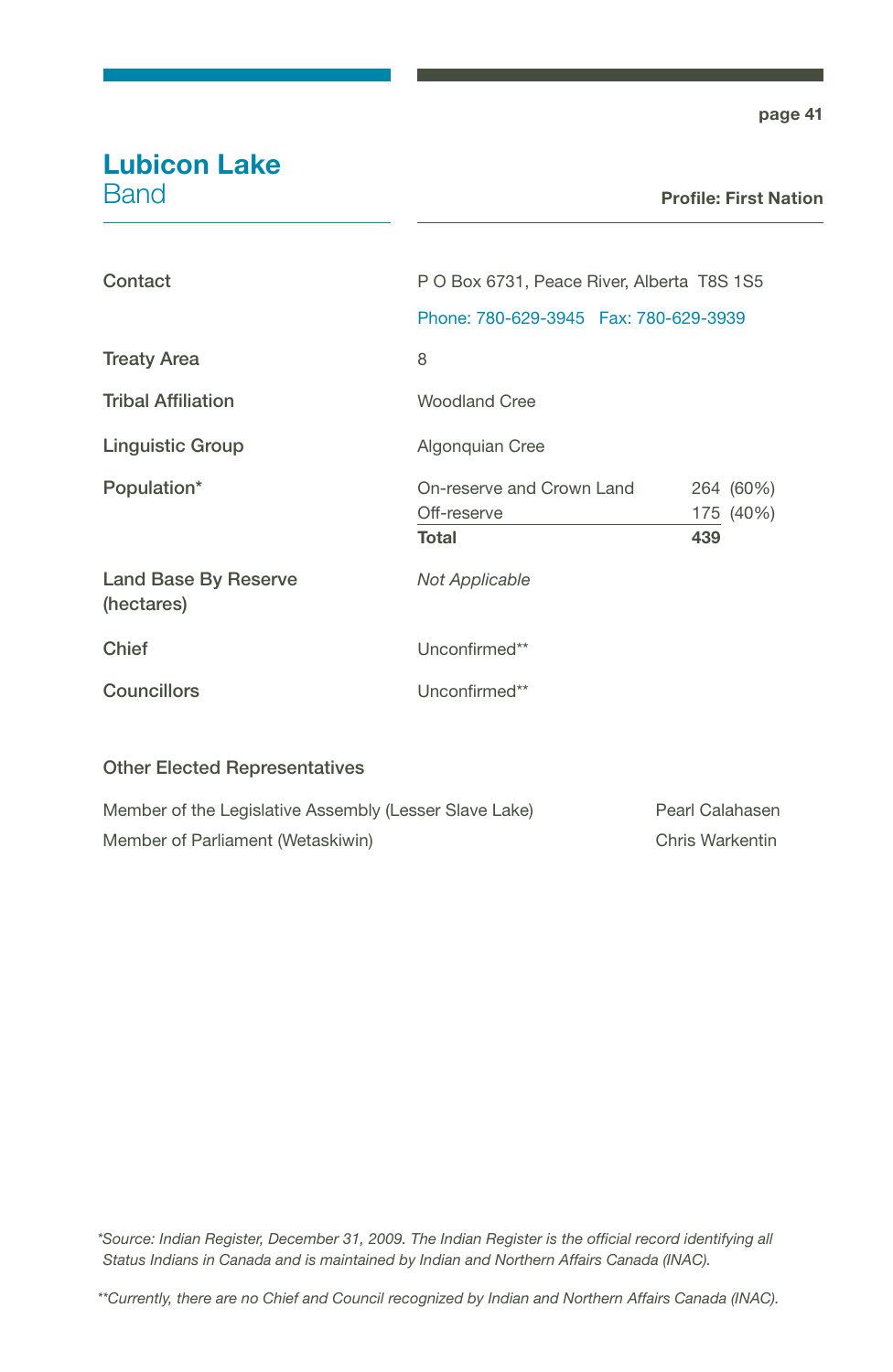# Mikisew Cree

First Nation

#### Profile: First Nation

| Location                    | Reserves are located adjacent to and north of<br>Fort Chipewyan                |                                                               |  |
|-----------------------------|--------------------------------------------------------------------------------|---------------------------------------------------------------|--|
| Contact                     | Allison Bay Indian Reserve #219<br>P O Box 90, Fort Chipewyan, Alberta T0P 1B0 |                                                               |  |
|                             | Phone: 780-697-3740  Fax: 780-697-3826<br>Website: www.mikisew.org             |                                                               |  |
| <b>Treaty Area</b>          | 8                                                                              |                                                               |  |
| <b>Tribal Affiliation</b>   | <b>Woodland Cree</b>                                                           |                                                               |  |
| <b>Linguistic Group</b>     | Cree                                                                           |                                                               |  |
| Population*                 | On-reserve and Crown Land                                                      | 1,773 (69%)                                                   |  |
|                             | Off-reserve                                                                    | 1,801 (31%)                                                   |  |
|                             | <b>Total</b>                                                                   | 2,574                                                         |  |
| <b>Land Base By Reserve</b> | Old Fort 217                                                                   | 1,509.0                                                       |  |
| (hectares)                  | Dog Head 218                                                                   | 29.7                                                          |  |
|                             | Allison Bay 219                                                                | 1,861.0                                                       |  |
|                             | Devil's Gate 220                                                               | 819.1                                                         |  |
|                             | Sandy Point 221                                                                | 204.0                                                         |  |
|                             | Peace Point 222                                                                | 518.0                                                         |  |
|                             | Colin Lake 223                                                                 | 36.4                                                          |  |
|                             | Cornwall Lake 224                                                              | 69.3                                                          |  |
|                             | Charles Lake 225                                                               | 64.5                                                          |  |
|                             | Total                                                                          | 5,111.0                                                       |  |
| Chief                       | Roxanne Marcel                                                                 |                                                               |  |
| Councillors                 | Steve Courtoreille<br>Willie Courtoreille<br>Russell Kaskamin                  | <b>Terry Marten</b><br>Philip Tourangeau<br>Juanita Whitehead |  |

#### Other Elected Representatives

| Member of the Legislative Assembly (Fort McMurray-Wood Buffalo) | <b>Guv Boutilier</b> |
|-----------------------------------------------------------------|----------------------|
| Member of Parliament (Fort McMurray-Athabasca)                  | Brian Jean           |

*\*Source: Indian Register, December 31, 2009. The Indian Register is the official record identifying all Status Indians in Canada and is maintained by Indian and Northern Affairs Canada (INAC).*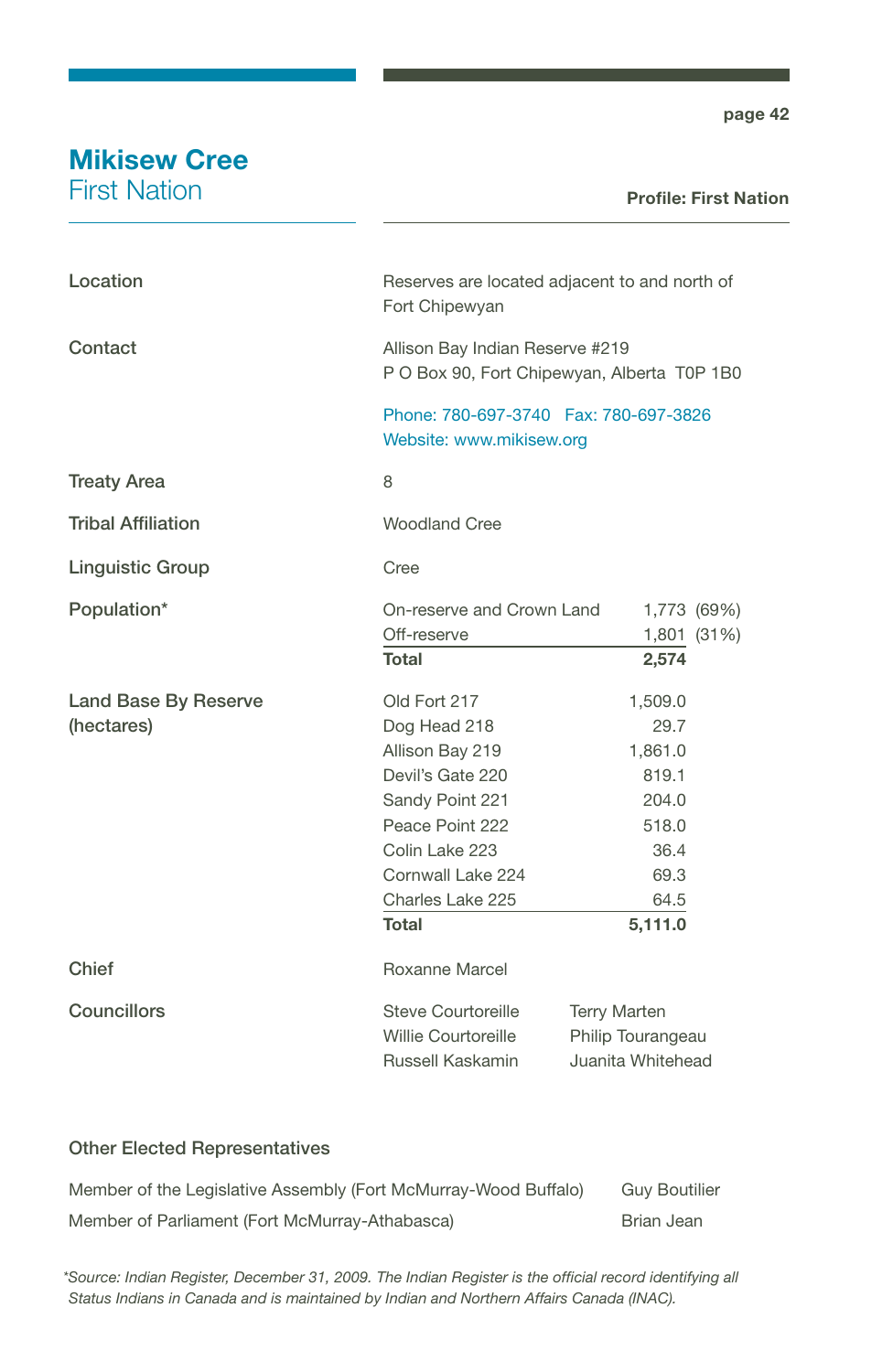### **Montana First Nation**

Profile: First Nation

| Location                  |                                                                                 | 24 km south of Wetaskiwin |                       |                           |
|---------------------------|---------------------------------------------------------------------------------|---------------------------|-----------------------|---------------------------|
| Contact                   | P O Box 70, Hobbema, Alberta T0C 1N0                                            |                           |                       |                           |
|                           | Phone: 780-585-3744    Fax: 780-585-3264<br>Website: www.montanafirstnation.com |                           |                       |                           |
| <b>Treaty Area</b>        | 6                                                                               |                           |                       |                           |
| <b>Tribal Affiliation</b> | <b>Plains Cree</b>                                                              |                           |                       |                           |
| <b>Linguistic Group</b>   | Algonquian Cree                                                                 |                           |                       |                           |
| Population*               | On-reserve and Crown Land                                                       |                           |                       | 711 (78%)                 |
|                           | Off-reserve                                                                     |                           |                       | 199 (22%)                 |
|                           | <b>Total</b>                                                                    |                           | 910                   |                           |
| Land Base By Reserve      | Montana 139                                                                     |                           | 2,824.8               |                           |
| (hectares)                | Total                                                                           |                           | 2,824.8               |                           |
| Chief                     | Carolyn Buffalo                                                                 |                           |                       |                           |
| <b>Councillors</b>        | Garry Louis                                                                     |                           | <b>Bradley Rabbit</b> |                           |
|                           | Rema Rabbit                                                                     |                           |                       | Leonard Standingontheroad |

| Member of the Legislative Assembly (Wetaskiwin-Camrose) | Verlyn Olson          |
|---------------------------------------------------------|-----------------------|
| Member of Parliament (Wetaskiwin)                       | <b>Blaine Calkins</b> |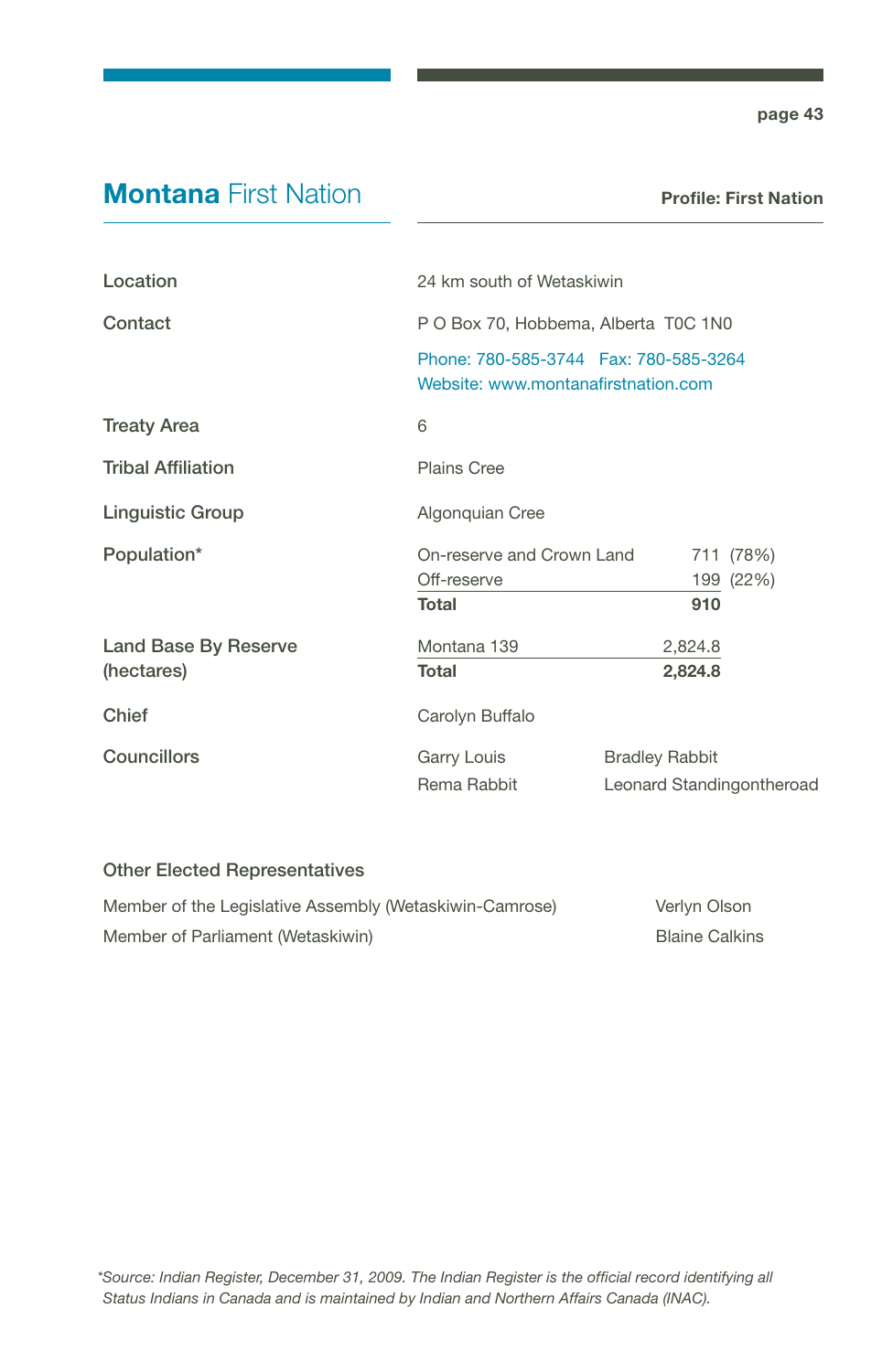### **O'Chiese First Nation**

Profile: First Nation

| Location                  | 50 km northwest of Rocky Mountain House (IR 203)<br>20 km southwest of Rocky Mountain House (IR 203A) |                          |  |
|---------------------------|-------------------------------------------------------------------------------------------------------|--------------------------|--|
| Contact                   | P O Box 1570<br>Rocky Mountain House, Alberta T4T 1B2                                                 |                          |  |
|                           | Phone: 403-989-3943  Fax: 403-989-3795<br>Website: www.ochiese.com                                    |                          |  |
| <b>Treaty Area</b>        | 6                                                                                                     |                          |  |
| <b>Tribal Affiliation</b> | Ojibwa                                                                                                |                          |  |
| <b>Linguistic Group</b>   | Algonquian Ojibwa                                                                                     |                          |  |
| Population*               | On-reserve and Crown Land                                                                             | 739 (75%)                |  |
|                           | Off-reserve                                                                                           | 313 (25%)                |  |
|                           | <b>Total</b>                                                                                          | 1,052                    |  |
| Land Base By Reserve      | O'Chiese 203                                                                                          | 14,131.9                 |  |
| (hectares)                | O'Chiese Cemetery 203A                                                                                | 0.1                      |  |
|                           | <b>Total</b>                                                                                          | 14,132.0                 |  |
| Chief                     | Darren Whitford                                                                                       |                          |  |
| Councillors               | Douglas Beaverbones                                                                                   | <b>Cleon Strawberry</b>  |  |
|                           | Martin Ironbow                                                                                        | <b>Robert Strawberry</b> |  |
|                           | <b>Barry Saulteaux</b>                                                                                | Cedric Whitford          |  |

| Member of the Legislative Assembly (Rocky Mountain House) | Tv Lund                   |
|-----------------------------------------------------------|---------------------------|
| Member of Parliament (Yellowhead)                         | Honourable Rob Merrifield |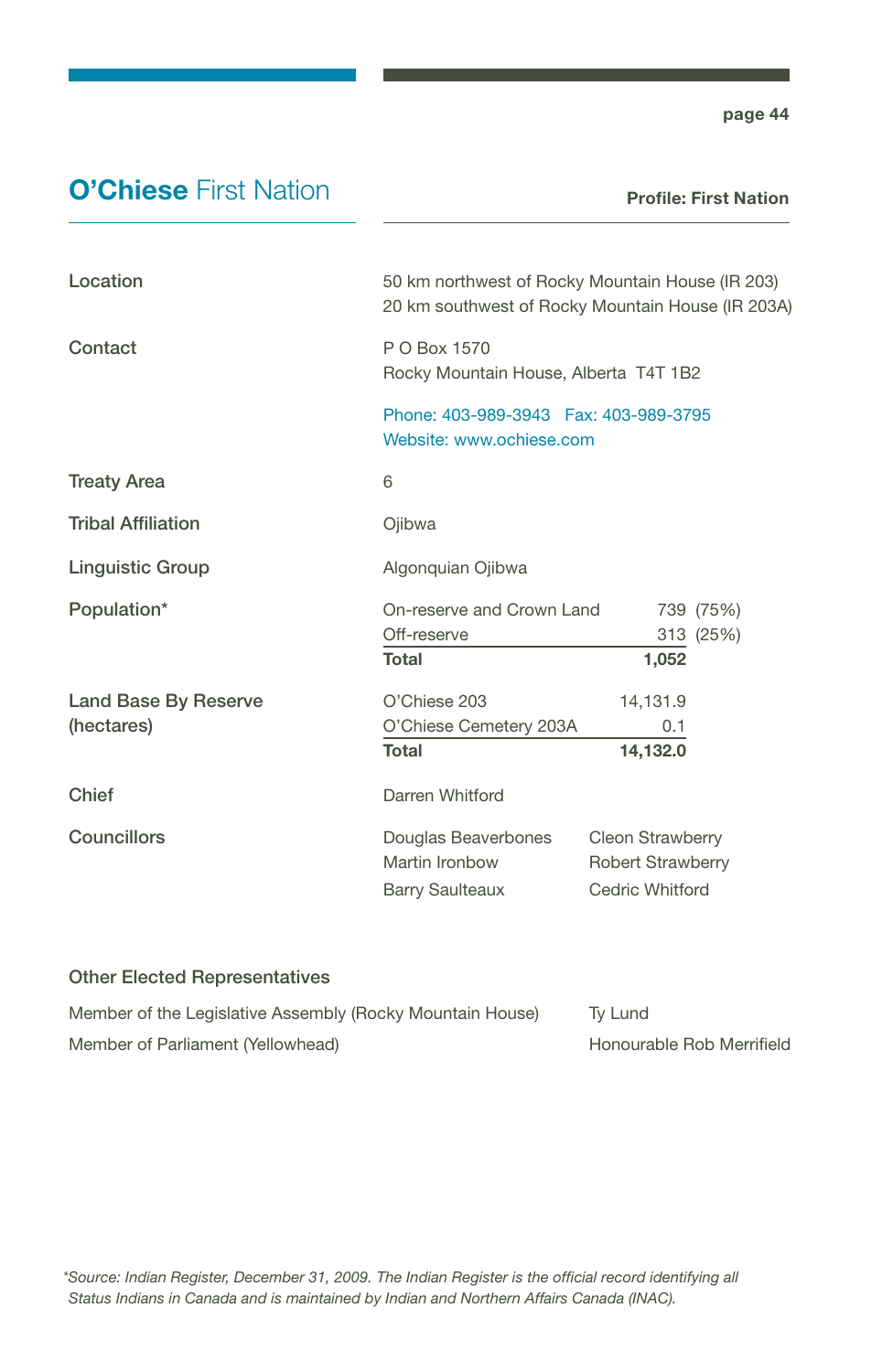### **Paul First Nation**

Profile: First Nation

| Location                           | 87 km west of Edmonton (IR 133A, 133B)<br>100 km southwest of Edmonton (IR 133C)                                      |                                        |                          |
|------------------------------------|-----------------------------------------------------------------------------------------------------------------------|----------------------------------------|--------------------------|
| Contact                            | P O Box 89, Duffield, Alberta T0E 0N0<br>Phone: 780-892-2691    Fax: 780-892-3402<br>Website: www.paulfirstnation.com |                                        |                          |
|                                    |                                                                                                                       |                                        |                          |
| <b>Treaty Area</b>                 | 6                                                                                                                     |                                        |                          |
| <b>Tribal Affiliation</b>          | Stoney                                                                                                                |                                        |                          |
| <b>Linguistic Group</b>            | Algonquian Cree and Siouan Dakota                                                                                     |                                        |                          |
| Population*                        | On-reserve and Crown Land<br>Off-reserve<br>Total                                                                     | 1,850                                  | 1,294 (70%)<br>556 (30%) |
| Land Base By Reserve<br>(hectares) | Wabamun 133A<br>Wabamun 133B<br>Buck Lake 133C<br><b>Total</b>                                                        | 6,116.9<br>178.5<br>1,035.2<br>7,330.6 |                          |
| Chief                              | Daniel Paul                                                                                                           |                                        |                          |
| <b>Councillors</b>                 | Dennis Bird<br>Dwayne House<br>Myrna Rabbit-Bearhead                                                                  | Darren Rain<br>Jason Rain              |                          |

#### Other Elected Representatives

| Members of the Legislative Assembly |                                    |
|-------------------------------------|------------------------------------|
| <b>Stony Plain</b>                  | Hon. Fred Lindsay for IRs133A-B    |
| Drayton Valley-Calmar               | Diana McQueen for IR 133C          |
| Members of Parliament               |                                    |
| Yellowhead                          | Hon. Rob Merrifield for IRs 133A-B |
| Wetaskiwin                          | Blaine Calkins for IR 133C         |

*\*Source: Indian Register, December 31, 2009. The Indian Register is the official record identifying all Status Indians in Canada and is maintained by Indian and Northern Affairs Canada (INAC).*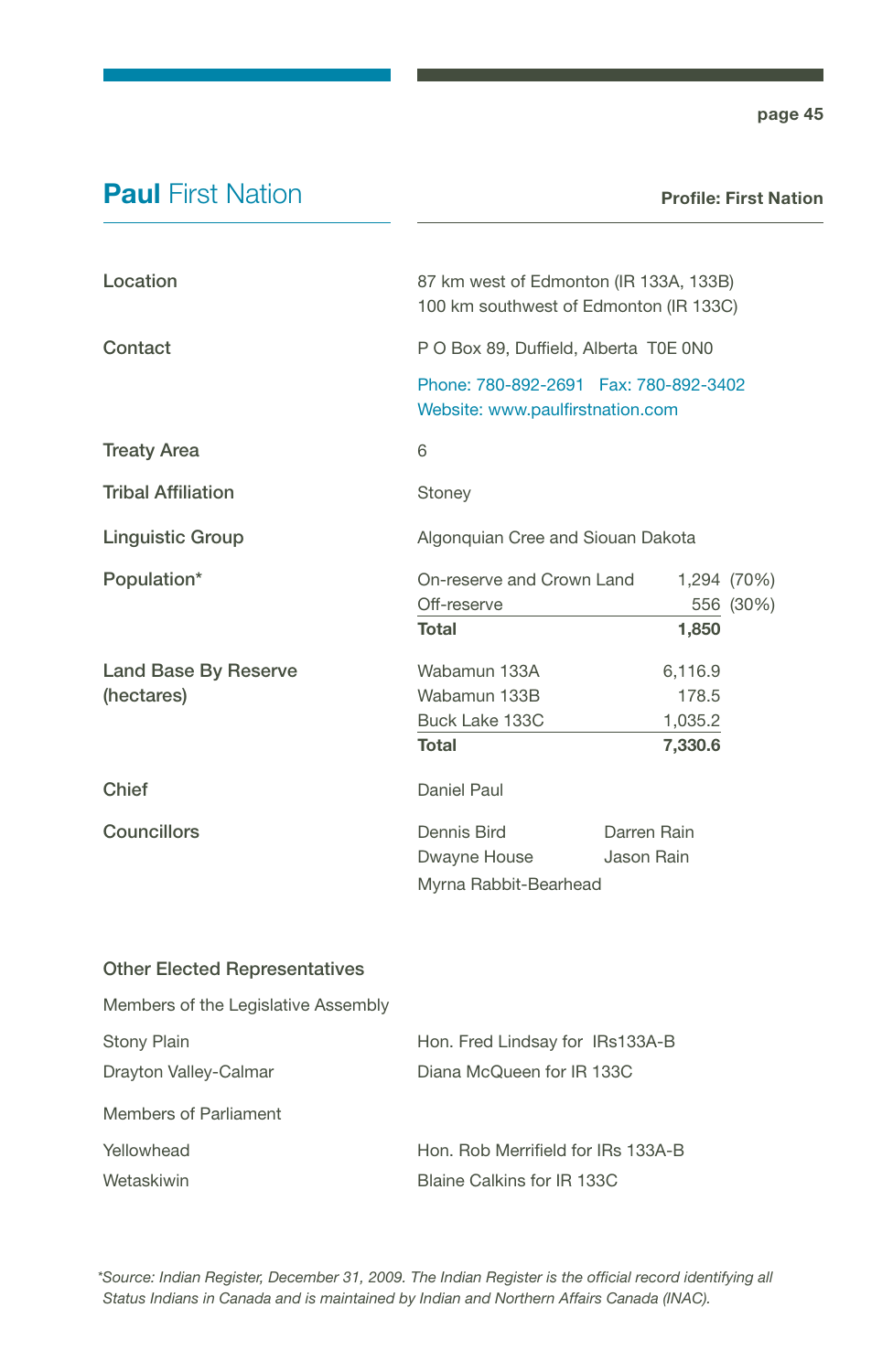### **Piikani Nation**

Profile: First Nation

| Location                  | 60 km west of Lethbridge                                                                                               |                                                                                                                    |                            |
|---------------------------|------------------------------------------------------------------------------------------------------------------------|--------------------------------------------------------------------------------------------------------------------|----------------------------|
| Contact                   | P O Box 70, Brocket, Alberta T0K 0H0                                                                                   |                                                                                                                    |                            |
|                           | Phone: 403-965-3940  Fax: 403-965-2214                                                                                 |                                                                                                                    |                            |
| <b>Treaty Area</b>        | $\overline{7}$                                                                                                         |                                                                                                                    |                            |
| <b>Tribal Affiliation</b> | <b>Blackfoot</b>                                                                                                       |                                                                                                                    |                            |
| <b>Linguistic Group</b>   | Algonquian Blackfoot                                                                                                   |                                                                                                                    |                            |
| Population*               | On-reserve and Crown Land<br>Off-reserve                                                                               |                                                                                                                    | 2,388 (68%)<br>1,149 (32%) |
|                           | Total                                                                                                                  | 3,537                                                                                                              |                            |
| Land Base By Reserve      | Peigan 147                                                                                                             | 42,699.2                                                                                                           |                            |
| (hectares)                | Peigan 147B<br><b>Total</b>                                                                                            | 2,978.6<br>45,677.8                                                                                                |                            |
| Chief                     | <b>Reg Crowshoe</b>                                                                                                    |                                                                                                                    |                            |
| Councillors               | <b>Frwin Bastien</b><br>Doane Crowshoe<br>Patricia English<br>Herman Many Guns<br>Jordan No Chief<br>Adam North Peigan | Alvin Prairie Chicken<br>Kevin Provost<br>Charles Red Young Man<br>Lance Yellow Face<br><b>Charles Yellow Face</b> |                            |

| Member of the Legislative Assembly (Livingston-Macleod) | Evan Berger        |
|---------------------------------------------------------|--------------------|
| Member of Parliament (Macleod)                          | <b>Ted Menzies</b> |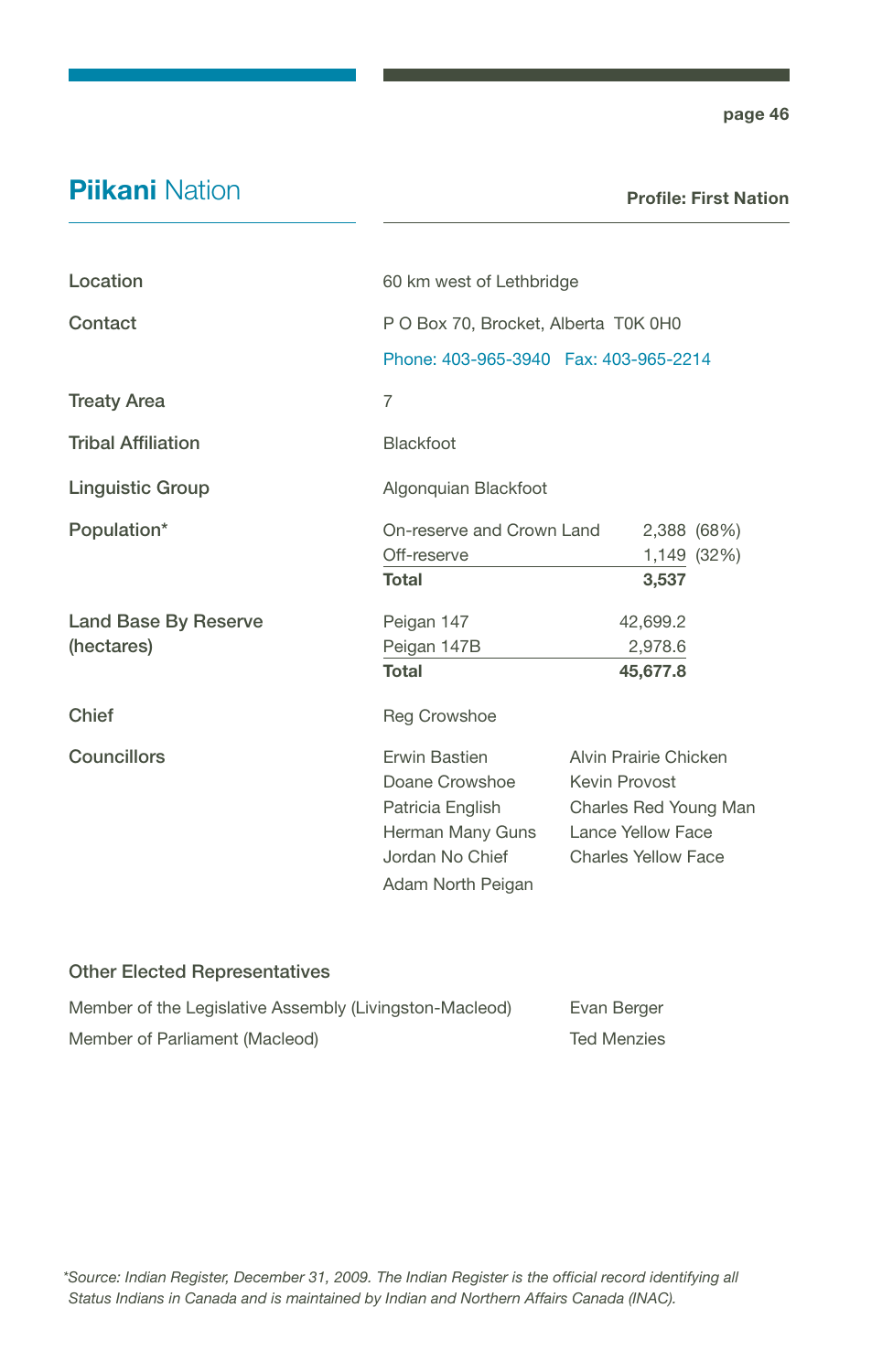### Saddle Lake First Nation

#### Saddle Lake Indian Reserve 125

| Contact            | P O Box 100, Saddle Lake, Alberta T0A 3T0<br>Phone: 780-726-3829    Fax: 780-726-3788<br>Toll Free: 1-800-396-2167 |                                                                                |
|--------------------|--------------------------------------------------------------------------------------------------------------------|--------------------------------------------------------------------------------|
|                    |                                                                                                                    |                                                                                |
| Chief              | Eddy Makokis                                                                                                       |                                                                                |
| <b>Councillors</b> | Calvin Cardinal<br>Ray Cardinal<br>Sam Cardinal<br><b>Terry Cardinal</b>                                           | Charlene Houle-White<br>Leonard Jackson<br>Adrian Redcrow<br>Jason Whiskeyjack |
|                    |                                                                                                                    |                                                                                |

#### Whitefish Lake Indian Reserve 128 (Whitefish (Goodfish) Lake First Nation)

| Location                  |                                                                      | 70 km southwest of Bonnyville               |  |
|---------------------------|----------------------------------------------------------------------|---------------------------------------------|--|
| Contact                   |                                                                      | P O Box 271, Goodfish Lake, Alberta T0A 1R0 |  |
|                           | Phone: 780-636-7000  Fax: 780-636-3534<br>Website: www.saddlelake.ca |                                             |  |
| <b>Treaty Area</b>        | 6                                                                    |                                             |  |
| <b>Tribal Affiliation</b> | <b>Plains Cree</b>                                                   |                                             |  |
| <b>Linguistic Group</b>   | Algonquian Cree                                                      |                                             |  |
| Population*               | On-reserve and Crown Land                                            | 6,000(66%)                                  |  |
|                           | Off-reserve                                                          | 3,112 (34%)                                 |  |
|                           | <b>Total</b>                                                         | 9,112                                       |  |
| Land Base By Reserve      | Saddle Lake 125                                                      | 25,780.6                                    |  |
| (hectares)                | Whitefish Lake 128                                                   | 4,542.7                                     |  |
|                           | Total                                                                | 30,323.3                                    |  |
| Chief                     | James Jackson Jr.                                                    |                                             |  |
| <b>Councillors</b>        | Benjamin Houle                                                       | Sandy Jackson                               |  |
|                           | Tom Houle                                                            |                                             |  |

#### Other Elected Representatives

Member of the Legislative Assembly (Lac La Biche-St. Paul) Honourable Ray Danyluk

Member of Parliament (Westlock-St.Paul)<br> *\*Source: Indian Register, December 31, 2009. The Indian Register is the official record identifying all Status Indians in Canada and is maintained by Indian and Northern Affairs Canada (INAC).*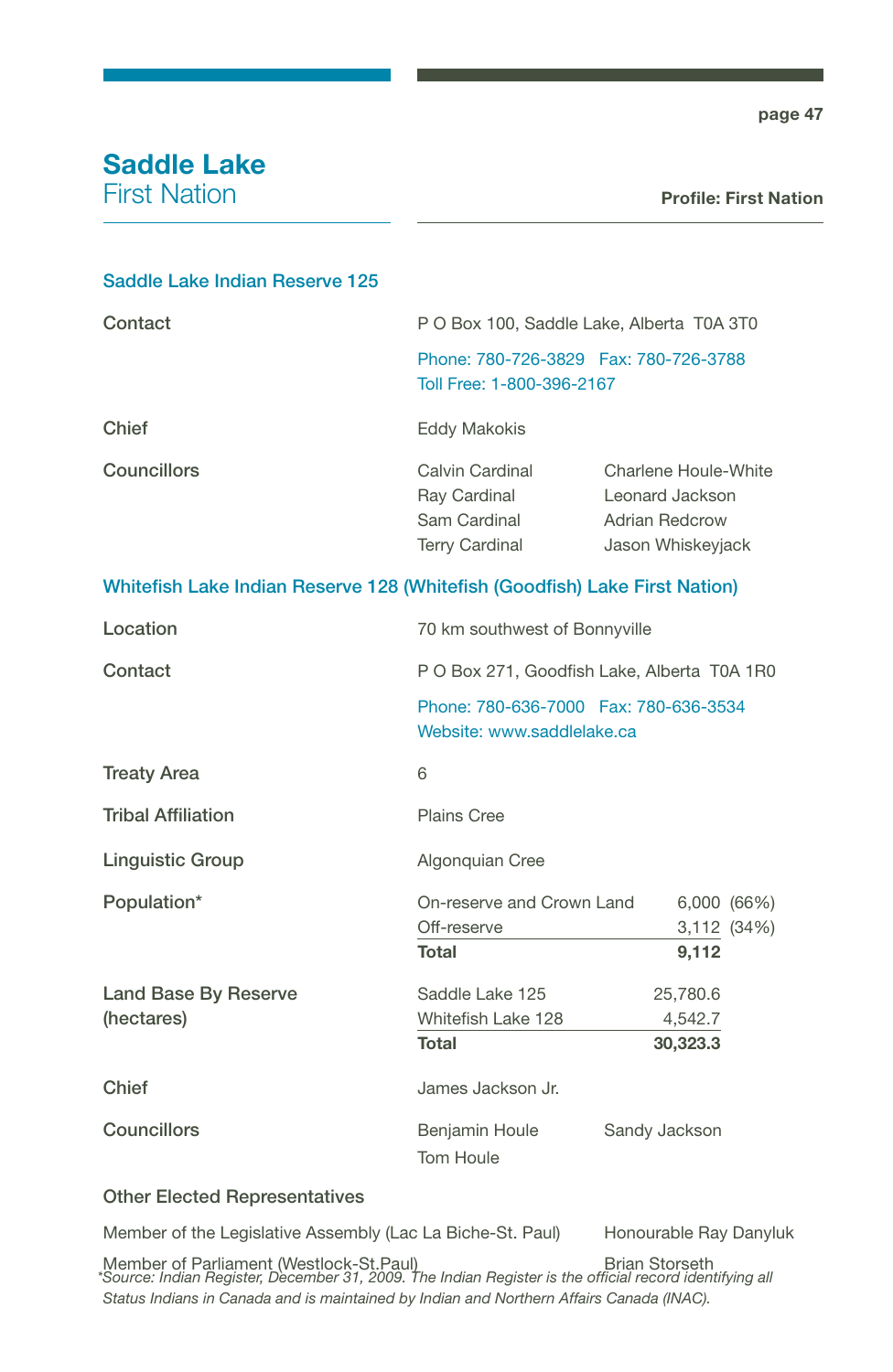### **Samson** Cree Nation

Profile: First Nation

| Location                           | 20 km south of Wetaskiwin                                                                            |                                                                                                                          |
|------------------------------------|------------------------------------------------------------------------------------------------------|--------------------------------------------------------------------------------------------------------------------------|
| Contact                            | P O Box 159, Hobbema, Alberta T0C 1N0                                                                |                                                                                                                          |
|                                    | Toll Free: 1-800-661-2579<br>Phone: 780-421-4926    Fax: 780-585-2700<br>Website: www.samsoncree.com |                                                                                                                          |
| <b>Treaty Area</b>                 | 6                                                                                                    |                                                                                                                          |
| <b>Tribal Affiliation</b>          | <b>Plains Cree</b>                                                                                   |                                                                                                                          |
| Linguistic Group                   | Algonquian Cree                                                                                      |                                                                                                                          |
| Population*                        | On-reserve and Crown Land<br>Off-reserve<br><b>Total</b>                                             | 5,709 (80%)<br>1,425 (20%)<br>7,134                                                                                      |
| Land Base By Reserve<br>(hectares) | Samson 137<br>Samson 137A<br>Total                                                                   | 13,552.0<br>134.4<br>13,686.4                                                                                            |
| Chief                              | Marvin Yellowbird                                                                                    |                                                                                                                          |
| Councillors                        | Florence Buffalo<br>Kurt Buffalo<br>Cecil Crier<br>Leiha Crier<br>Emil Cutknife<br>Lena Cutknife     | Larron Northwest<br>Claude Saddleback Sr.<br>Lawrence Saddleback<br>Rose Saddleback<br>Darwin Soosay<br>Shawn Yellowbird |

| Member of the Legislative Assembly (Wetaskiwin-Camrose) | Verlyn Olson          |
|---------------------------------------------------------|-----------------------|
| Member of Parliament (Wetaskiwin)                       | <b>Blaine Calkins</b> |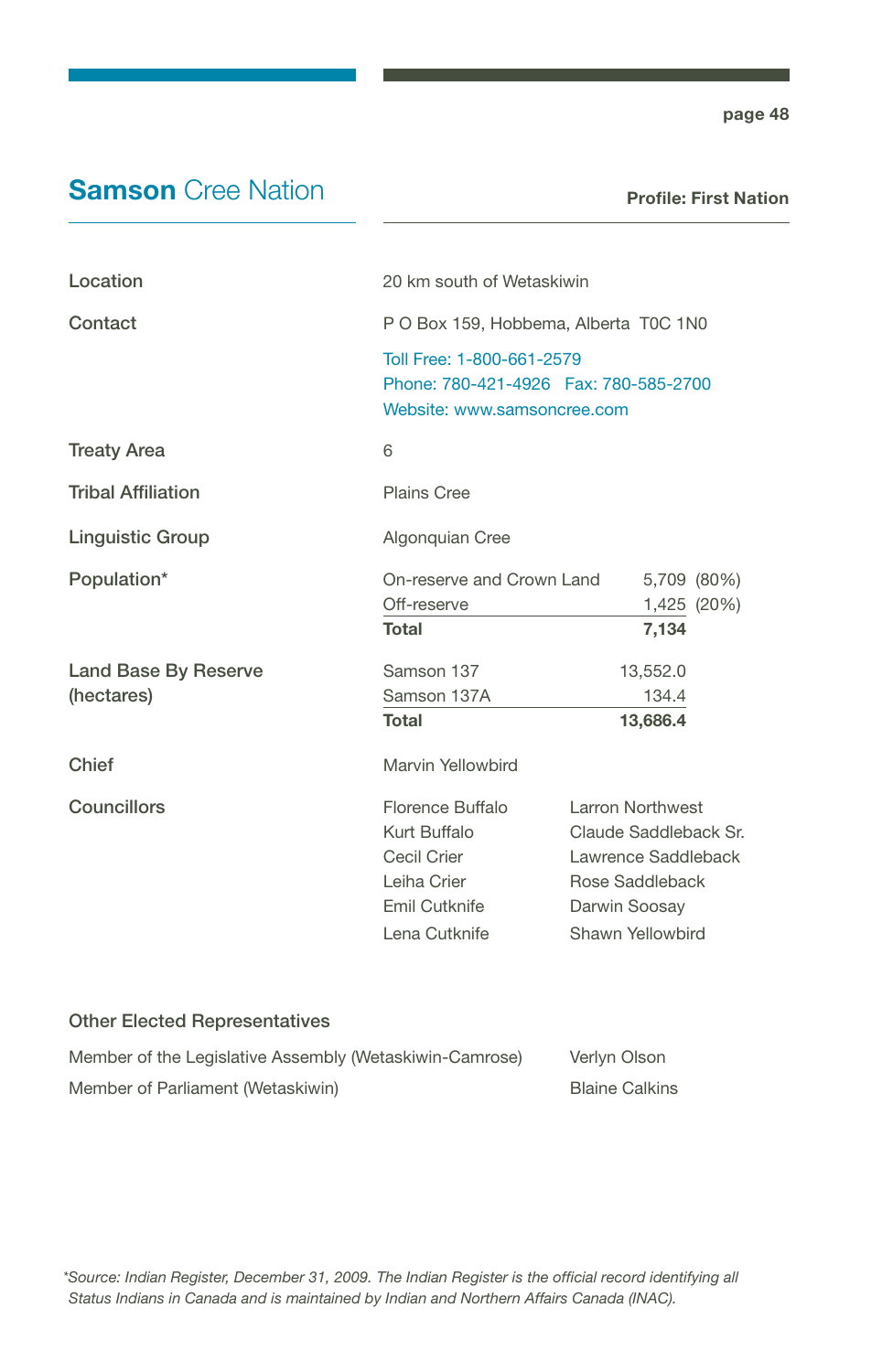# **Sawridge First Nation**

| Location                  | 250 km north of Edmonton                 |         |           |
|---------------------------|------------------------------------------|---------|-----------|
| Contact                   | P O Box 326, Slave Lake, Alberta T0G 2A0 |         |           |
|                           | Phone: 780-849-4311    Fax: 780-849-3446 |         |           |
| <b>Treaty Area</b>        | 8                                        |         |           |
| <b>Tribal Affiliation</b> | <b>Woodland Cree</b>                     |         |           |
| <b>Linguistic Group</b>   | Algonquian Cree                          |         |           |
| Population*               | On-reserve and Crown Land                |         | 44 (11%)  |
|                           | Off-reserve                              |         | 344 (89%) |
|                           | <b>Total</b>                             | 388     |           |
| Land Base By Reserve      | Sawridge 150G                            | 906.5   |           |
| (hectares)                | Sawridge 150H                            | 1,236.6 |           |
|                           | <b>Total</b>                             | 2,143.3 |           |
| Chief                     | <b>Roland Twinn</b>                      |         |           |
| Councillors               | Justin Twin                              |         |           |
|                           | Winona Twin                              |         |           |
|                           |                                          |         |           |

| Member of the Legislative Assembly (Lesser Slave Lake) | Pearl Calahasen |
|--------------------------------------------------------|-----------------|
| Member of Parliament (Fort McMurray-Athabasca)         | Brian Jean      |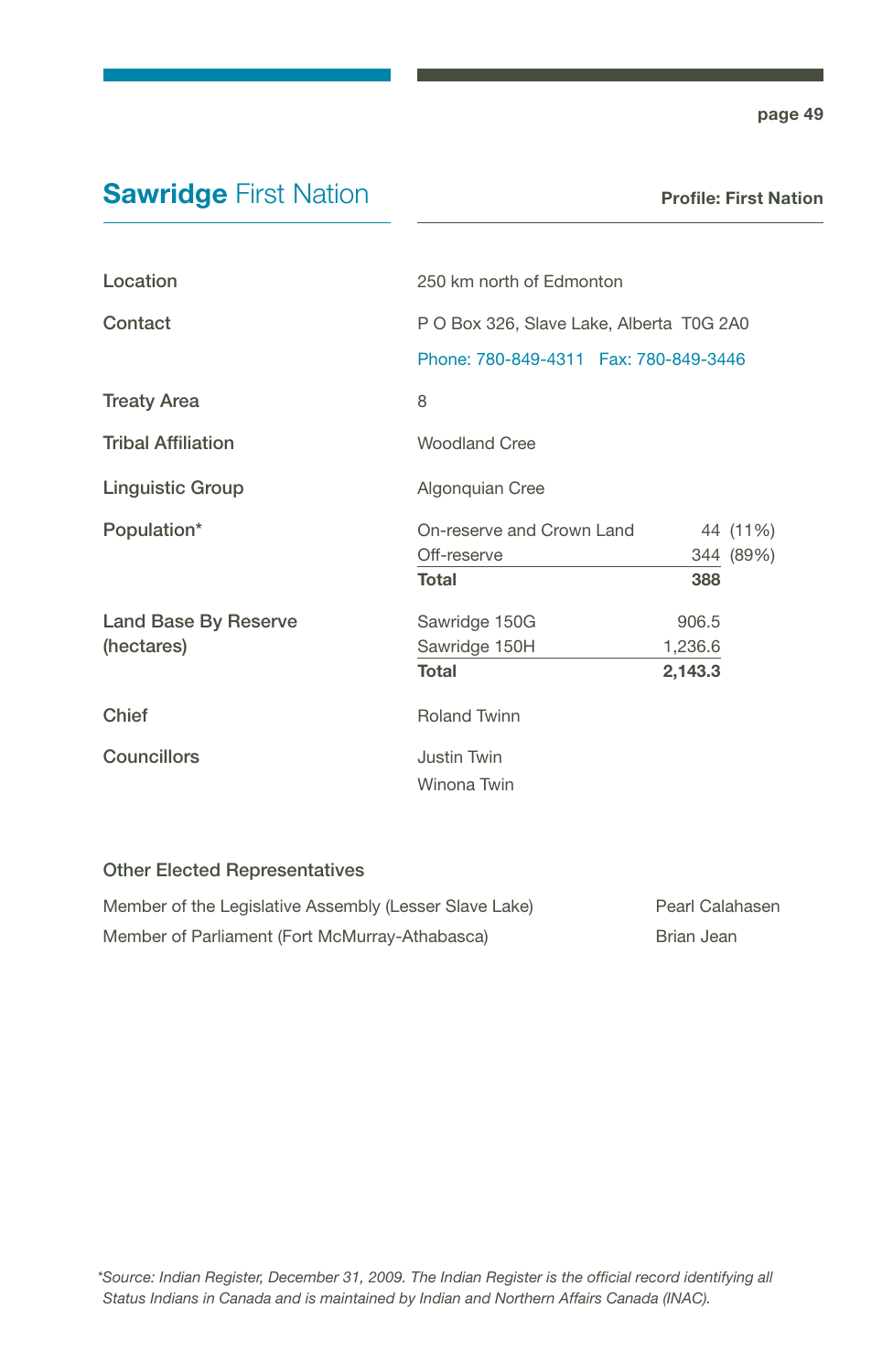### **Siksika Nation**

Profile: First Nation

| Location                  | 110 km east of Calgary                                                                                                                                                |                         |                            |
|---------------------------|-----------------------------------------------------------------------------------------------------------------------------------------------------------------------|-------------------------|----------------------------|
| Contact                   | P O Box 1100, Siksika, Alberta T0J 3W0                                                                                                                                |                         |                            |
|                           | Phone: 403-264-7250  Fax: 403-734-5110<br>Website: www.siksikanation.com                                                                                              |                         |                            |
| <b>Treaty Area</b>        | $\overline{7}$                                                                                                                                                        |                         |                            |
| <b>Tribal Affiliation</b> | <b>Blackfoot</b>                                                                                                                                                      |                         |                            |
| <b>Linguistic Group</b>   | Algonquian Blackfoot                                                                                                                                                  |                         |                            |
| Population*               | On-reserve and Crown Land<br>Off-reserve<br><b>Total</b>                                                                                                              |                         | 3,779 (58%)<br>2,722 (42%) |
|                           |                                                                                                                                                                       | 6,501                   |                            |
| Land Base By Reserve      | Siksika 146                                                                                                                                                           | 71,087.5                |                            |
| (hectares)                | <b>Total</b>                                                                                                                                                          | 71,087.5                |                            |
| Chief                     | Leroy Paul Wolf Collar                                                                                                                                                |                         |                            |
| Councillors               | Roy Bear Chief                                                                                                                                                        | Morris Running Rabbit   |                            |
|                           | Carlon Big Snake                                                                                                                                                      | <b>Ernest Yellowfly</b> |                            |
|                           | Lena Running Rabbit                                                                                                                                                   | <b>Hector Winnipeg</b>  |                            |
|                           | Scotty Many Guns<br><b>Kendall Panther Bone</b><br>Charles Yellow Old Woman<br>Reynold Medicine Traveller<br>Herman Yellow Old Woman<br>Ruth Scalplock-Melting Tallow |                         |                            |
|                           |                                                                                                                                                                       |                         |                            |
|                           |                                                                                                                                                                       |                         |                            |
|                           |                                                                                                                                                                       |                         |                            |
|                           |                                                                                                                                                                       |                         |                            |

| Member of the Legislative Assembly (Little Bow) | <b>Barry McFarland</b> |
|-------------------------------------------------|------------------------|
| Member of Parliament (Macleod)                  | <b>Ted Menzies</b>     |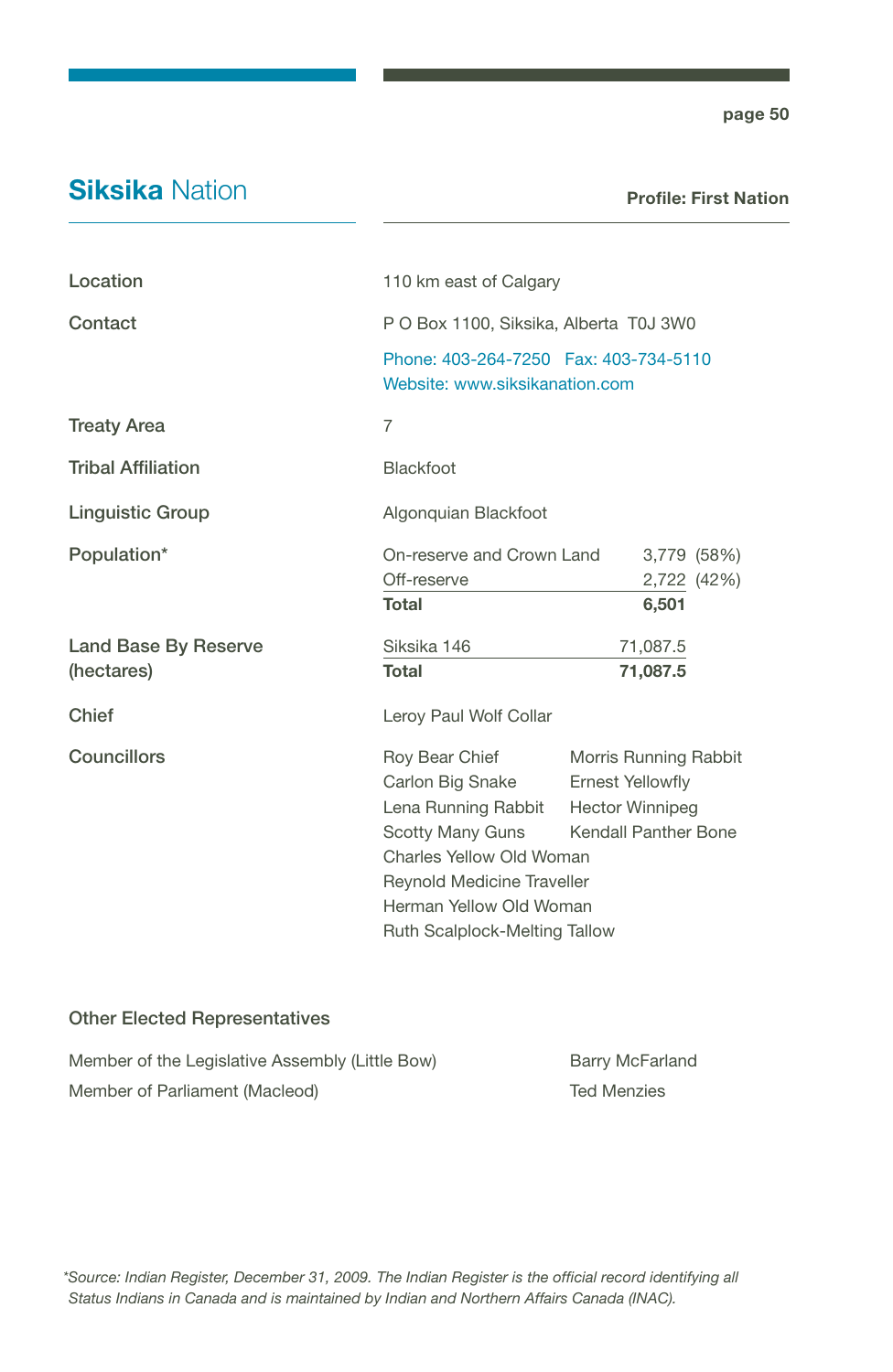# Smith's Landing

First Nation

| Location                                                        | Fort Fitzgerald                          |                      |           |
|-----------------------------------------------------------------|------------------------------------------|----------------------|-----------|
| Contact                                                         | P O Box 1470, Fort Smith, N.W.T. X0E 0P0 |                      |           |
|                                                                 | Phone: 867-872-4950  Fax: 867-872-5154   |                      |           |
| <b>Treaty Area</b>                                              | 8                                        |                      |           |
| <b>Tribal Affiliation</b>                                       | Chipewyan                                |                      |           |
| <b>Linguistic Group</b>                                         | Chipewyan                                |                      |           |
| Population*                                                     | On-reserve and Crown Land                |                      | 155 (49%) |
|                                                                 | Off-reserve                              |                      | 162 (51%) |
|                                                                 | <b>Total</b>                             | 317                  |           |
| Land Base By Reserve                                            | Tthe Jere Ghaili 196B                    | 401.1                |           |
| (hectares)                                                      | Li Deze 196C                             | 729.4                |           |
|                                                                 | K'i Tue 196D                             | 484.3                |           |
|                                                                 | Hokedhe Tue 196E                         | 440.4                |           |
|                                                                 | Tsu K'adhe Tue 196F                      | 231.6                |           |
|                                                                 | Tsu Tue 196G                             | 42.7                 |           |
|                                                                 | Thebathi 196                             | 6,310.5              |           |
|                                                                 | Thabacha Nare 196A                       | 397.2                |           |
|                                                                 | <b>Total</b>                             | 9,037.2              |           |
| Chief                                                           | Cheyeanne Paulette                       |                      |           |
| Councillors                                                     | Peter Paulette                           | <b>Fred Daniels</b>  |           |
|                                                                 | Gabe Sepp                                | John Tourangeau      |           |
| <b>Other Elected Representatives</b>                            |                                          |                      |           |
| Member of the Legislative Assembly (Fort McMurray-Wood Buffalo) |                                          | <b>Guy Boutilier</b> |           |

Member of Parliament (Fort McMurray-Athabasca) Brian Jean

*\*Source: Indian Register, December 31, 2009. The Indian Register is the official record identifying all Status Indians in Canada and is maintained by Indian and Northern Affairs Canada (INAC).*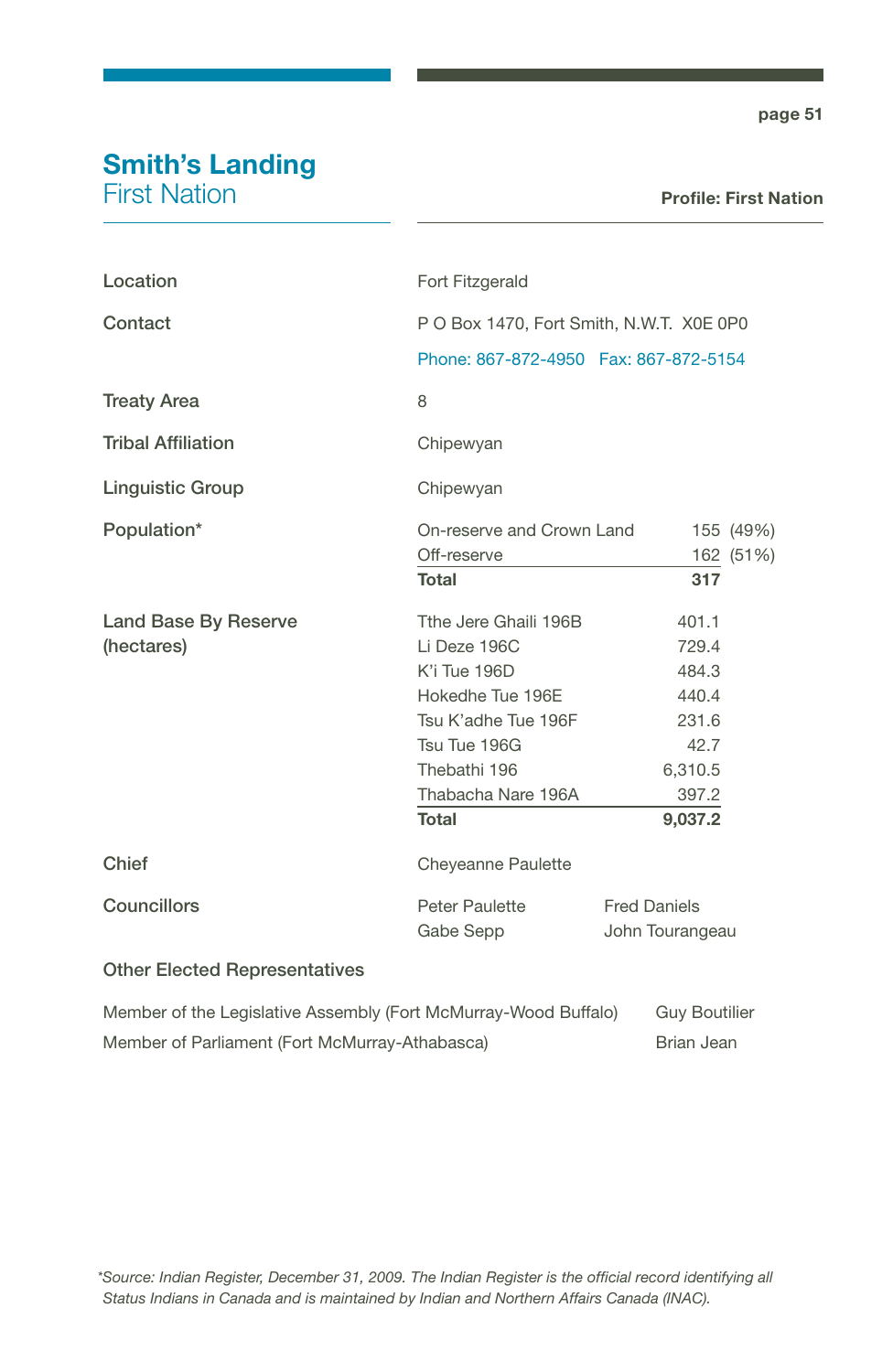# Stoney Nakoda

First Nation

#### Profile: First Nation

| Location                                  | 80 km west of Calgary;<br>IR 216 is 50 km south of Calgary                     |                                                       |
|-------------------------------------------|--------------------------------------------------------------------------------|-------------------------------------------------------|
| Contact                                   | P O Box 40, Morley, Alberta T0L 1N0                                            |                                                       |
|                                           | Phone: 403-881-3770 Fax: 403-881-2676<br>Website: www.stoneynation.ca          |                                                       |
| <b>Treaty Area</b>                        | $\overline{7}$                                                                 |                                                       |
| <b>Tribal Affiliation</b>                 | Stoney                                                                         |                                                       |
| <b>Linguistic Group</b>                   | Siouan Dakota, Algonquian Cree                                                 |                                                       |
| Population*                               | On-reserve and Crown Land<br>4,453 (92%)<br>Off-reserve<br>381 (8%)            |                                                       |
|                                           | <b>Total</b>                                                                   | 4,834                                                 |
| <b>Land Base By Reserve</b><br>(hectares) | Big Horn 144A<br>Eden Valley 216<br>Stoney 142-143-144<br>Stoney 142B<br>Total | 2,127.4<br>1,690.8<br>39,264.5<br>5,692.4<br>48,775.1 |
| <b>Bearspaw First Nation</b>              |                                                                                |                                                       |
| <b>Chief</b>                              | David Bearspaw                                                                 |                                                       |
| <b>Councillors</b>                        | Roderick Lefthand<br>Patrick Twoyoungman                                       | <b>Trevor Wesley</b><br>Gordon Wildman                |
| <b>Chiniki First Nation</b>               |                                                                                |                                                       |
| <b>Chief</b>                              | <b>Bruce Labelle</b>                                                           |                                                       |
| <b>Councillors</b>                        | Frank Chiniki<br>Homer Holloway                                                | Charles Mark<br><b>Clarence Wesley</b>                |
| <b>Wesley First Nation</b>                |                                                                                |                                                       |
| <b>Chief</b>                              | <b>Clifford Poucette</b>                                                       |                                                       |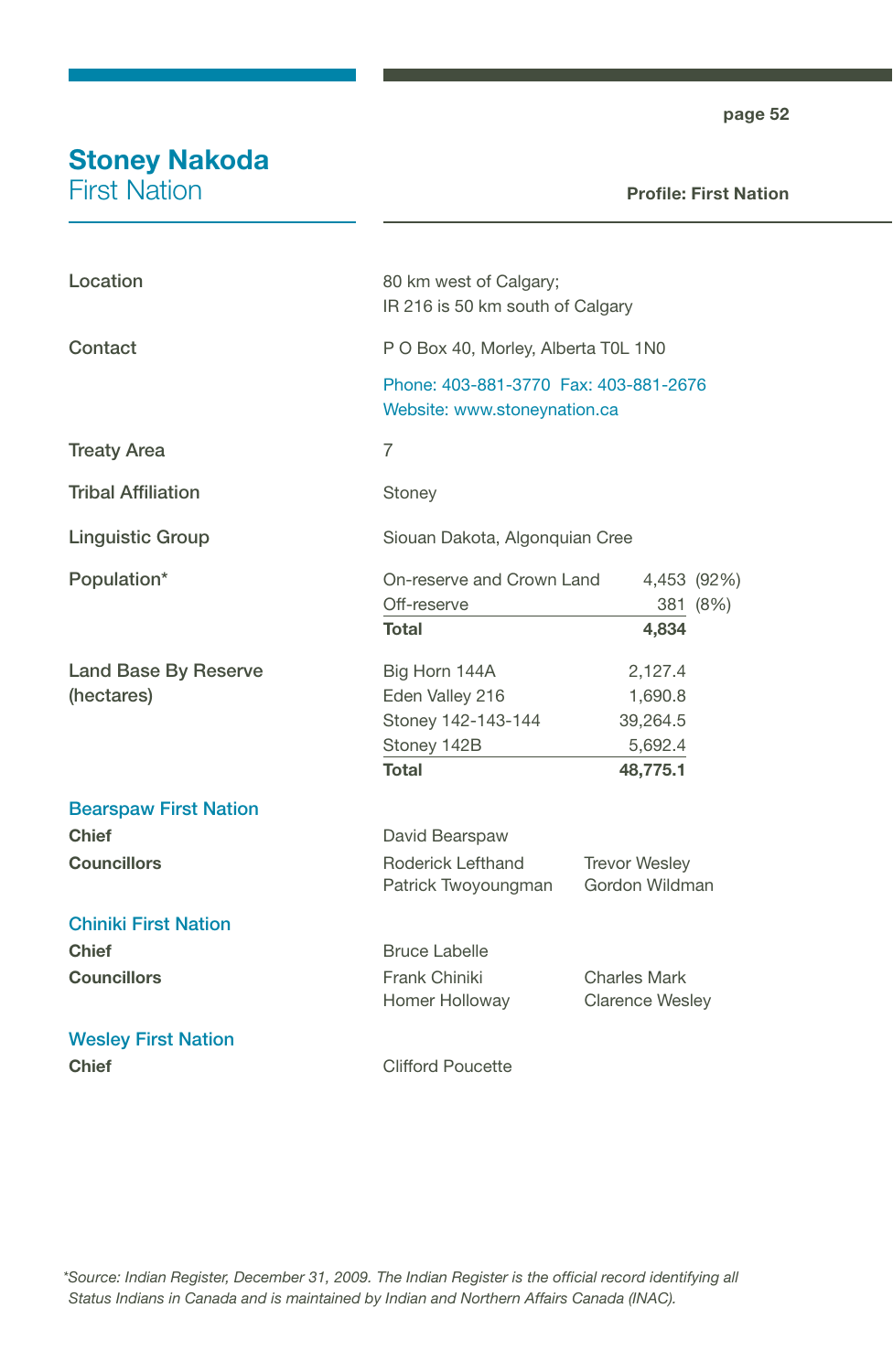### Stoney Nakoda First Nation

#### Profile: First Nation

| <b>Councillors</b>                   | Charlie Abraham<br><b>Tater House</b> | <b>Watson Kaguitts</b><br>Hank Snow |
|--------------------------------------|---------------------------------------|-------------------------------------|
| <b>Other Elected Representatives</b> |                                       |                                     |
| Members of the Legislative Assembly  |                                       |                                     |
| Rocky Mountain House                 | Ty Lund for IR 144A                   |                                     |
| Highwood                             | George Groeneveld for IR 216          |                                     |
| Banff-Cochrane                       | Janis Tarchuk for IRs 142-144 & 142B  |                                     |
| Members of Parliament                |                                       |                                     |
| Wild Rose                            | Blake Richards for IRs 142-144 & 144A |                                     |
| Macleod                              | Ted Menzies for IR 216                |                                     |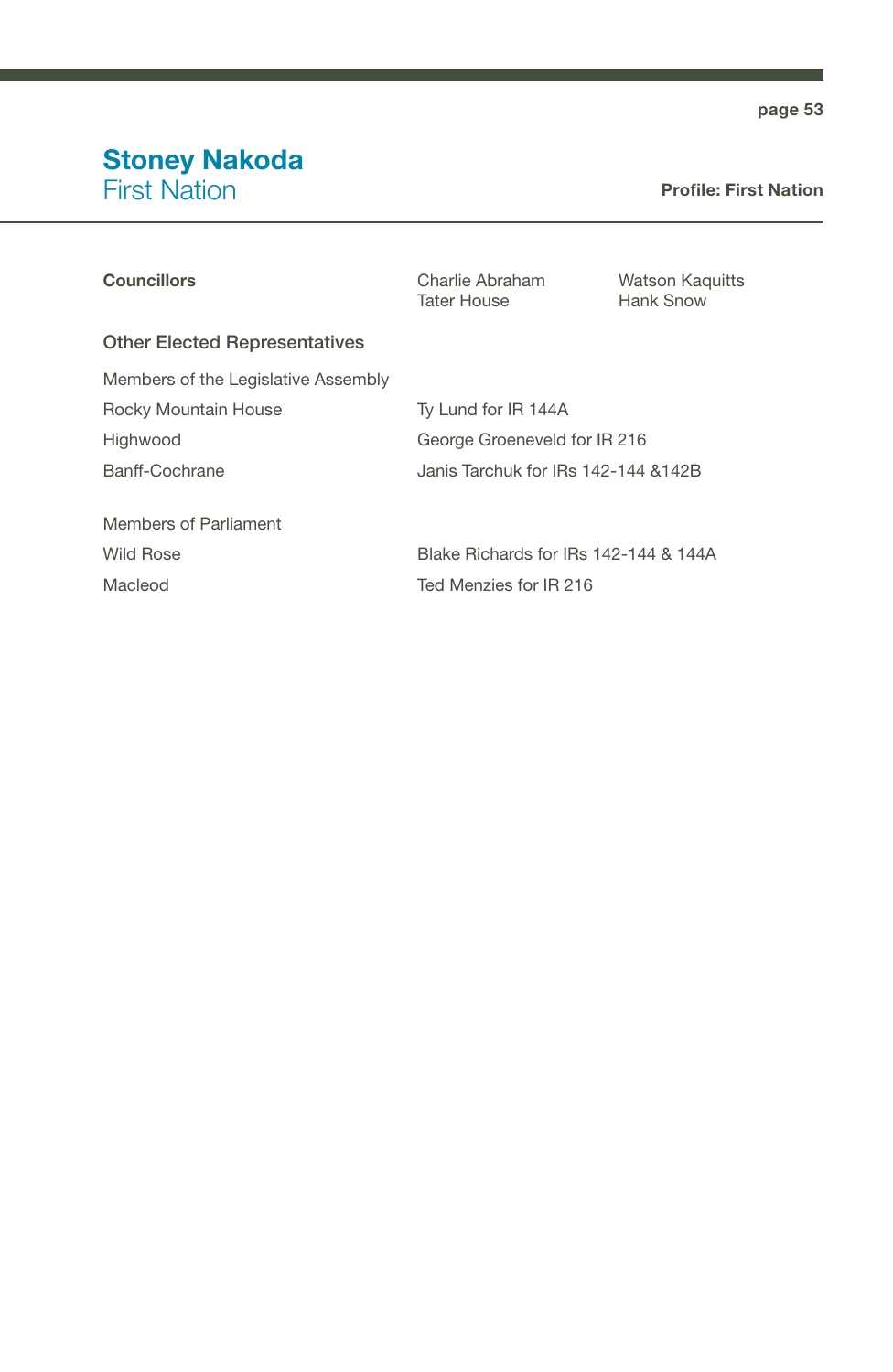# Sturgeon Lake

Cree Nation

#### Profile: First Nation

| Location                  | 20 km west of Valleyview                 |                     |             |
|---------------------------|------------------------------------------|---------------------|-------------|
| Contact                   | P O Box 757, Valleyview, Alberta T0H 3N0 |                     |             |
|                           | Phone: 780-524-3307    Fax: 780-524-2711 |                     |             |
| <b>Treaty Area</b>        | 8                                        |                     |             |
| <b>Tribal Affiliation</b> | <b>Woodland Cree</b>                     |                     |             |
| <b>Linguistic Group</b>   | Algonquian Cree                          |                     |             |
| Population*               | On-reserve and Crown Land                |                     | 1,381 (51%) |
|                           | Off-reserve                              |                     | 1,347 (49%) |
|                           | Total                                    | 2,728               |             |
| Land Base By Reserve      | Sturgeon Lake 154                        | 14,814.3            |             |
| (hectares)                | Sturgeon Lake 154A                       | 753.1               |             |
|                           | Sturgeon Lake 154B                       | 97.1                |             |
|                           | <b>Total</b>                             | 15,664.5            |             |
| Chief                     | Richard Kappo                            |                     |             |
| Councillors               | Viola Goodswimmer                        | Curtis Mitchell     |             |
|                           | Walter Goodswimmer                       | <b>Tammy Settee</b> |             |
|                           | Darwin Hamelin                           | Louis Napio         |             |

| Member of the Legislative Assembly (Grande Prairie-Smoky) | Honourable Mel Knight |
|-----------------------------------------------------------|-----------------------|
| Member of Parliament (Peace River)                        | Chris Warkentin       |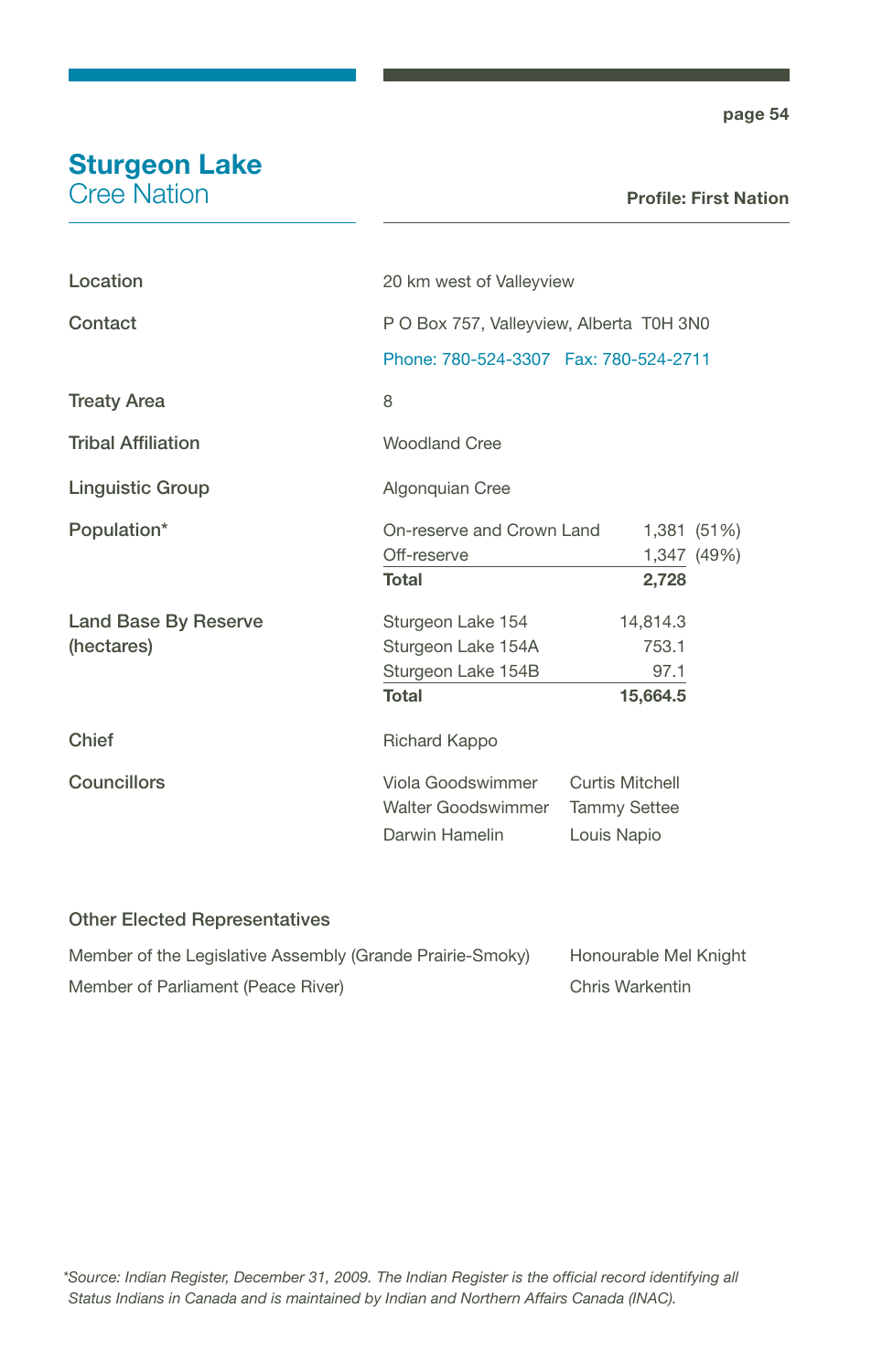# Sucker Creek

First Nation

#### Profile: First Nation

| Location                  | 22 km east of High Prairie                                                          |                                                                 |           |
|---------------------------|-------------------------------------------------------------------------------------|-----------------------------------------------------------------|-----------|
| Contact                   | P O Box 65, Enilda, Alberta T0G 0W0                                                 |                                                                 |           |
|                           | Phone: 780-523-4426    Fax: 780-523-3111<br>Website: www.suckercreekfirstnation.com |                                                                 |           |
| <b>Treaty Area</b>        | 8                                                                                   |                                                                 |           |
| <b>Tribal Affiliation</b> | <b>Woodland Cree</b>                                                                |                                                                 |           |
| <b>Linguistic Group</b>   | Algonquian Cree                                                                     |                                                                 |           |
| Population*               | On-reserve and Crown Land                                                           |                                                                 | 709 (29%) |
|                           | Off-reserve                                                                         | 1,713 (71%)                                                     |           |
|                           | <b>Total</b>                                                                        | 2,422                                                           |           |
| Land Base By Reserve      | Sucker Creek 150A                                                                   | 5,987.0                                                         |           |
| (hectares)                | Total                                                                               | 5,987.0                                                         |           |
| Chief                     | Jim Badger                                                                          |                                                                 |           |
| Councillors               | Lavern Willier<br>Thomas Willier<br>David Prince                                    | George Prince<br><b>Matthew Willier</b><br><b>Terry Calliou</b> |           |
|                           |                                                                                     |                                                                 |           |

| Member of the Legislative Assembly (Lesser Slave Lake) | Pearl Calahasen |
|--------------------------------------------------------|-----------------|
| Member of Parliament (Fort McMurray-Athabasca)         | Brian Jean      |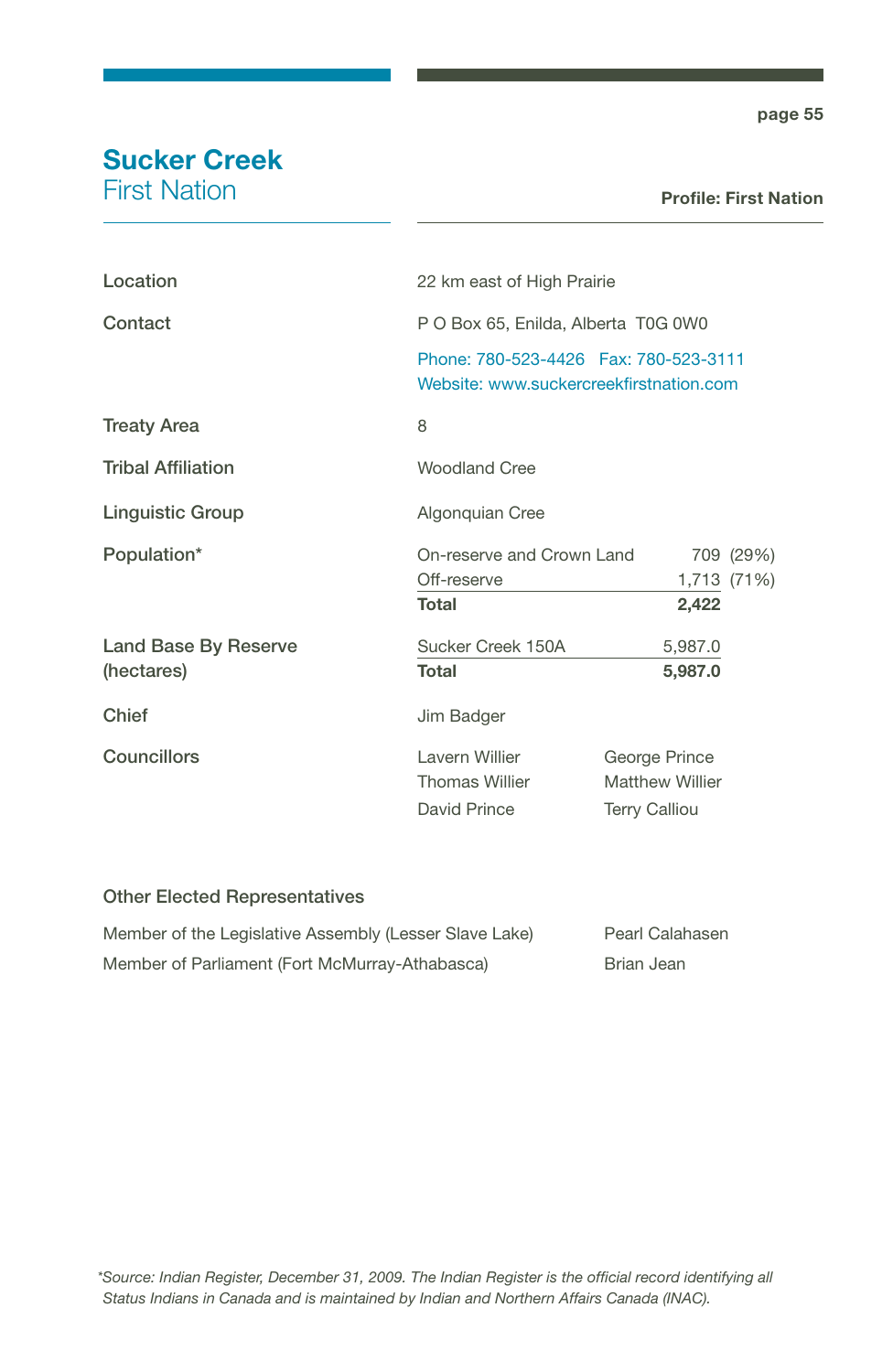### **Sunchild First Nation**

Profile: First Nation

| Location                           | 40 km northwest of Rocky Mountain House                         |                                            |
|------------------------------------|-----------------------------------------------------------------|--------------------------------------------|
| Contact                            | P O Box 747<br>Rocky Mountain House, Alberta T4T 1A5            |                                            |
|                                    | Phone: 403-989-3740  Fax: 403-989-2533                          |                                            |
| <b>Treaty Area</b>                 | 6                                                               |                                            |
| <b>Tribal Affiliation</b>          | Plains Cree                                                     |                                            |
| Linguistic Group                   | Algonquian Cree                                                 |                                            |
| Population*                        | On-reserve and Crown Land<br>Off-reserve<br>Total               | 831 (68%)<br>395 (32%)<br>1,226            |
| Land Base By Reserve<br>(hectares) | Sunchild 202<br>Total                                           | 5,218.1<br>5,218.1                         |
| Chief                              | James Frencheater                                               |                                            |
| <b>Councillors</b>                 | Lisa Day Chief<br>Richard Day Chief<br><b>Edwin Frencheater</b> | Jonathan Frencheater<br>Melvin Goodrunning |

| Member of the Legislative Assembly (Rocky Mountain House) | Tv Lund                   |
|-----------------------------------------------------------|---------------------------|
| Member of Parliament (Yellowhead)                         | Honourable Rob Merrifield |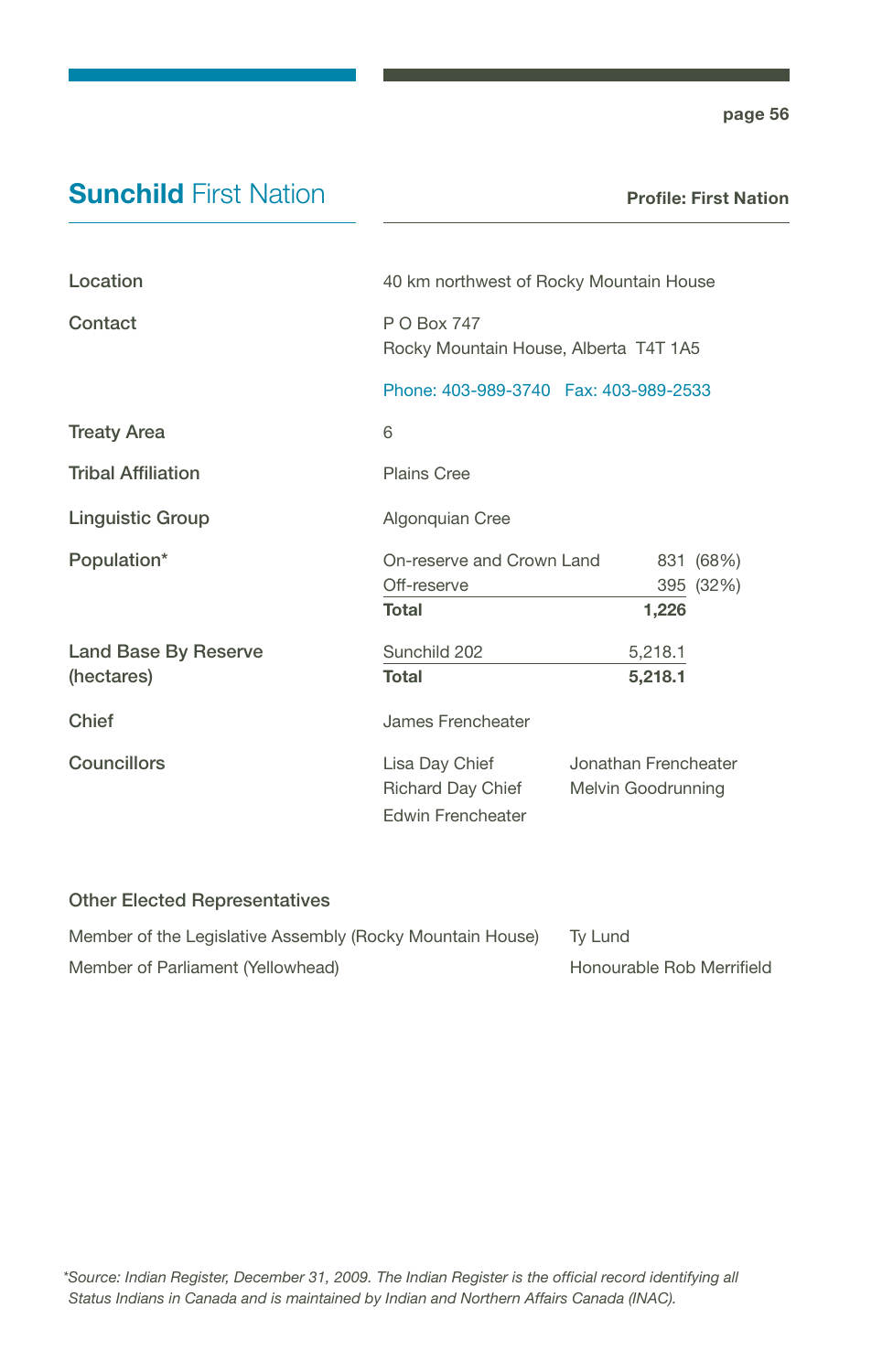# Swan River

First Nation

#### Profile: First Nation

| 50 km west of Slave Lake                                                         |         |           |
|----------------------------------------------------------------------------------|---------|-----------|
| P O Box 270, Kinuso, Alberta T0G 1K0<br>Phone: 780-775-3536    Fax: 780-775-3796 |         |           |
|                                                                                  |         |           |
| 8                                                                                |         |           |
| Woodland Cree                                                                    |         |           |
| Algonquian Cree                                                                  |         |           |
| On-reserve and Crown Land                                                        |         | 381 (34%) |
| Off-reserve                                                                      |         | 747 (66%) |
| <b>Total</b>                                                                     | 1,128   |           |
| Swan River 150E                                                                  | 4,271.1 |           |
| Assineau River 150F                                                              | 71.6    |           |
| Total                                                                            | 4,342.7 |           |
| Leon Chalifoux                                                                   |         |           |
| <b>Buddy Giroux</b>                                                              |         |           |
| Preston Sound                                                                    |         |           |
| Darryl Sound                                                                     |         |           |
|                                                                                  |         |           |

| Member of the Legislative Assembly (Lesser Slave Lake) | Pearl Calahasen |
|--------------------------------------------------------|-----------------|
| Member of Parliament (Fort McMurray-Athabasca)         | Brian Jean      |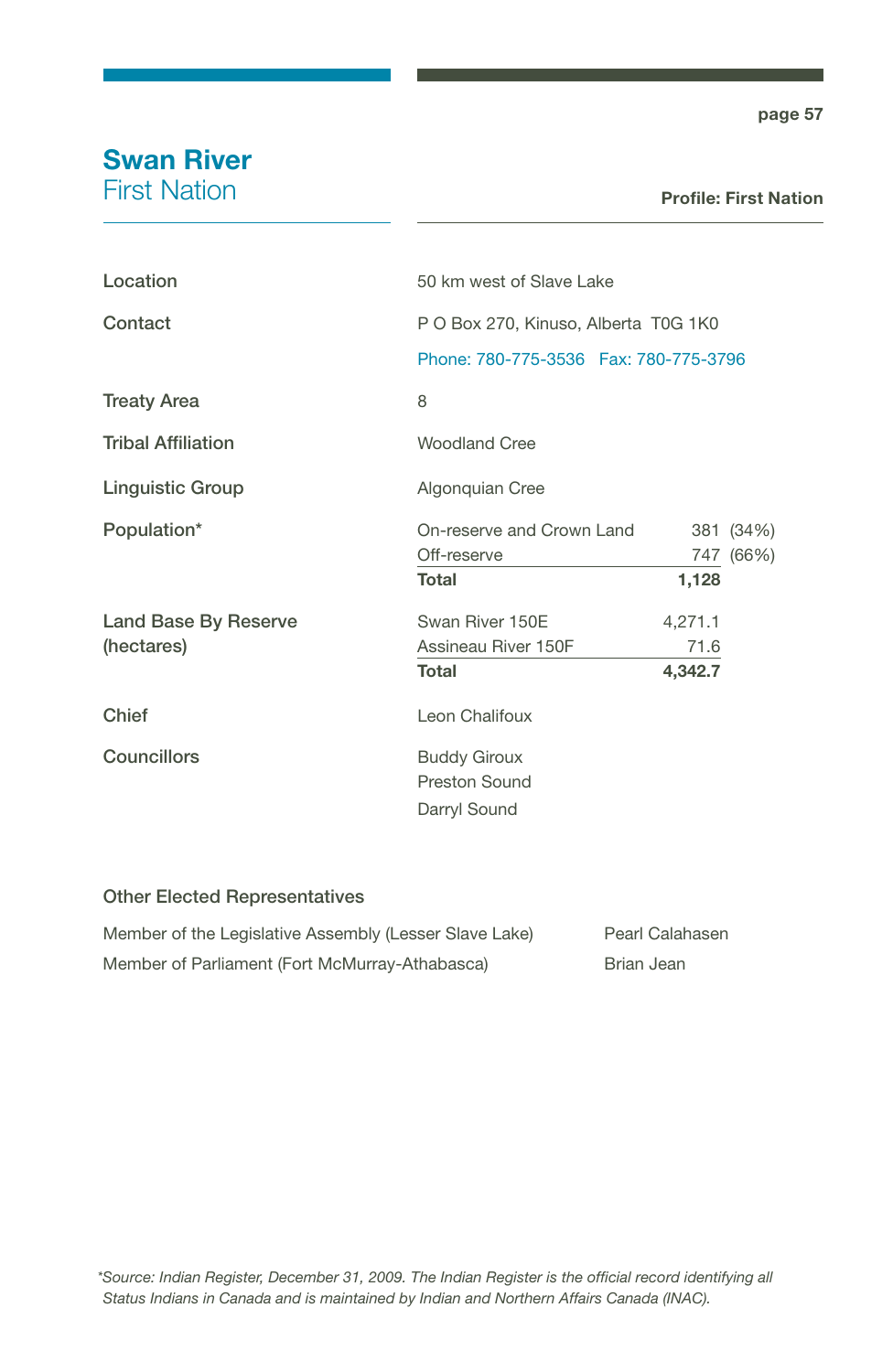### **Tallcree First Nation**

Profile: First Nation

| Location                  | 50 km southeast of Fort Vermilion (IR 173, 173A)<br>20 km east of Fort Vermilion (IR 163) |                       |           |
|---------------------------|-------------------------------------------------------------------------------------------|-----------------------|-----------|
| Contact                   | P O Box 100, Fort Vermillion, Alberta T0H 1N0<br>Phone: 780-927-3727    Fax: 780-927-4375 |                       |           |
|                           |                                                                                           |                       |           |
| <b>Treaty Area</b>        | 8                                                                                         |                       |           |
| <b>Tribal Affiliation</b> | <b>Woodland Cree</b>                                                                      |                       |           |
| <b>Linguistic Group</b>   | Algonquian Cree                                                                           |                       |           |
| Population*               | On-reserve and Crown Land                                                                 |                       | 517 (47%) |
|                           | Off-reserve                                                                               | 572                   | (53%)     |
|                           | <b>Total</b>                                                                              | 1,089                 |           |
| Land Base By Reserve      | Beaver Ranch 163                                                                          | 841.7                 |           |
| (hectares)                | Beaver Ranch 163A                                                                         | 240.0                 |           |
|                           | Beaver Ranch 163B                                                                         | 226.0                 |           |
|                           | Fort Vermilion 173B                                                                       | 49.7                  |           |
|                           | Tallcree 173                                                                              | 4,031.5               |           |
|                           | Tallcree 173A                                                                             | 2,723.4               |           |
|                           | Wadlin Lake 173C                                                                          | 48.0                  |           |
|                           | <b>Total</b>                                                                              | 8,160.3               |           |
| Chief                     | <b>Rupert Meneen</b>                                                                      |                       |           |
| Councillors               | Ronnie Loonskin                                                                           | <b>Terence Meneen</b> |           |
|                           | George Meneen                                                                             | Donna Mercredi        |           |

#### Other Elected Representatives

Members of the Legislative Assembly

| Lesser Slave Lake                  | Pearl Calahasen for IRs 173, 173A & 173C           |
|------------------------------------|----------------------------------------------------|
| Peace River                        | Honourable Frank Oberle for IRs 163, 163A-B & 173B |
| Member of Parliament (Peace River) | Chris Warkentin                                    |

*\*Source: Indian Register, December 31, 2009. The Indian Register is the official record identifying all Status Indians in Canada and is maintained by Indian and Northern Affairs Canada (INAC).*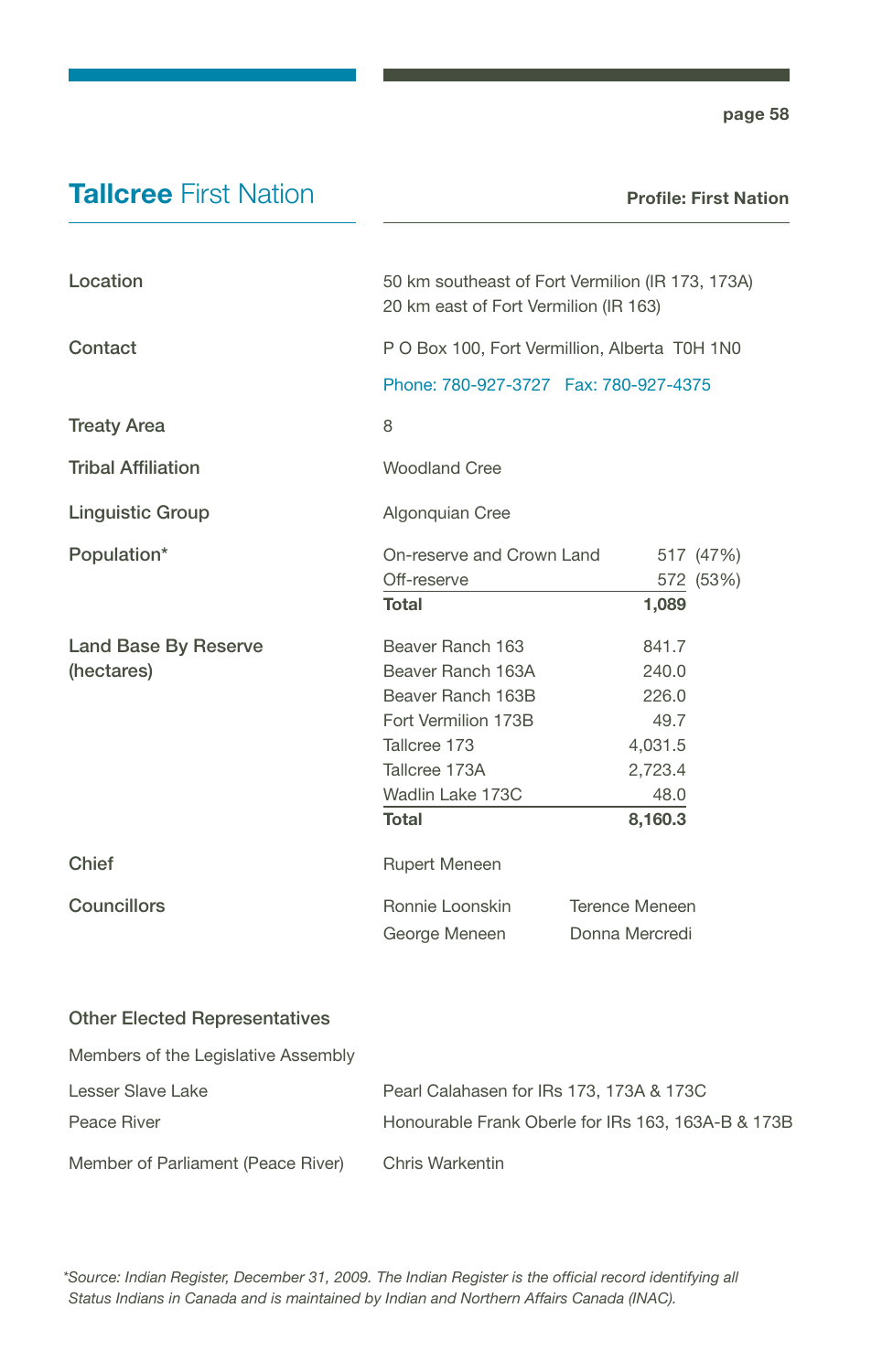### **Tsuu T'ina Nation**

Profile: First Nation

| Location                           | 13 km southwest of Calgary                                                                                                            |                                                                                                                 |  |
|------------------------------------|---------------------------------------------------------------------------------------------------------------------------------------|-----------------------------------------------------------------------------------------------------------------|--|
| Contact                            | Ste 200, 9911 Chiila Boulevard<br>Tsuu T'ina, Alberta T2W 6H6<br>Phone: 403-281-4455    Fax: 403-251-6061<br>Website: www.tsuutina.ca |                                                                                                                 |  |
|                                    |                                                                                                                                       |                                                                                                                 |  |
| <b>Treaty Area</b>                 | 7                                                                                                                                     |                                                                                                                 |  |
| <b>Tribal Affiliation</b>          | Sarcee                                                                                                                                |                                                                                                                 |  |
| <b>Linguistic Group</b>            | Athapaskan Sarcee                                                                                                                     |                                                                                                                 |  |
| Population*                        | On-reserve and Crown Land<br>1,443 (83%)<br>Off-reserve<br>295 (17%)<br>Total<br>1,738                                                |                                                                                                                 |  |
| Land Base By Reserve<br>(hectares) | Tsuu T'ina 145<br><b>Total</b>                                                                                                        | 27,685.3<br>27,685.3                                                                                            |  |
| Chief                              | Sandford C. Big Plume                                                                                                                 |                                                                                                                 |  |
| Councillors                        | Alvin Big Crow<br>Darrell Crowchild<br>Gilbert Crowchild<br>Regena Crowchild<br>Vincent Crowchild Sr.<br>Lyle Dodginghorse            | <b>Brent Dodginghorse</b><br>Leeroy Meguinis<br>Stephen Runner<br>Jerry Simon<br>Darryl Whitney<br>Paul Whitney |  |

| Member of the Legislative Assembly (Foothills-Rocky View) | Honourable Ted Morton |
|-----------------------------------------------------------|-----------------------|
| Member of Parliament (Macleod)                            | <b>Ted Menzies</b>    |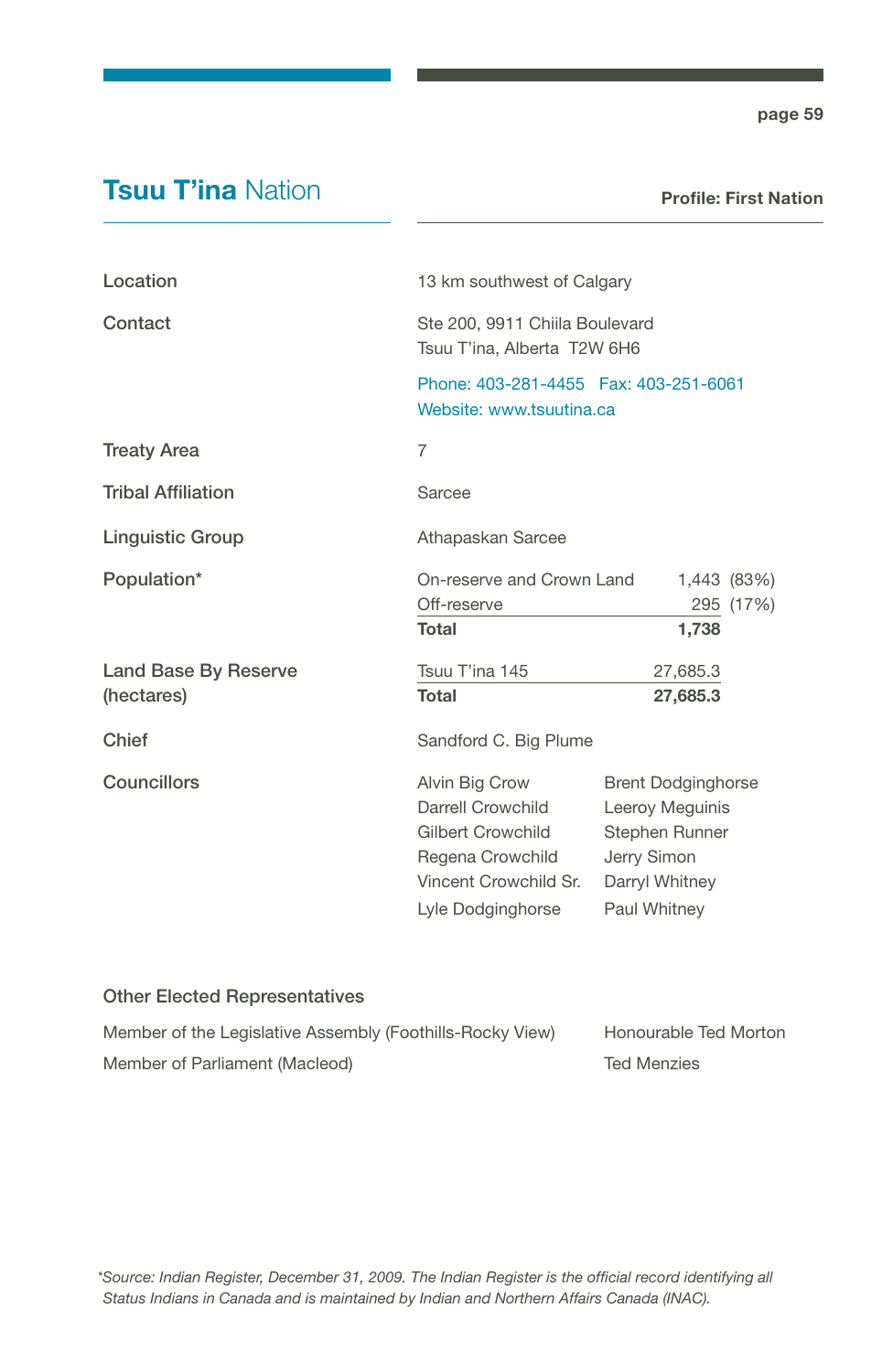# Whitefish Lake

First Nation

#### Profile: First Nation

| Location                  | 80 km northeast of High Prairie                                   |                 |
|---------------------------|-------------------------------------------------------------------|-----------------|
| Contact                   | General Delivery, Atikameg, Alberta T0G 0C0                       |                 |
|                           | Phone: 780-767-3914  Fax: 780-767-3922<br>Website: www.wfl128.com |                 |
| <b>Treaty Area</b>        | 8                                                                 |                 |
| <b>Tribal Affiliation</b> | <b>Woodland Cree</b>                                              |                 |
| <b>Linguistic Group</b>   | Algonquian Cree                                                   |                 |
| Population*               | On-reserve and Crown Land                                         | 1,377 (64%)     |
|                           | Off-reserve                                                       | 772 (36%)       |
|                           | <b>Total</b>                                                      | 2,149           |
| Land Base By Reserve      | Utikoomak Lake 155                                                | 6,693.2         |
| (hectares)                | Utikoomak Lake 155A                                               | 1,041.0         |
|                           | Utikoomak Lake 155B                                               | 502.6           |
|                           | <b>Total</b>                                                      | 8,236.8         |
| Chief                     | Eddie Tallman                                                     |                 |
| Councillors               | Eddie Laboucan                                                    | James Nahachick |
|                           | Richard Laboucan                                                  | Ivan Auger      |

| Member of the Legislative Assembly (Lesser Slave Lake) | Pearl Calahasen |
|--------------------------------------------------------|-----------------|
| Member of Parliament (Fort McMurray-Athabasca)         | Brian Jean      |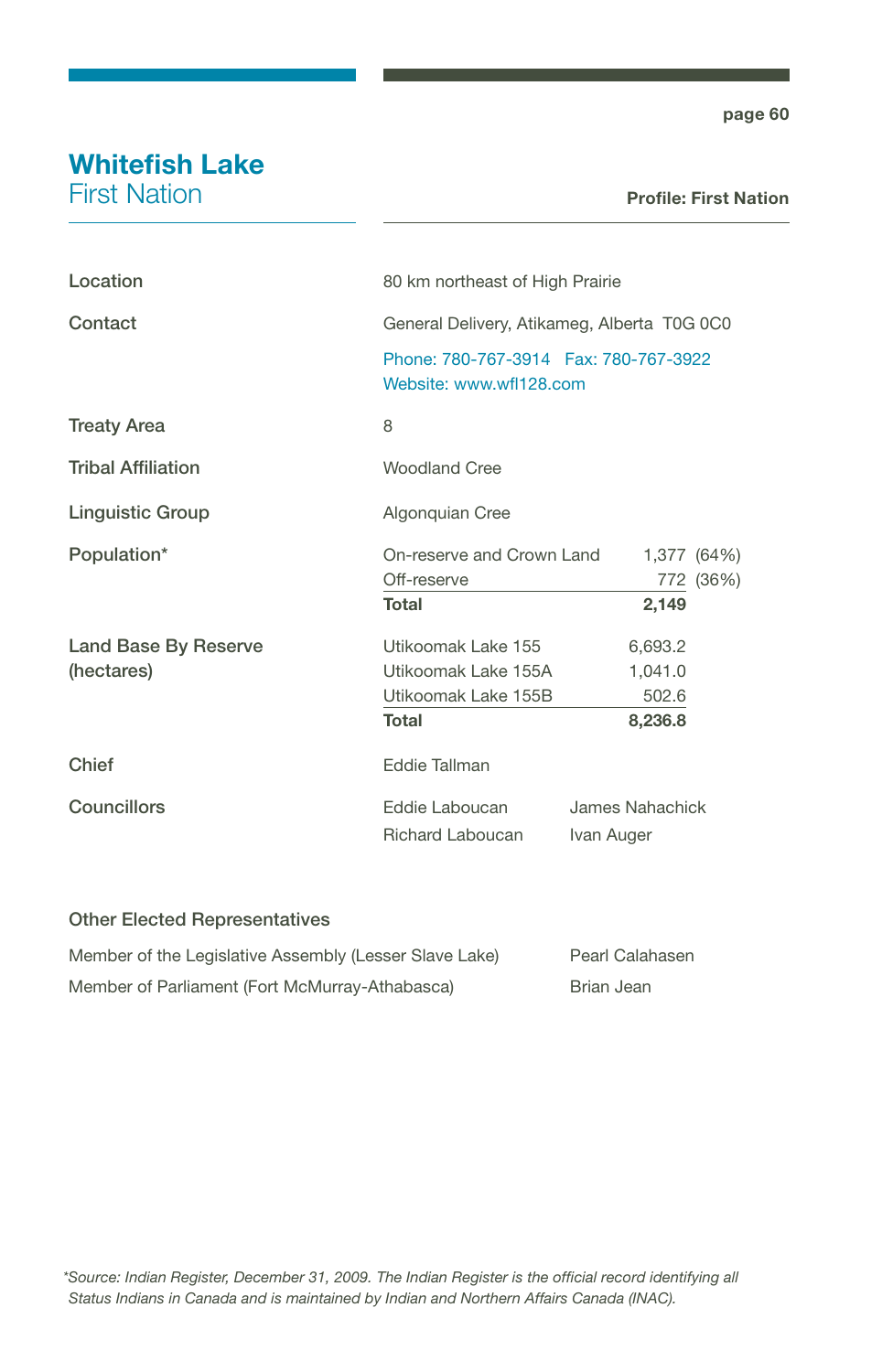# Woodland Cree

First Nation

| Location                  | Cadotte Lake                                    |                    |           |
|---------------------------|-------------------------------------------------|--------------------|-----------|
| Contact                   | General Delivery, Cadotte Lake, Alberta T0H 0N0 |                    |           |
|                           | Phone: 780-629-3803    Fax: 780-629-3898        |                    |           |
| <b>Treaty Area</b>        | 8                                               |                    |           |
| <b>Tribal Affiliation</b> | <b>Woodland Cree</b>                            |                    |           |
| Linguistic Group          | Algonquian Cree                                 |                    |           |
| Population*               | On-reserve and Crown Land                       |                    | 740 (76%) |
|                           | Off-reserve                                     |                    | 238 (24%) |
|                           | Total                                           | 978                |           |
| Land Base By Reserve      | Woodland Cree 226                               | 11,660.0           |           |
| (hectares)                | Woodland Cree 227                               | 660.0              |           |
|                           | Woodland Cree 228                               | 3,786.0            |           |
|                           | <b>Total</b>                                    | 16,106.0           |           |
| Chief                     | Joe Whitehead Jr.                               |                    |           |
| <b>Councillors</b>        | Kenny Auger                                     | Edna Auger-Boucher |           |
|                           | Kathleen Laboucan                               | Frank Whitehead    |           |

| Member of the Legislative Assembly (Lesser Slave Lake) | Pearl Calahasen |
|--------------------------------------------------------|-----------------|
| Member of Parliament (Peace River)                     | Chris Warkentin |